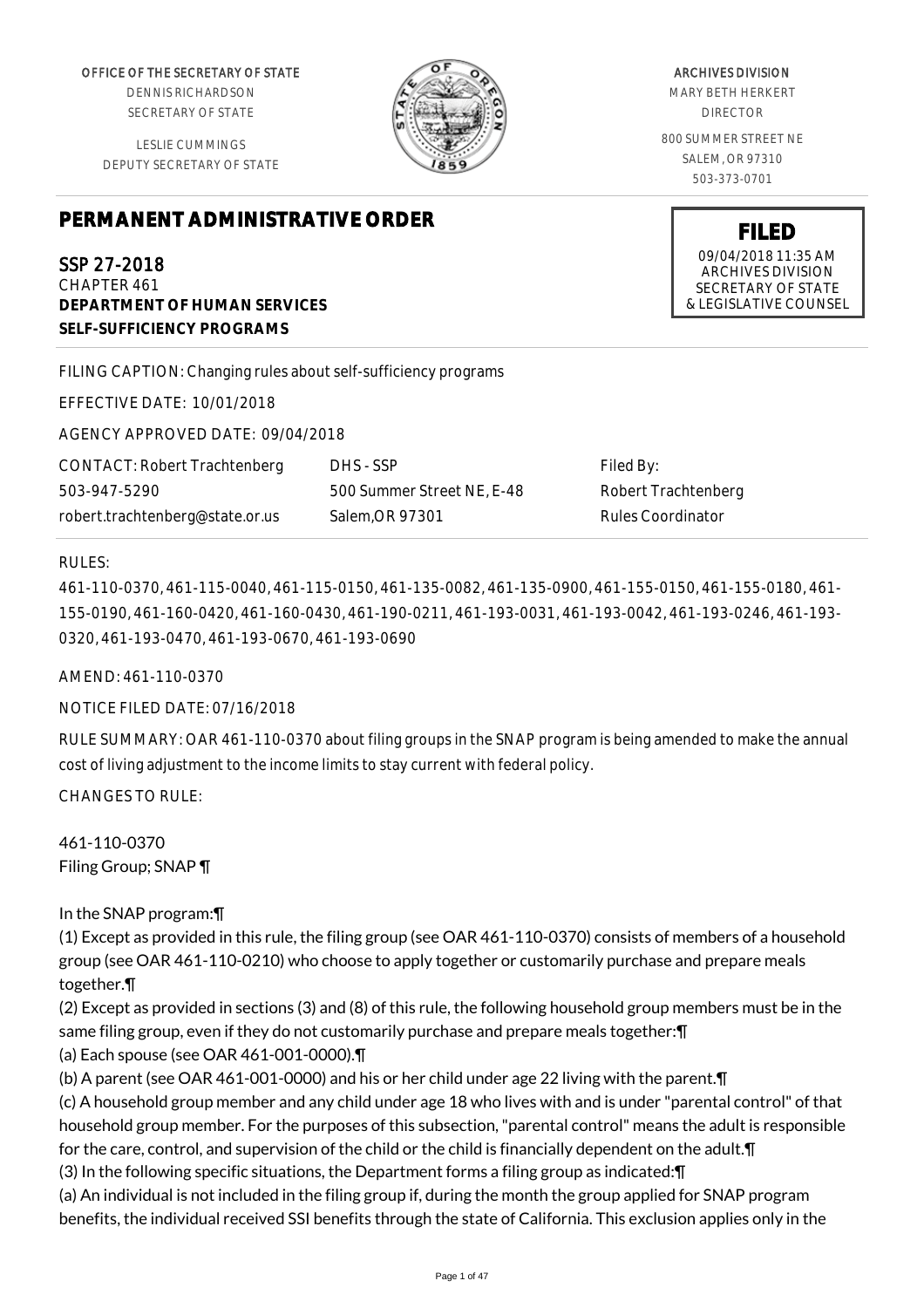month the group applied and, if necessary to meet notice requirements, in the month following the month the group applied.¶

(b) An individual is not included in the filing group if during the month the group applied for SNAP program benefits the individual received SNAP program benefits in another household and was not the head of household in the prior household. This exclusion applies only in the month the group applied and, if necessary to meet notice requirements, in the month following the month the group applied.¶

(c) An elderly (see OAR 461-001-0015) individual and his or her spouse may be considered a separate filing group from others with whom the elderly individual purchases and prepares meals, if:¶

(A) The elderly individual is unable to purchase or prepare food because of a permanent and severe disabling condition; and¶

(B) The combined income of the other members of the household group does not exceed the following limit: [see attached table]¶

(4) A paid live-in attendant may choose not to be in the filing group with the recipient of the services provided, unless required by section (2) of this rule to be in the same filing group.¶

(5) An individual in foster care, the individual's spouse, and each child under age 22 living with the individual are not eligible to participate in the SNAP program independently of the care or service provider's filing group, but may be included in the provider's filing group if the provider applies for benefits.¶

(6) Unless required under section (2) of this rule, the following household group members may form a separate filing group from other members of the household group:¶

(a) A resident of an alcohol or drug treatment and rehabilitation program certified by the Department for which an employee of the facility is the authorized representative (see OAR 461-135-0550). A resident's spouse in the same facility may be in a separate filing group, but a child of a resident must be in the same filing group as the resident.¶

(b) A resident in group living (see OAR 461-001-0015).¶

(c) A resident of a public or private non-profit homeless or domestic violence shelter (see OAR 461-135-0510).¶

(d) An individual who is a resident of federally subsidized housing for the elderly, an individual with a disability, or blind recipient of benefits under Title I, II, X, XIV, or XVI of the Social Security Act. T

(7) A member of the household group who pays the filing group for room and board (lodger) is treated as follows:¶ (a) A lodger may not participate in the SNAP program independently of the household group.¶

(b) A lodger may participate in the SNAP program with the household group when the lodger pays a reasonable amount (see subsection (d) of this section) for room and board.¶

(c) A lodger must participate in the SNAP program with the household group when the lodger does not pay a reasonable amount for room and board.¶

(d) A reasonable amount is:¶

(A) An amount that equals or exceeds the Thrifty Food Plan for the individual and anyone in that individual's filing group (see OAR 461-155-0190(2)), if more than two meals per day are provided; or¶

(B) An amount that equals or exceeds two-thirds of the Thrifty Food Plan for the individual and anyone in the individual's filing group, if two or fewer meals per day are provided.¶

(8) A household group member is not included in the filing group, if the member is:¶

(a) A resident of a commercial boarding house; or¶

(b) An ineligible student, as defined in OAR 461-135-0570.¶

(9) A household group member may be included in two filing groups in the same month, if the member:¶

(a) Is a resident of a domestic violence shelter (see OAR 461-001-0000) or safe home (see OAR 461-001-0000); and¶

(b) Recently left the household group containing the member's abuser.¶

[see attached table]

Statutory/Other Authority: ORS 409.050, 411.060, 411.070, 411.816

Statutes/Other Implemented: ORS 409.010, 409.050, 411.060, 411.070, 411.816, 411.825, 411.837

RULE ATTACHMENTS DO NOT SHOW CHANGES. PLEASE CONTACT AGENCY REGARDING CHANGES.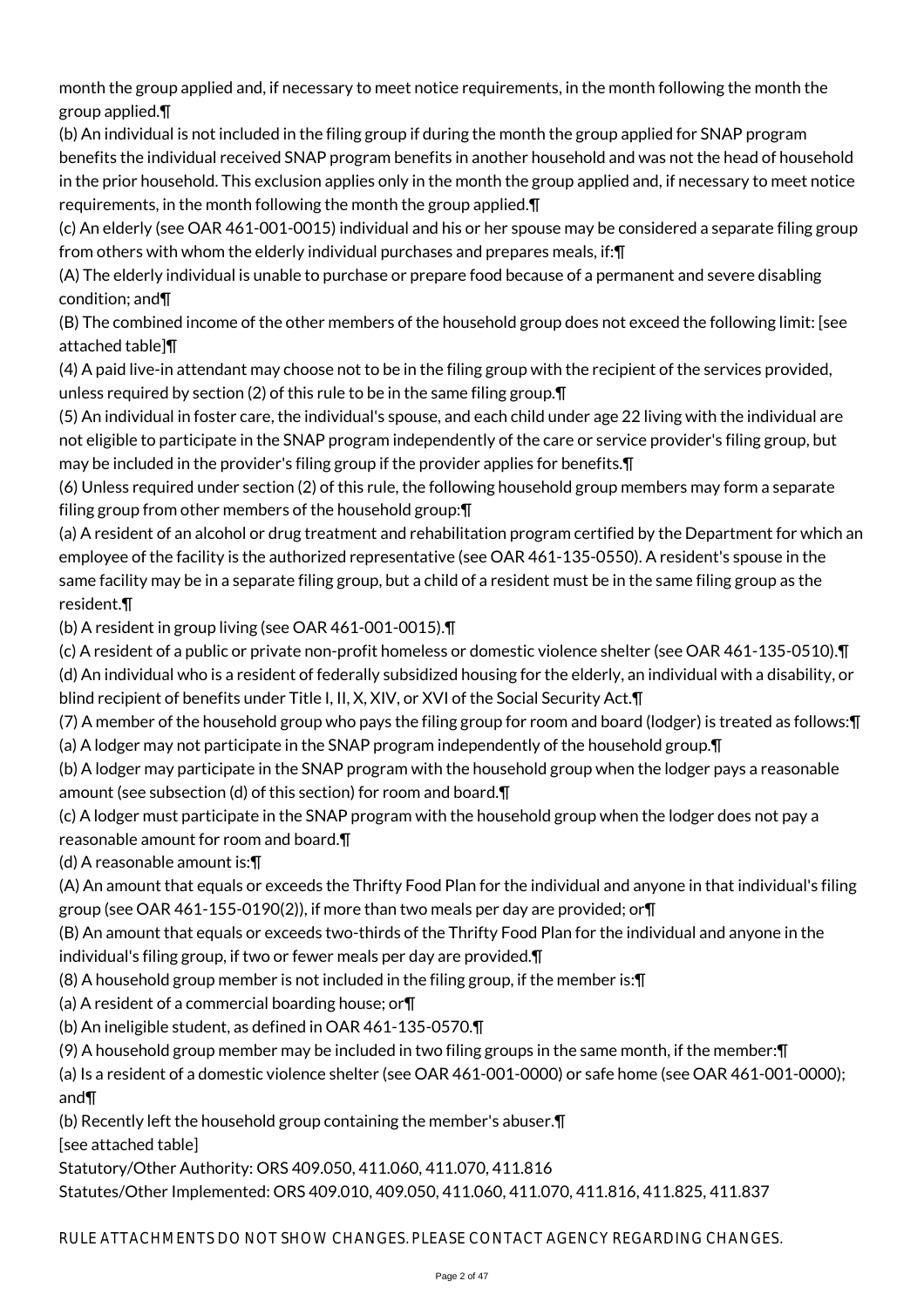#### In the SNAP program:

- (1) Except as provided in this rule, the filing group (see OAR 461-110-0370) consists of members of a *household group* (see OAR 461-110-0210) who choose to apply together or customarily purchase and prepare meals together.
- (2) Except as provided in sections (3) and (8) of this rule, the following *household group* members must be in the same filing group, even if they do not customarily purchase and prepare meals together:
	- (a) Each *spouse* (see OAR 461-001-0000).
	- (b) A *parent* (see OAR 461-001-0000) and his or her child under age 22 living with the *parent*.
	- (c) A *household group* member and any child under age 18 who lives with and is under "parental control" of that *household group* member. For the purposes of this subsection, "parental control" means the adult is responsible for the care, control, and supervision of the child or the child is financially dependent on the adult.
- (3) In the following specific situations, the Department forms a filing group as indicated:
	- (a) An individual is not included in the filing group if, during the month the group applied for SNAP program benefits, the individual received SSI benefits through the state of California. This exclusion applies only in the month the group applied and, if necessary to meet notice requirements, in the month following the month the group applied.
	- (b) An individual is not included in the filing group if during the month the group applied for SNAP program benefits the individual received SNAP program benefits in another household and was not the head of household in the prior household. This exclusion applies only in the month the group applied and, if necessary to meet notice requirements, in the month following the month the group applied.
	- (c) An *elderly* (see OAR 461-001-0015) individual and his or her *spouse* may be considered a separate filing group from others with whom the *elderly* individual purchases and prepares meals, if:
		- (A) The *elderly* individual is unable to purchase or prepare food because of a permanent and severe disabling condition; and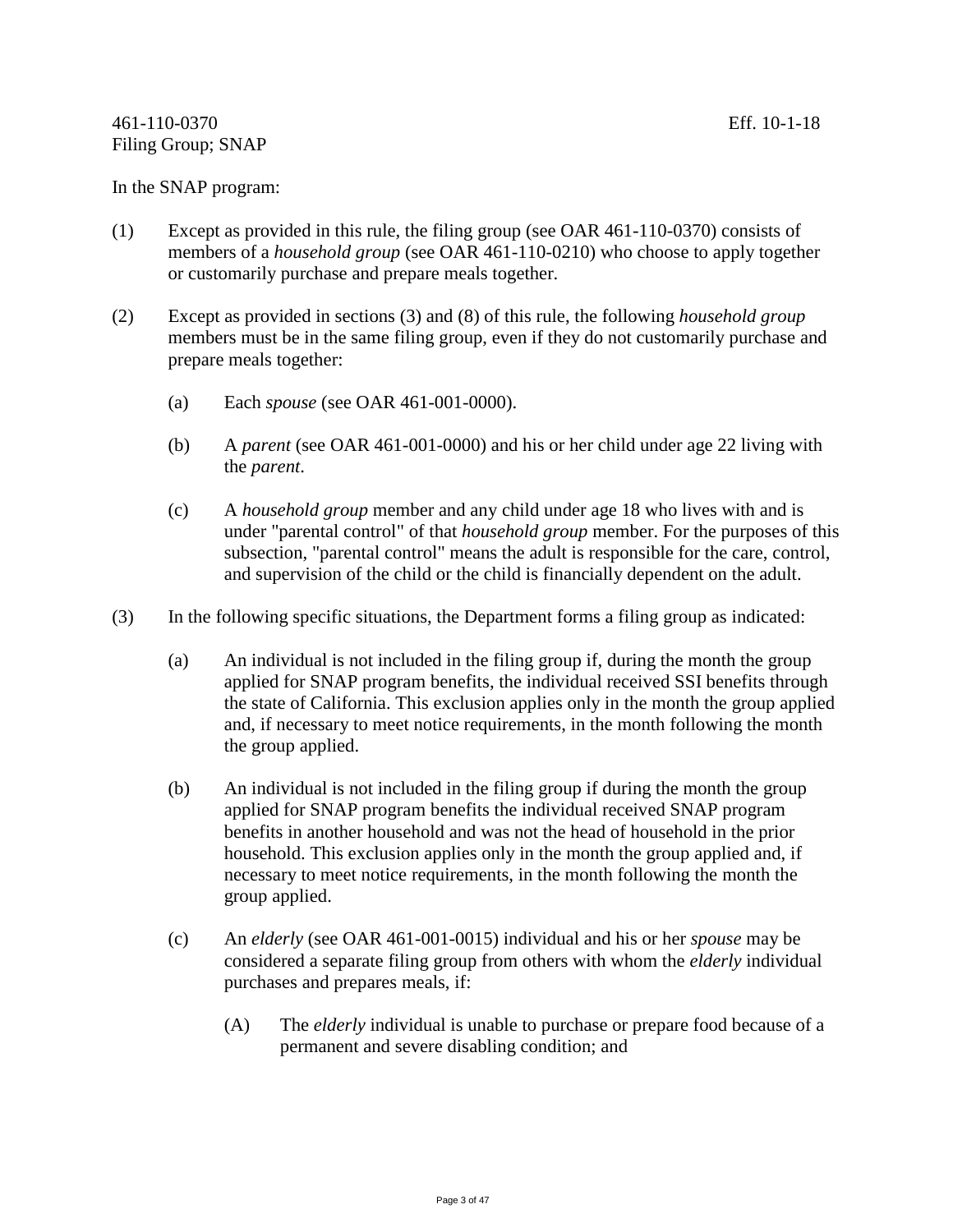| Other Household        | Monthly          |
|------------------------|------------------|
| <b>Members</b>         | Countable Income |
|                        | \$1,670          |
| 2                      | 2,264            |
| 3                      | 2,858            |
|                        | 3,452            |
| 5                      | 4,046            |
| 6                      | 4,640            |
|                        | 5,234            |
| 8                      | 5,828            |
| Each additional person |                  |

(B) The combined income of the other members of the *household group* does not exceed the following limit:

- (4) A paid live-in attendant may choose not to be in the filing group with the recipient of the services provided, unless required by section (2) of this rule to be in the same filing group.
- (5) An individual in foster care, the individual's *spouse*, and each child under age 22 living with the individual are not eligible to participate in the SNAP program independently of the care or service provider's filing group, but may be included in the provider's filing group if the provider applies for benefits.
- (6) Unless required under section (2) of this rule, the following *household group* members may form a separate filing group from other members of the *household group*:
	- (a) A resident of an alcohol or drug treatment and rehabilitation program certified by the Department for which an employee of the facility is the authorized representative (see OAR 461-135-0550). A resident's spouse in the same facility may be in a separate filing group, but a child of a resident must be in the same filing group as the resident.
	- (b) A resident in *group living* (see OAR 461-001-0015).
	- (c) A resident of a public or private non-profit *homeless* or *domestic violence shelter* (see OAR 461-135-0510).
	- (d) An individual who is a resident of federally subsidized housing for the *elderly*, an individual with a disability, or blind recipient of benefits under Title I, II, X, XIV, or XVI of the Social Security Act.
- (7) A member of the *household group* who pays the filing group for room and board (lodger) is treated as follows: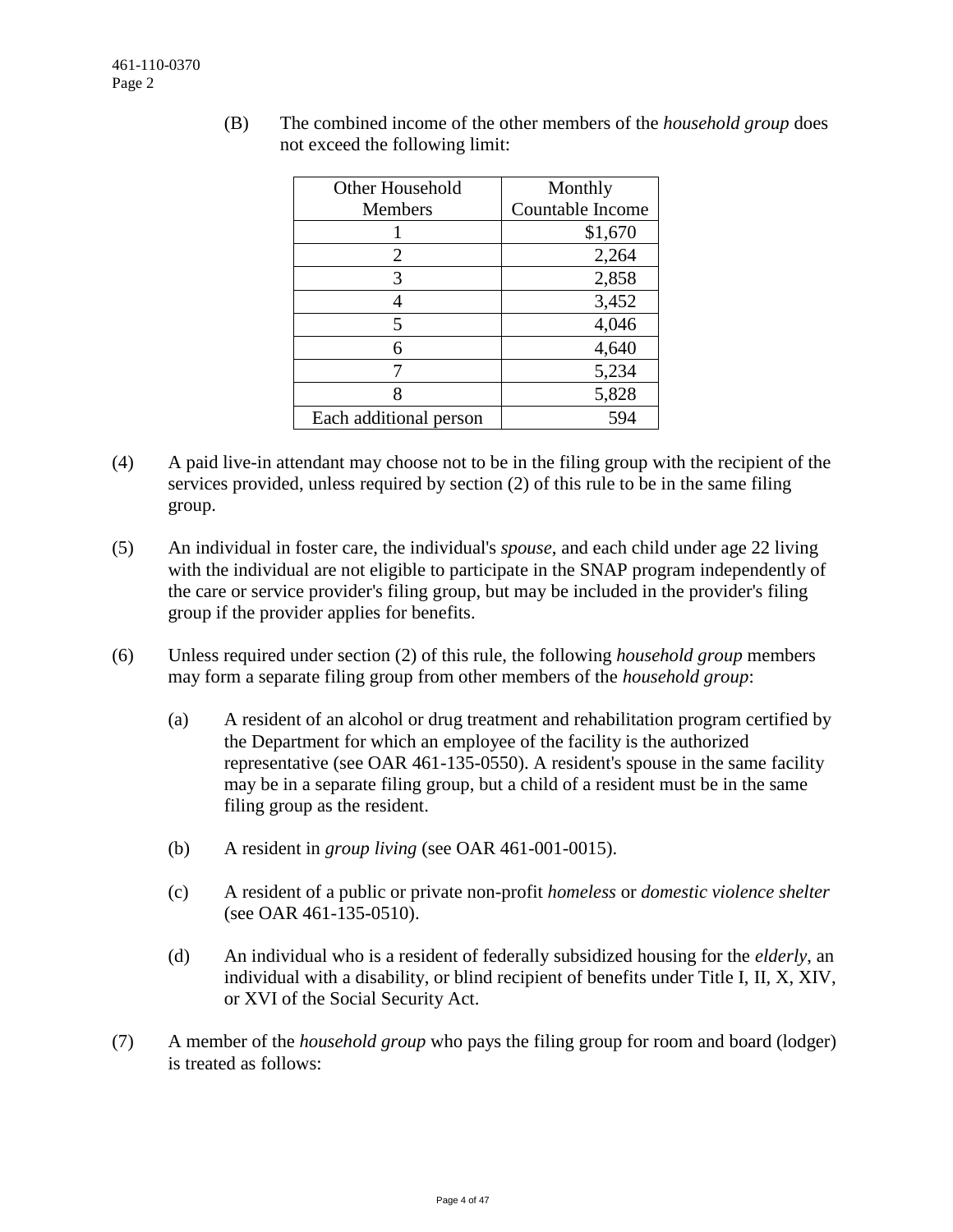- (a) A lodger may not participate in the SNAP program independently of the *household group*.
- (b) A lodger may participate in the SNAP program with the *household group* when the lodger pays a reasonable amount (see subsection (d) of this section) for room and board.
- (c) A lodger must participate in the SNAP program with the *household group* when the lodger does not pay a reasonable amount for room and board.
- (d) A reasonable amount is:
	- (A) An amount that equals or exceeds the Thrifty Food Plan for the individual and anyone in that individual's filing group (see OAR 461-155-0190(2)), if more than two meals per day are provided; or
	- (B) An amount that equals or exceeds two-thirds of the Thrifty Food Plan for the individual and anyone in the individual's filing group, if two or fewer meals per day are provided.
- (8) A *household group* member is not included in the filing group, if the member is:
	- (a) A resident of a commercial boarding house; or
	- (b) An ineligible student, as defined in OAR 461-135-0570.
- (9) A *household group* member may be included in two filing groups in the same month, if the member:
	- (a) Is a resident of a *domestic violence shelter* (see OAR 461-001-0000) or *safe home*  (see OAR 461-001-0000); and
	- (b) Recently left the *household group* containing the member's abuser.

Stat. Auth.: ORS 409.050, 411.060, 411.070, 411.816 Stats. Implemented: ORS 409.010, 409.050, 411.060, 411.070, 411.816, 411.825, 411.837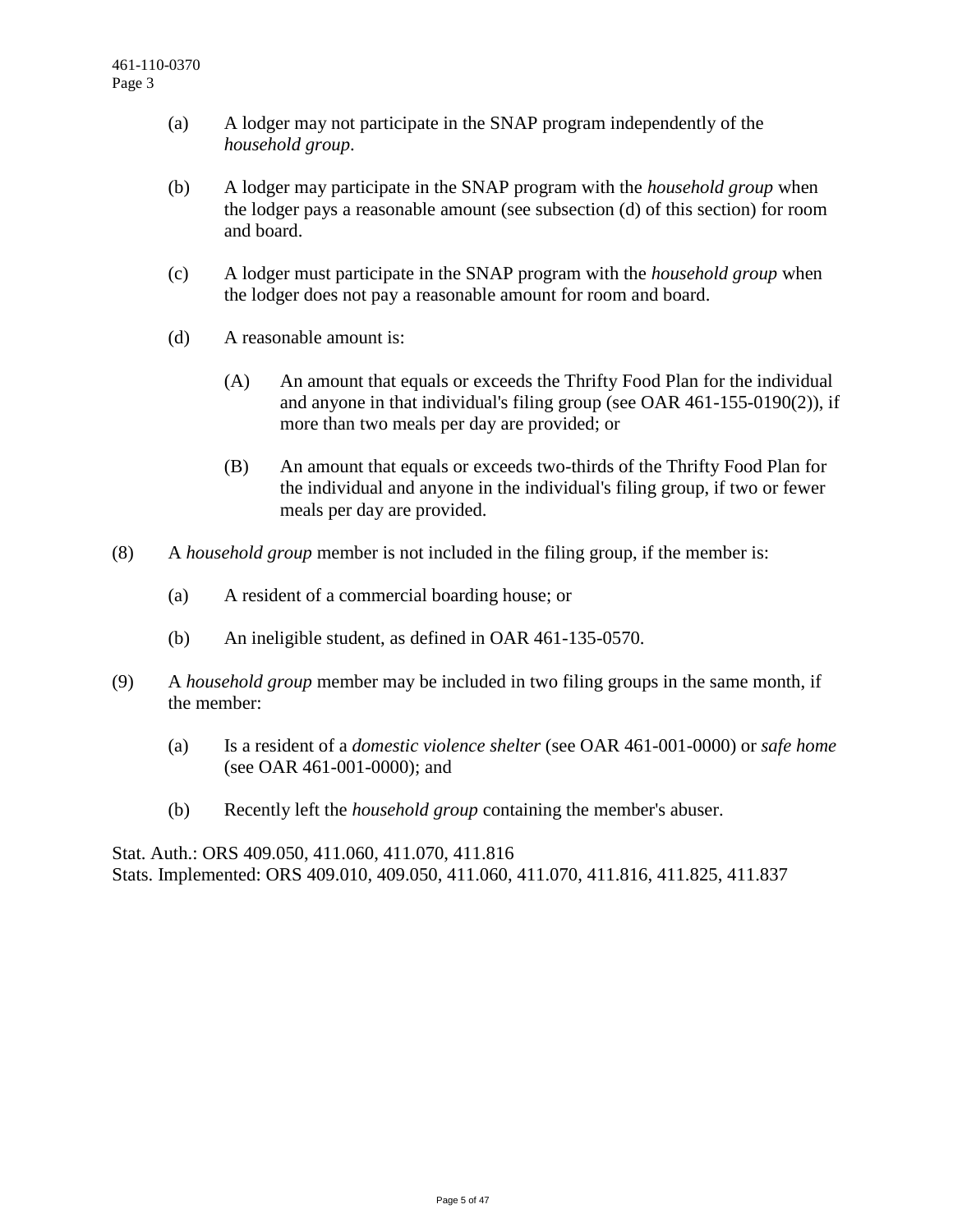#### AMEND: 461-115-0040

### NOTICE FILED DATE: 07/16/2018

RULE SUMMARY: OAR 461-115-0040 about filing dates is being amended to indicate that filing dates are no longer set by receipt of an application at a resettlement agency. The filing date establishes the date for starting the application processing time frames and is relevant to effective dates in some situations. The Department will be doing eligibility for newly arrived refugees in the Tri-County area for the Refugee (REF) and TANF Programs, and this amendment will allow this new process to proceed more efficiently and will fit with Integrated Eligibility.

CHANGES TO RULE:

461-115-0040 Filing Date; REF, SNAP, TANF ¶

(1) In the REF, SNAP, and TANF programs, a filing group is entitled to establish a "filing date" on the date a member of the group requests benefits. The "filing date" establishes:¶

(a) The date for starting the application processing time frames.¶

(b) The date from which some effective dates are determined.¶

(2) In the REF and TANF programs, the "filing date" is established the date a signed written request for benefits is received by the Department or by the local contracted refugee resettlement agency for filing groups applying in accordance with OAR 461-115-0150. The written request must be a Department approved application that includes the applicant's name, address and signature.¶

(3) In the SNAP program, the "filing date" is the date a signed written request for benefits is received by the Department or by the Social Security Administration for filing groups applying in accordance with OAR 461-115- 0150. The written request may be a Department-approved form or other written material that includes the client's name, address, and signature.

Statutory/Other Authority: ORS 409.050, 411.060, 411.070, 411.816, 412.006, 412.049 Statutes/Other Implemented: ORS 409.010, 409.050, 411.060, 411.070, 411.081, 411.087, 411.816, 411.825, 412.006, 412.049, 412.054, 412.064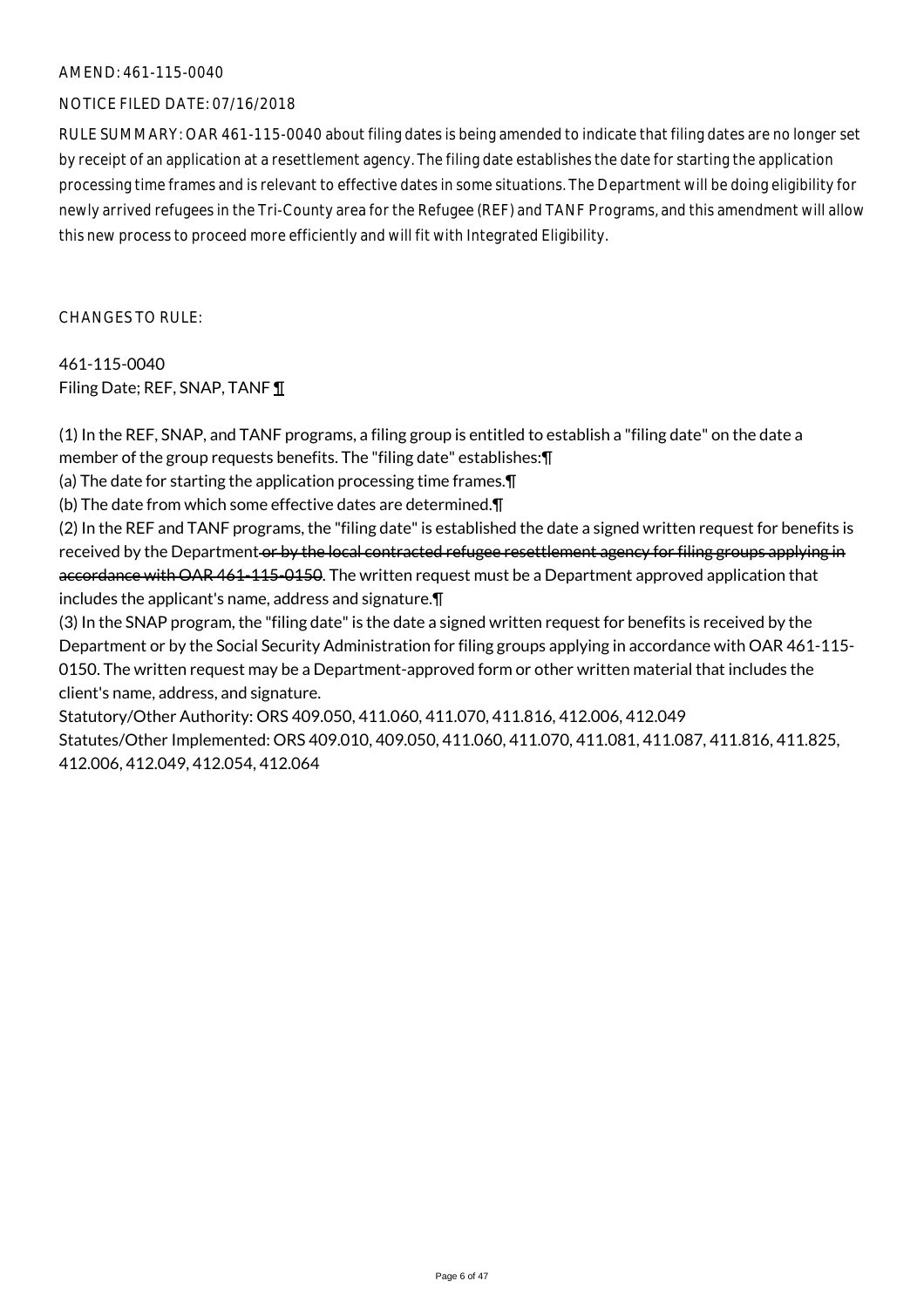## AMEND: 461-115-0150

### NOTICE FILED DATE: 07/16/2018

RULE SUMMARY: OAR 461-115-0150 about offices at which clients apply is being amended to remove the requirement for newly arrived refugees in the Tri-County area to apply at specific resettlement agencies. The Department will be doing eligibility for newly arrived refugees in the Tri-County area for the Refugee (REF) and TANF Programs, and this amendment will allow this new process to proceed more efficiently and will fit with Integrated Eligibility.

 $CHANGESTORUIF$ 

## 461-115-0150 Offices Where Clients Apply ¶

(1) For all programs, applicants must apply at the branch office (see OAR 461-001-0000) serving the area in which they live or work. Applicants temporarily in another area of the state should apply at the branch office serving that area. Applicants may also apply at other locations for the following programs:¶

(a) Homeless clients may apply with a Community Action Agency for the Housing Stabilization program.¶

(b) Applicants may apply for health coverage by:¶

(A) Calling the OHP Customer Service toll-free number;¶

(B) Applying through the OregonHealthCare.gov online portal;¶

(C) Contacting a trained community partner who can help an applicant complete an application; or¶

(D) Contacting a federally qualified health center, a qualified hospital, a disproportionate-share hospital, or another entity authorized by rule.¶

(2) The Department has designated liaison branch offices for some groups of applicants (such as patients in state medical institutions and refugees). Those applicants must apply at the designated liaison branch office.¶

(3) REF and TANF applicants who meet the requirements of OAR 461-135-0082 must apply through one of the local contracted refugee resettlement agencies.¶

(4) SNAP applicants may apply at an office of the Social Security Administration if all members of the filing group (see OAR 461-110-0370) are applying for or are receiving SSI, and the filing group has not applied for or received SNAP benefits during the previous 30 days.

Statutory/Other Authority: ORS 329A.500, 409.050, 411.060, 411.070, 411.116, 411.121, 411.404, 411.816, 412.014, 412.049

Statutes/Other Implemented: ORS 329A.500, 409.010, 411.060, 411.070, 411.116, 411.121, 411.404, 411.816, 412.014, 412.049, 45 CFR 400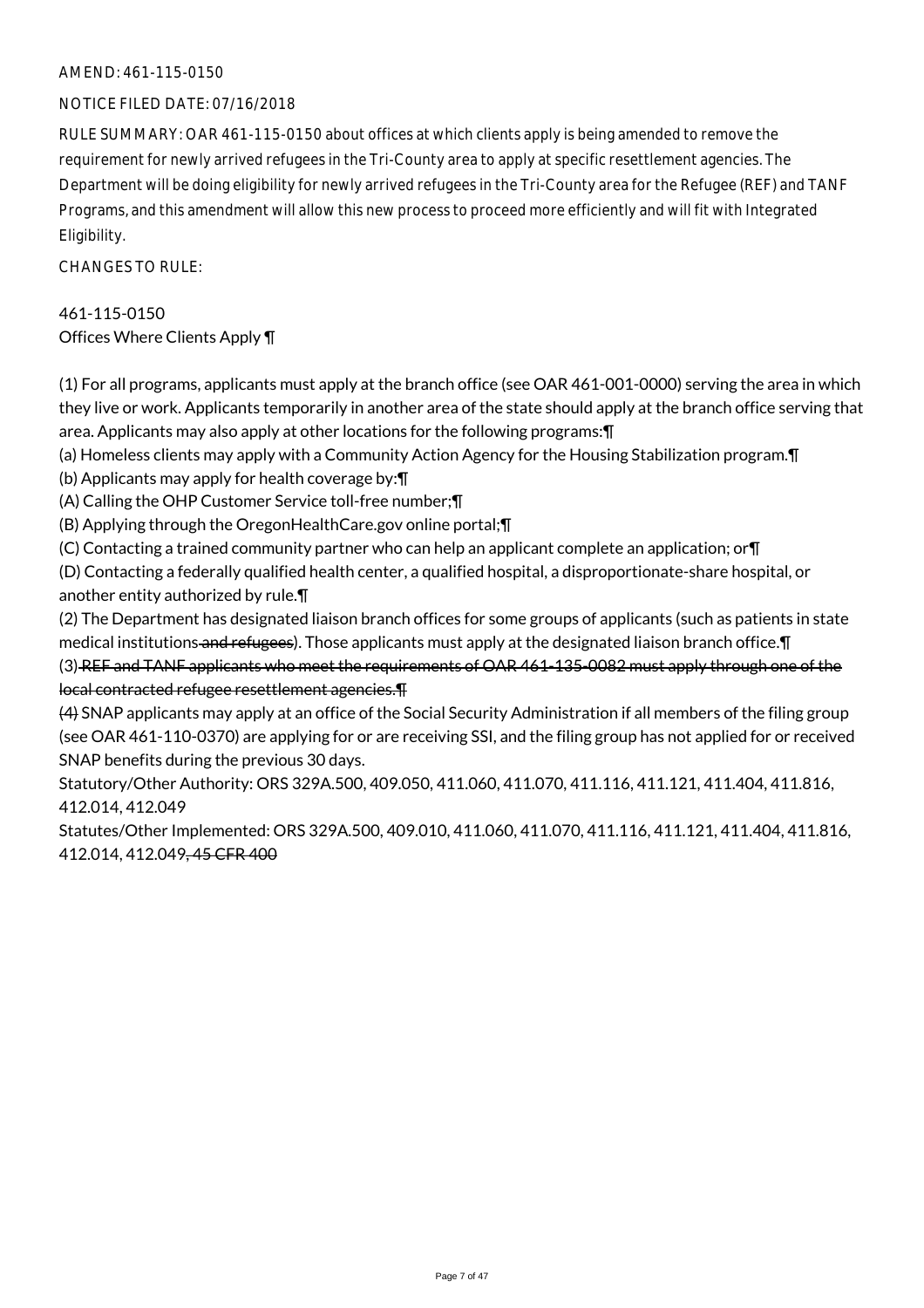### NOTICE FILED DATE: 07/16/2018

RULE SUMMARY: OAR 461-135-0082 about eligibility for the Refugee Case Services Project is being repealed as part of a shift under which the Department will be doing eligibility for newly arrived refugees in the Tri-County area for the Refugee (REF) and TANF Programs. This change will be a better fit with Integrated Eligibility.

CHANGES TO RULE:

### 461-135-0082

Eligibility for Refugees ¶

An individual is eligible for the Refugee Case Services Project (RCSP) if the individual meets the requirements of all of the following sections:¶

(1) Has an eligible immigration status listed in OAR 461-120-0125.¶

(2) Has applied for the REF or TANF programs.¶

(3) Lives in Clackamas, Multnomah, or Washington County.¶

(4) Has resided in the United States for eight months or less from the time their eligible immigration status was

granted; and¶

(a) Their filing date (see OAR 461-115-0040) is prior to February 1, 2018; or¶

(b) The individual was enrolled in RCSP prior to February 1, 2018¶

(5) Be 64 years old or under.

Statutory/Other Authority: ORS 409.050, 411.060, 411.116, 411.121

Statutes/Other Implemented: ORS 409.010, 411.060, 411.116, 411.121, 45 CFR 400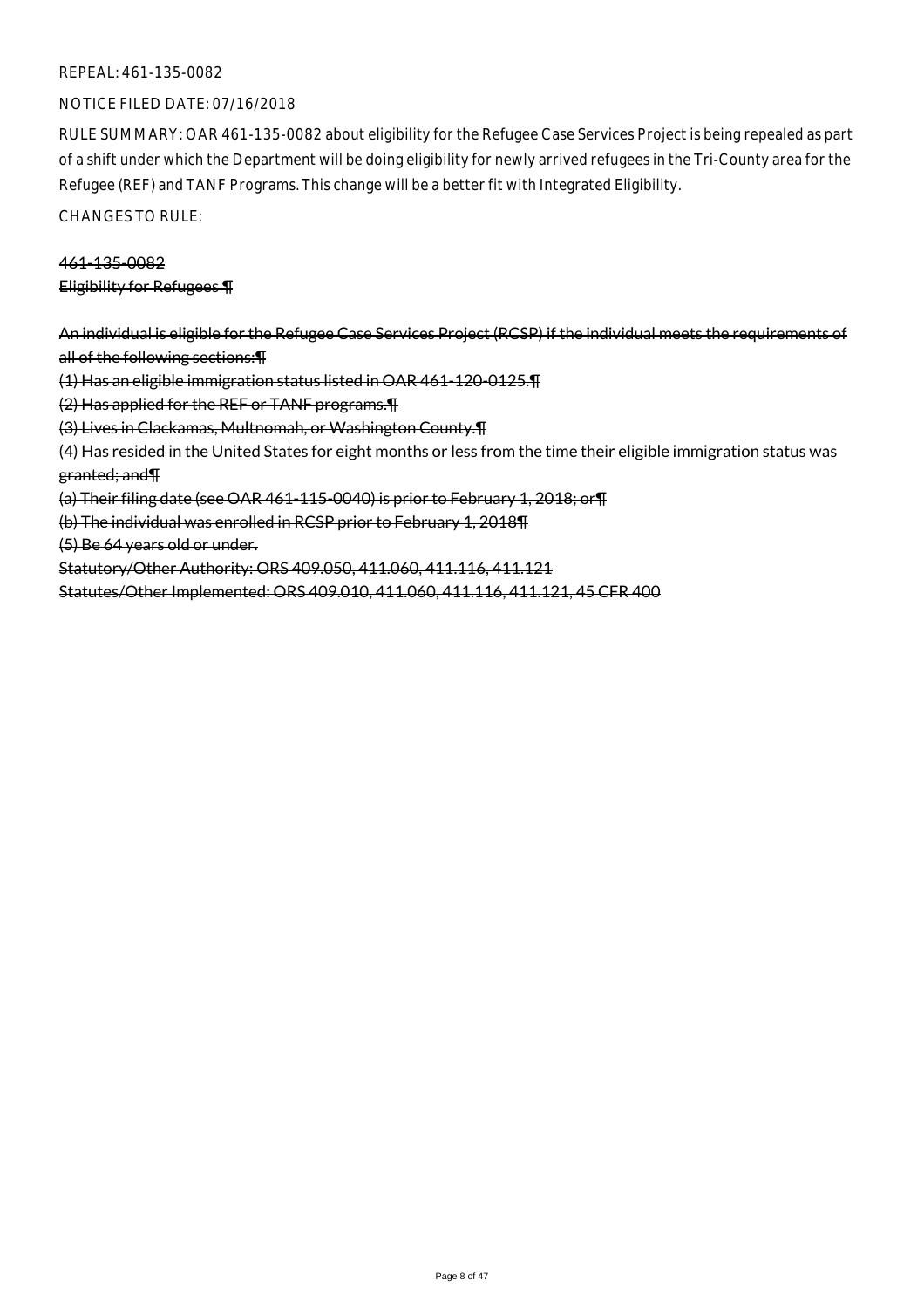#### AMEND: 461-135-0900

### NOTICE FILED DATE: 07/16/2018

RULE SUMMARY: OAR 461-135-0900 about requirements for the Refugee (REF) and Refugee Medical (REFM) programs is being amended to remove policies specific to the Refugee Case Services Project (RCSP). RCSP is ending, and the Department will be doing eligibility for newly arrived refugees in the Tri-County area for the Refugee (REF) and TANF programs, which is a better fit with Integrated Eligibility.

CHANGES TO RULE:

## 461-135-0900

Specific Requirements; REF, REFM ¶

(1) In addition to the eligibility (see OAR 461-001-0000) requirements in other rules in OAR chapter 461, an individual must meet all of the requirements in this rule to be eligible for the REF and REFM programs.¶ (2) An individual must meet the alien status requirements of OAR 461-120-0125, except a child (see OAR 461- 001-0000) born in the United States to an individual in the REF or REFM program meets the alien status requirements for the REF and REFM programs as long as each parent (see OAR 461-001-0000) in the household group (see OAR 461-110-0210) meets the alien status requirements of OAR 461-120-0125.¶ (3) An individual is not eligible to receive REF and REFM program benefits if the individual is a full-time student of "higher education", unless such education is part of a cash assistance case plan. Any education or training

allowable under an approved case plan must be less than one year in length. For the purposes of this rule, "higher education" means education that meets the requirements of one of the following subsections:¶

(a) Public and private universities and colleges and community colleges that offer degree programs regardless of whether a high school diploma is required for the program. However, GED, ABE, ESL, and high school equivalency programs at these institutions are not considered "higher education".¶

(b) Vocational, technical, business, and trade schools that normally require a high school diploma or equivalency certificate for enrollment in the curriculum or in a particular program at the institution. However, programs at those institutions that do not require the diploma or certificate are not considered "higher education".¶ (4) Eligibility for REF and REFM program benefits is limited to the first eight months from the date the immigration status was granted. Months in the United States are counted as whole months. There is no prorating of months.¶ (5) For an individual who meets the requirements of section (4) of this rule:¶

#### (a) When the individual resides in Clackamas, Multnomah, or Washington County; and:¶

(A) Establishes a filing date prior to February 1, 2018; or reapplies for benefits and was previously enrolled in the Refugee Case Service Project (RCSP) program:¶

(i) The individual is not eligible to receive REF, REP, TANF, or TANF-related employment services through the Department. ¶

(ii) To receive REF, REP, TANF, or TANF-related employment services, the individual is required to participate in the RCSP program. This individual is referred to the individual's local resettlement agency to be enrolled in the RCSP program and receives all other Department services through the individual's local Department office.¶ (B) Establishes a filing date on or after February 1, 2018 and was not previously enrolled in the RCSP program, the individual is not eligible to receive cash, case management, or employment services through the RCSP program. T (b) When the individual resides in a county other than Clackamas, Multnomah, and Washington, the RCSP program is not available. The individual is served at the individual's local Department office.¶

(6) An individual who no longer meets the requirements of section (4) of this rule is no longer eligible to receive cash or case management services through the RCSP program. If this individual has been in the United States for more than eight months and less than 13 months, the individual is referred to the employment program that is available to RCSP participants through the contractor for employment services.¶

(7) In the REF and REFM programs, if an individual was originally resettled in Oregon through the federal refugee resettlement process, then the individual must provide the name of the local resettlement agency that resettled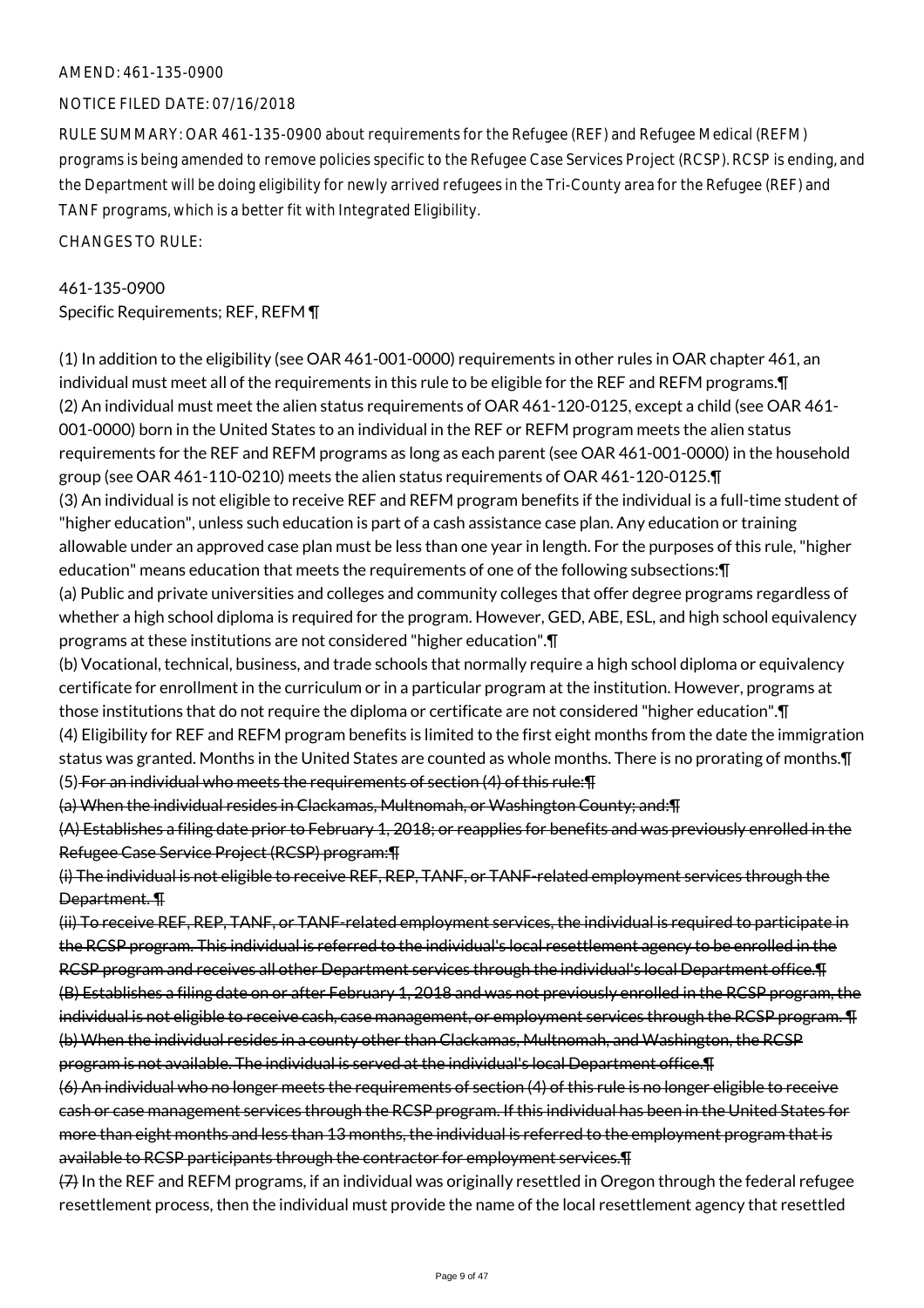them.

Statutory/Other Authority: ORS 409.050, 411.060, 411.070, 411.116, 411.121, 411.404, 414.685 Statutes/Other Implemented: ORS 409.010, 411.060, 411.070, 411.116, 411.121, 411.404, 411.878, 412.049, 414.685, 45 CFR 400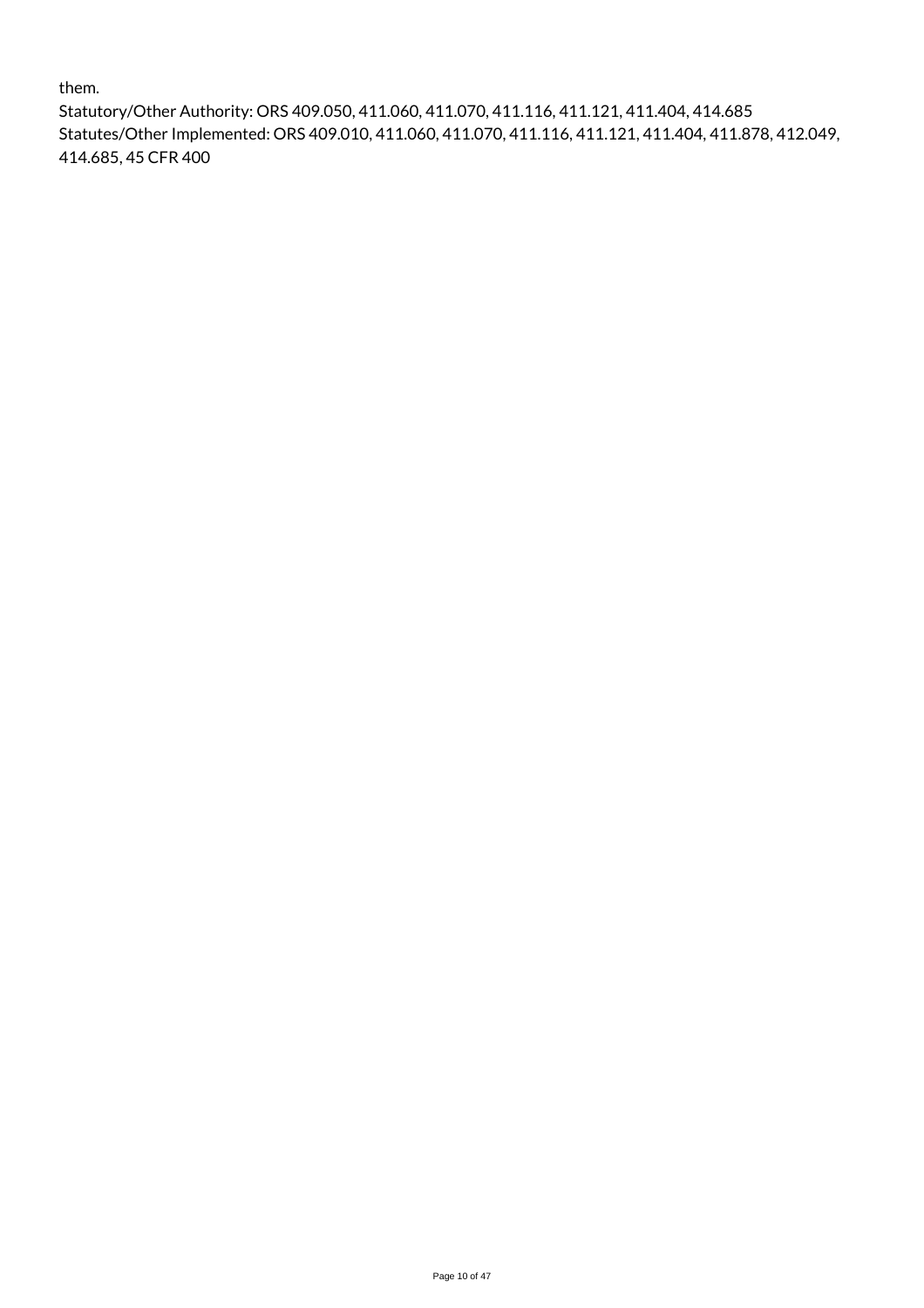## AMEND: 461-155-0150

## NOTICE FILED DATE: 07/16/2018

RULE SUMMARY: OAR 461-155-0150 about child care eligibility, payment rates, and co-payments is being amended to make permanent a temporary rule change that allows providers contracted with the Department through the Early Head Start Partnership (EHS-CCP) to receive the Quality Rating Improvement System incentive payment when providing full-time care for a child in the contracted slot. This amendment removes a roadblock, and encourages more providers to contract with the Department, supporting parents to become self-sufficient.

### CHANGES TO RULE:

### 461-155-0150

Child Care Eligibility Standard, Payment Rates, and Copayments ¶

The following provisions apply to child care in the ERDC, JOBS, JOBS Plus, and TANF programs:¶

(1) The following definitions apply to the rules governing child care rates:¶

(a) Infant: For all providers other than licensed (registered or certified) care, a child aged newborn to 1 year. For licensed care, an infant is a child aged newborn to 2 years.¶

(b) Toddler: For all providers other than licensed (registered or certified) care, a child aged 1 year to 3 years. For licensed care, a toddler is a child aged 2 years to 3 years.¶

(c) Preschool: A child aged 3 years to 6 years.¶

(d) School: A child aged 6 years or older.¶

(e) Special Needs: A child who meets the age requirement of the program (ERDC or TANF) and who requires a level of care over and above the norm for his or her age due to a physical, behavioral, or mental disability. The disability must be verified by one of the following:¶

(A) A physician, nurse practitioner, clinical social worker, or any additional sources in OAR 461-125-0830.¶ (B) Eligibility for Early Intervention and Early Childhood Special Education Programs, or school-age Special Education Programs.¶

(C) Eligibility for SSI.¶

(2) The following definitions apply to the types of care specified in the child care rate charts in subsections (4)(a) through (4)(c) of this rule:¶

(a) The Standard Family Rate applies to child care provided in the provider's own home or in the home of the child when the provider does not qualify for the enhanced rate allowed by subsection (b) of this section.¶

(b) The Enhanced Family Rate applies to child care provided in the provider's own home or in the home of the child when the provider meets the training requirements of the Oregon Registry, established by the Oregon Center for Career Development in Childhood Care and Education.¶

(c) The Registered Family Rate applies to child care provided in the provider's own home when the provider meets criteria established by the Office of Child Care.¶

(d) The Certified Family Rate applies to child care provided in a residential dwelling that is certified by the Office of Child Care as a Certified Family Home. To earn this designation, the facility must be inspected, and both provider and facility are required to meet certain standards not required of a registered family provider.¶

(e) The Standard Center Rate applies to child care provided in a facility that is not located in a residential dwelling and is exempt from Office of Child Care Certification rules (see OAR 414-300-0000).¶

(f) The Enhanced Center Rate applies to child care provided in an exempt center whose staff meet the training requirements of the Oregon Registry established by the Oregon Center for Career Development in Childhood Care and Education. Eligibility to receive the enhanced center rate for care provided in an exempt center is subject to the following requirements:¶

(A) A minimum of one staff member for every 20 children in care must meet the Oregon Registry training requirements noted in subsection (b) of this section.¶

(B) New staff must meet the Oregon Registry training requirements within 90 days of hire, if necessary to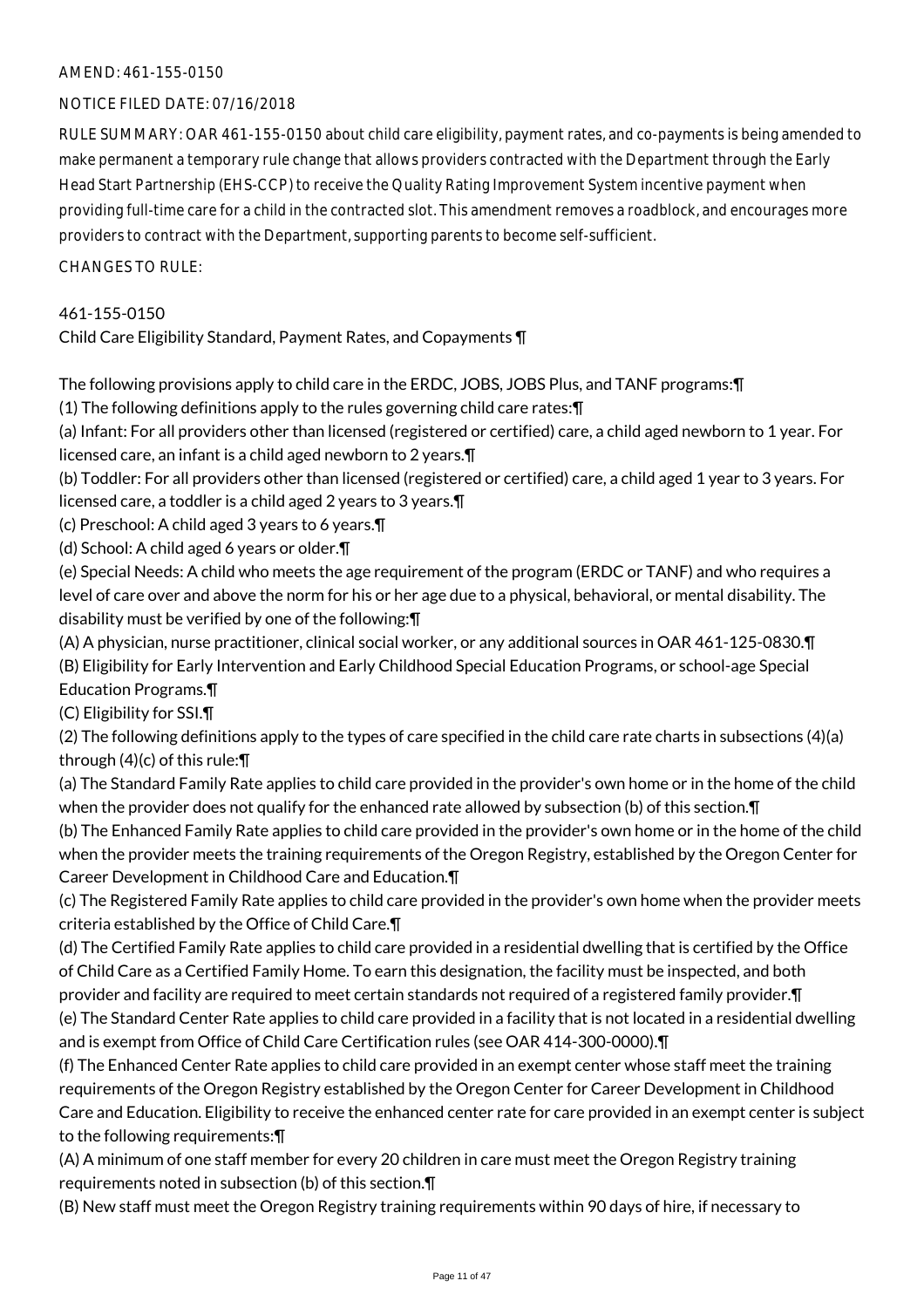maintain the trained staff-to-children ratio described in paragraph (A) of this subsection.¶

(C) There must be at least one person present where care is provided who has a current certificate in infant and child CPR and a current American Red Cross First Aid card or an equivalent.¶

(g) An enhanced rate will become effective not later than the second month following the month in which the Department receives verification that the provider has met the requirements of subsection (b) or (f) of this section.¶

(h) The Certified Center Rate applies to child care provided in a center that is certified by the Office of Child Care.¶

(3) The following provisions apply to child care payments:¶

(a) Providers not eligible for the enhanced or licensed rate will be paid at an hourly rate for children in care less than 158 hours per month subject to the maximum full-time monthly rate.¶

(b) Providers eligible for the enhanced or licensed rate will be paid at an hourly rate for children in care less than 136 hours a month, unless the provider customarily bills all families at a part-time monthly rate subject to the maximum full-time monthly rate and is designated as the primary provider for the case.¶

(c) At their request, providers eligible for the enhanced or licensed rate may be paid at the part-time monthly rate if they provide 63 or more hours of care in the month, customarily bill all families at a part-time monthly rate, and are designated as the primary provider for the case.¶

(d) Unless required by the circumstances of the client or child, the Department will not pay for care at a part-time monthly or a monthly rate to more than one provider for the same child for the same month.¶

(e) The Department will pay at the hourly rate for less than 63 hours of care in the month subject to the maximum full-time monthly rate.¶

(f) The Department will pay for up to five days each month the child is absent if:¶

(A) The child was scheduled to be in care and the provider bills for the amount of time the child was scheduled to be in care; and¶

(B) It is the provider's policy to bill all families for absent days.¶

(g) The Department will not pay for more than five consecutive days of scheduled care for which the child is absent.¶

(h) Child care providers are eligible to receive an incentive payment upon achieving and maintaining a three star or higher rating with the Quality Rating Improvement System (QRIS) subject to all of the following provisions.¶

(A) The incentive payment is in addition to the Department maximum rate.¶

(B) A provider may receive an incentive payment for any ERDC child that the Department paid the provider for full-time care (136 hours or more).¶

(C) Providers who are contracted for child care services through the ERDC program are not eligible to receive incentive payments, with the exception of Early Head Start providers.¶

(D) Eligibility for the incentive payment is effective the month after the QRIS rating has been achieved.¶

(E) The incentive payment amount is based on the provider's star QRIS rating as follows: [see attached table]¶

(4) The following are the child care rates based on the type of provider, the location of the provider (shown by zip code), the age of the child, and the type of billing used (hourly or monthly):¶

(a) [see attached table]¶

(b) [see attached table]¶

(c) [see attached table]¶

(5) Except to the extent provided otherwise in section (12), (13), or (14) of this rule or for children in contracted child care (see OAR 461-135-0405 and 461-135-0407), this section establishes the ERDC eligibility standard and the client's copayment (copay).¶

(a) At initial certification, the ERDC eligibility standard is met for a need group (see OAR 461-110-0630) of eight or less if monthly countable income (see OAR 461-001-0000) for the need group is less than 185 percent of the federal poverty level (FPL), as described in OAR 461-155-0180. The eligibility standard for a need group of eight applies to any need group larger than eight.¶

(b) During the certification period (see OAR 461-001-0000) and at recertification the ERDC eligibility standard is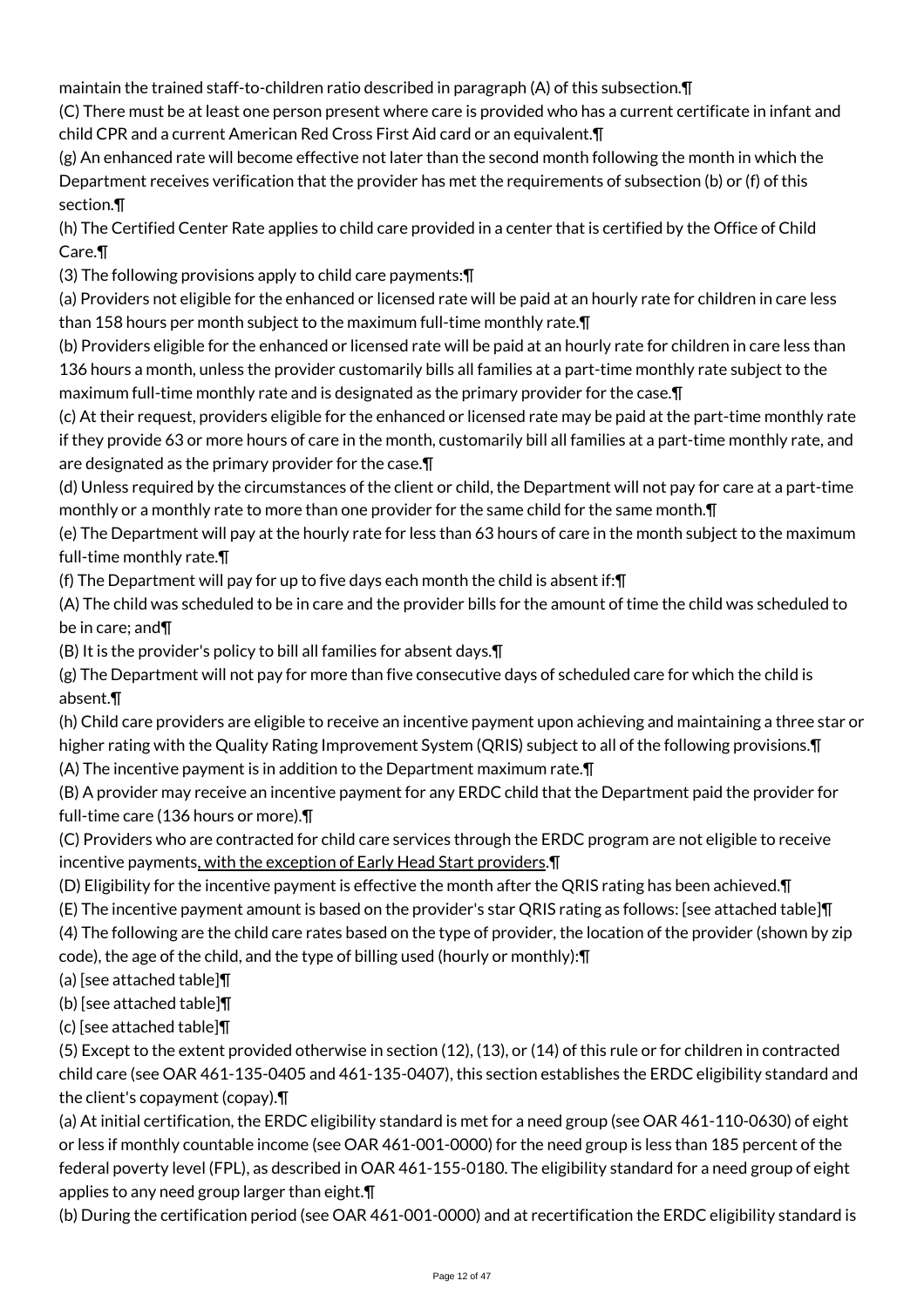met for a need group of eight or less if monthly countable income for the need group during the 12 month period is less than 250 percent FPL or 85 percent state median income (SMI), whichever is higher, as described in OAR 461- 155-0180. The eligibility standard for a need group of eight applies to any need group larger than eight.¶

(c) The minimum monthly ERDC copay is \$25.¶

(d) The filing group may not exceed the resource limit in OAR 461-160-0015.¶

(e) For a filing group (see OAR 461-110-0310) whose countable income is at or below 50 percent of the 2007 FPL, the copay is \$25 or 1.5 percent of the filing group's monthly countable income, whichever is greater.¶

(f) For a filing group whose countable income is over 50 percent of the 2007 FPL, the copay amount is determined with the following percentage of monthly income:¶

(A) Divide the filing group's countable income by the 2007 FPL, drop all digits beyond two decimal points, subtract 0.5, and multiply this difference by 0.12.¶

(B) Add .015 to the amount in paragraph (A) of this subsection. This sum is the percentage of monthly income used to determine the copay amount. Multiply this sum by the filing group's countable income and round to the nearest whole dollar.¶

(g) The 2007 federal poverty level used to determine copay amounts under subsections (e) and (f) of this section is set at the following amounts: [see attached table]¶

(6) Subject to the provisions in section (9) of this rule, the monthly limit for each child's child care payments is the lesser of the amount charged by the provider or providers and the following amounts:¶

(a) The monthly rate provided in section (4) of this rule.¶

(b) The product of the hours of care, limited by section (8) of this rule, multiplied by the hourly rate provided in section (4) of this rule.¶

(7) The limit in any month for child care payments on behalf of a child whose caretaker is away from the child's home for more than 30 days because the caretaker is a member of a reserve or National Guard unit that is called up for active duty is the lesser of the following:¶

- (a) The amount billed by the provider or providers.¶
- (b) The monthly rate established in this rule for 215 hours of care.¶

(8) The number of payable billed hours of care for a child is limited as follows:¶

(a) In the ERDC and TANF programs, the total payable hours of care in a month may not exceed the amounts in paragraphs (A) or (B) of this subsection:¶

(A) 125 percent of the number of child care hours authorized:¶

(i) Under OAR 461-160-0040(2) and (5); or¶

(ii) To participate in activities included in a case plan (see OAR 461-001-0025) including, for clients in the JOBS Plus program, the time the client searches for unsubsidized employment and for which the employer pays the client.¶

(B) The monthly rate established in section (4) of this rule multiplied by a factor of not more than 1.5, determined by dividing the number of hours billed by 215, when the client meets the criteria for extra hours under section (10) of this rule.¶

(b) In the ERDC program, for a client who earns less than the Oregon minimum wage, the total may not exceed 125 percent of the anticipated earnings divided by the state minimum wage not to exceed 172 hours (which is full time).¶

(c) In the TANF program, for a client who earns less than the Oregon minimum wage or is self-employed, the total may not exceed 125 percent of the anticipated earnings divided by the state minimum wage not to exceed 172 hours (which is full time). The limitation of this subsection is waived for the first three months of the client's employment.¶

(d) In the ERDC program, employed caretakers eligible under OAR 461-135-0400 may have education hours added to the authorized work hours. Education hours may not exceed authorized work hours and combined hours may not exceed 215 hours per month. Education hours are hours required to participate in coursework that leads to a certificate, degree, or job-related knowledge or skills attainment at an institution of higher education approved to receive federal financial aid.¶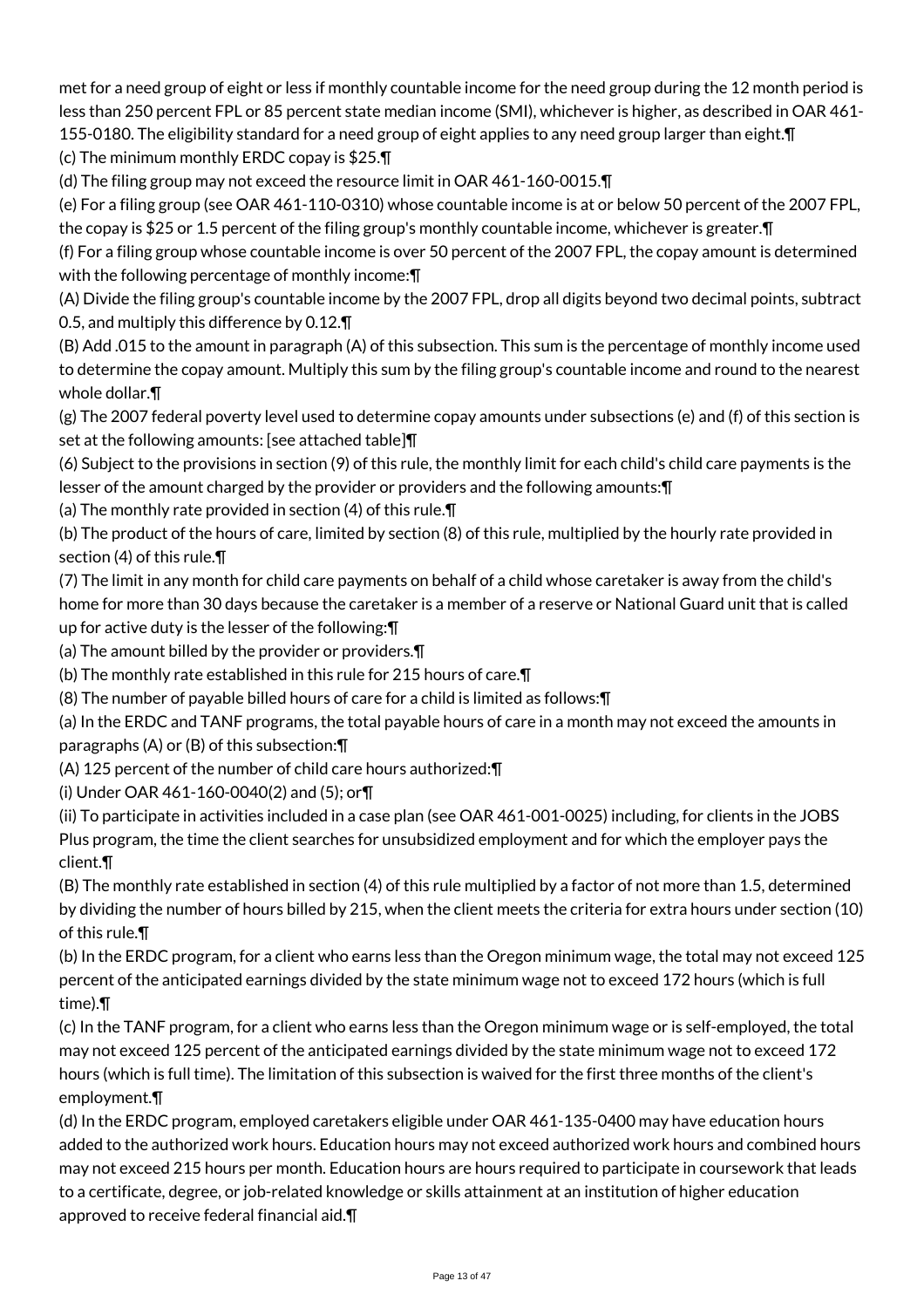(9) The limit in any month for child care payments on behalf of a child whose caretaker has special circumstances, defined in section (10) of this rule, is the lesser of one of the following:¶

(a) The amount billed by the provider or providers; or¶

(b) The monthly rate established in section (4) of this rule multiplied by a factor, of not more than 1.5, determined by dividing the number of hours billed by 215.¶

(10) The limit allowed by section (9) of this rule is authorized once the Department has determined the client has special circumstances. For the purposes of this section, a client has special circumstances when it is necessary for the client to obtain child care in excess of 215 hours in a month to perform the requirements of his or her employment or training required to keep current employment, not including self-employment. This is limited to the following situations:¶

(a) The commute time to and from work exceeds two hours per day.¶

(b) The caretaker works an overnight shift and care is necessary for both work hours and sleep hours.¶

(c) The caretaker works a split shift and it is not feasible to care for the child between shifts.¶

(d) The caretaker consistently works more than 40 hours per week.¶

(11) The payment available for care of a child who meets the special needs criteria described in subsection (e) of section (1) of this rule is increased in accordance with OAR 461-155-0151 if the requirements of both of the following subsections are met:¶

(a) The child requires significantly more direct supervision by the child care provider than normal for a child of the same age.¶

(b) The child is enrolled in a local school district Early Intervention or Early Childhood Special Education program or school-age Special Education Program. The enrollment required by this subsection is waived if determined inappropriate by a physician, nurse practitioner, licensed or certified psychologist, clinical social worker, or school district official.¶

(12) Effective May 1, 2012:¶

(a) The minimum monthly ERDC copay is \$27.¶

(b) Except as stated in subsection (a) of this section, the Department adds 10 percent to the monthly client copay amount set under section (5) of this rule by multiplying the copay amount by 1.1 and rounding down to the nearest whole dollar.¶

(13) Effective April 1, 2016, the ERDC copay is \$27 for no more than three months after closure of Pre-TANF, SFPSS, or TANF benefits when:¶

(a) The closure is because an individual in the need group had earned income that led to the TANF closure;¶

(b) An ERDC date of request (see OAR 461-115-0030) is established within 90 days of closure; and¶

(c) The individual is eligible for ERDC at initial certification.¶

(14) The ERDC copay will be reduced starting the month after the ERDC case has been electronically connected to a Department approved child care provider with a Quality Rating and Improvement System (QRIS) star rating of 3, 4, or 5. The copay will be reduced by the following amounts:¶

(a) A copay set at \$27 is waived, unless the copay is \$27 under section (13) of this rule in which case the copay is not waived under this section.¶

(b) Copay amounts of \$28 to \$200 are reduced by \$20.¶

(c) Copay amounts of \$201 or more are reduced by 10 percent rounding to the nearest dollar.¶

[see attached table]

Statutory/Other Authority: ORS 329A.500, 409.050, 411.060, 411.070, 412.049

Statutes/Other Implemented: ORS 329A.500, 409.010, 409.610, 411.060, 411.070, 411.122, 411.141, 412.006, 412.049, 412.124, 418.485

RULE ATTACHMENTS DO NOT SHOW CHANGES. PLEASE CONTACT AGENCY REGARDING CHANGES.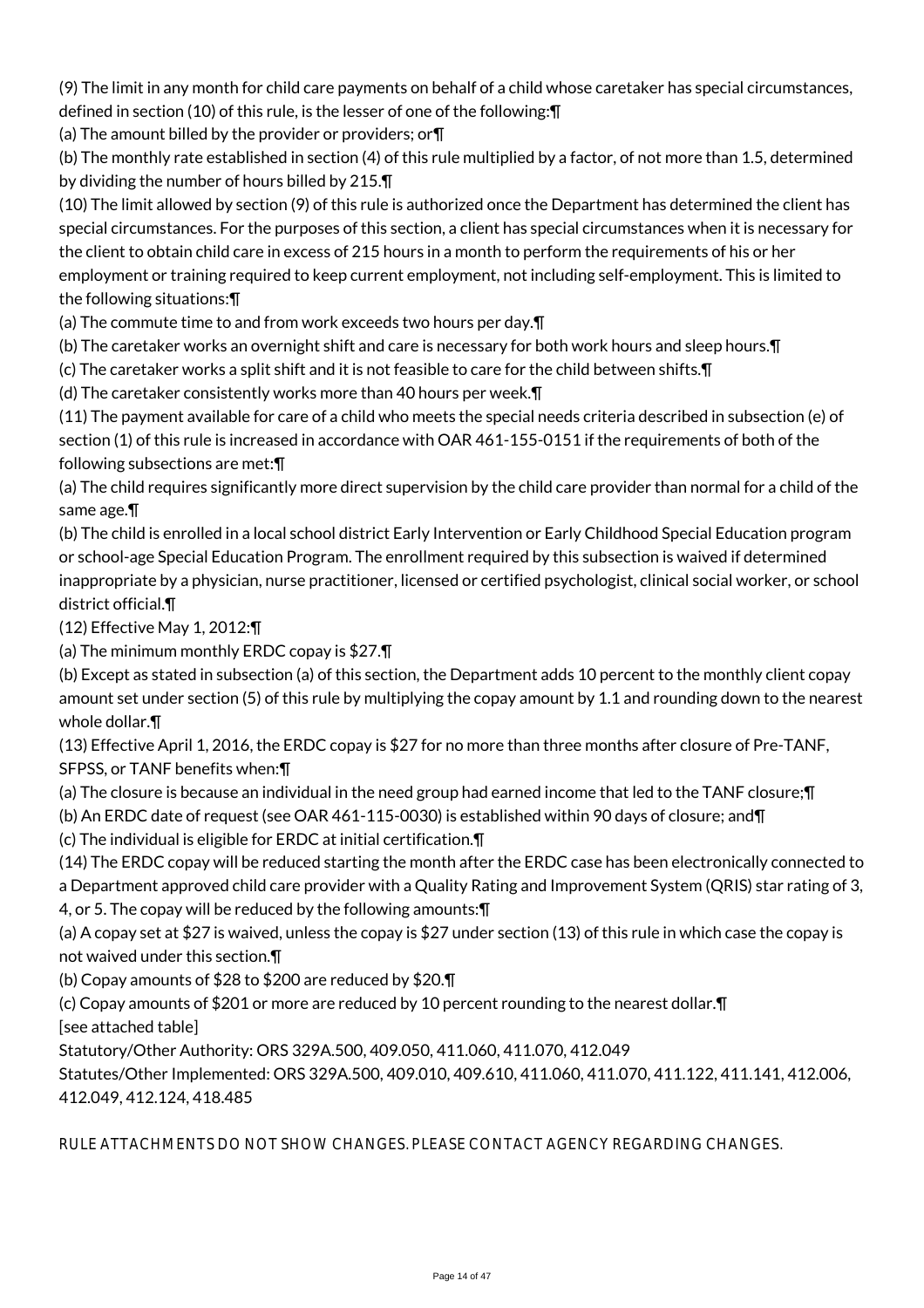The following provisions apply to child care in the ERDC, JOBS, JOBS Plus, and TANF programs:

- (1) The following definitions apply to the rules governing child care rates:
	- (a) Infant: For all providers other than licensed (registered or certified) care, a child aged newborn to 1 year. For licensed care, an infant is a child aged newborn to 2 years.
	- (b) Toddler: For all providers other than licensed (registered or certified) care, a child aged 1 year to 3 years. For licensed care, a toddler is a child aged 2 years to 3 years.
	- (c) Preschool: A child aged 3 years to 6 years.
	- (d) School: A child aged 6 years or older.
	- (e) Special Needs: A child who meets the age requirement of the program (ERDC or TANF) and who requires a level of care over and above the norm for his or her age due to a physical, behavioral, or mental disability. The disability must be verified by one of the following:
		- (A) A physician, nurse practitioner, clinical social worker, or any additional sources in OAR 461-125-0830.
		- (B) Eligibility for Early Intervention and Early Childhood Special Education Programs, or school-age Special Education Programs.
		- (C) Eligibility for SSI.
- (2) The following definitions apply to the types of care specified in the child care rate charts in subsections  $(4)(a)$  through  $(4)(c)$  of this rule:
	- (a) The *Standard Family Rate* applies to child care provided in the provider's own home or in the home of the child when the provider does not qualify for the enhanced rate allowed by subsection (b) of this section.
	- (b) The *Enhanced Family Rate* applies to child care provided in the provider's own home or in the home of the child when the provider meets the training requirements of the Oregon Registry, established by the Oregon Center for Career Development in Childhood Care and Education.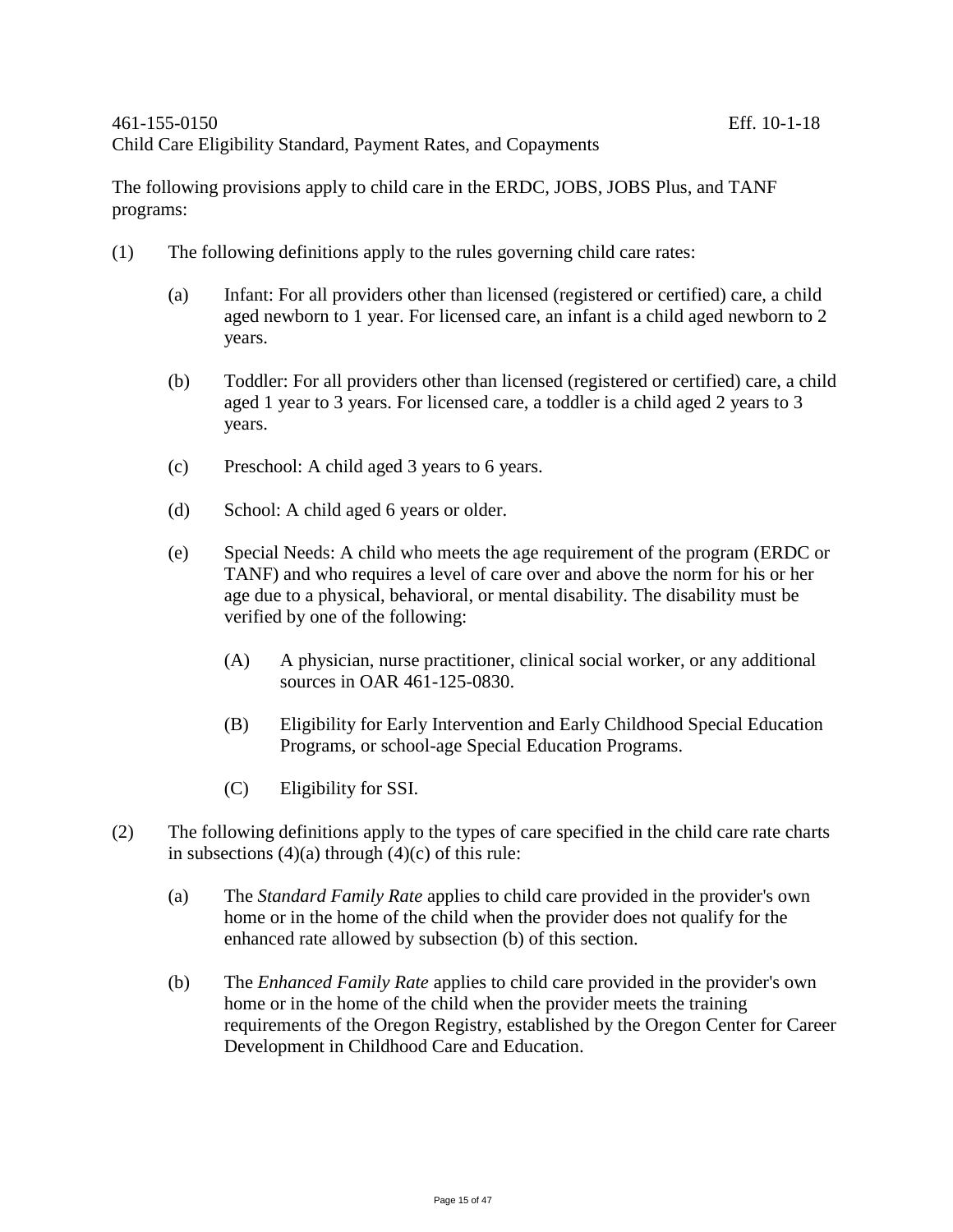- (c) The *Registered Family Rate* applies to child care provided in the provider's own home when the provider meets criteria established by the Office of Child Care.
- (d) The *Certified Family Rate* applies to child care provided in a residential dwelling that is certified by the Office of Child Care as a Certified Family Home. To earn this designation, the facility must be inspected, and both provider and facility are required to meet certain standards not required of a registered family provider.
- (e) The *Standard Center Rate* applies to child care provided in a facility that is not located in a residential dwelling and is exempt from Office of Child Care Certification rules (see OAR 414-300-0000).
- (f) The *Enhanced Center Rate* applies to child care provided in an exempt center whose staff meet the training requirements of the Oregon Registry established by the Oregon Center for Career Development in Childhood Care and Education. Eligibility to receive the enhanced center rate for care provided in an exempt center is subject to the following requirements:
	- (A) A minimum of one staff member for every 20 children in care must meet the Oregon Registry training requirements noted in subsection (b) of this section.
	- (B) New staff must meet the Oregon Registry training requirements within 90 days of hire, if necessary to maintain the trained staff-to-children ratio described in paragraph (A) of this subsection.
	- (C) There must be at least one person present where care is provided who has a current certificate in infant and child CPR and a current American Red Cross First Aid card or an equivalent.
- (g) An enhanced rate will become effective not later than the second month following the month in which the Department receives verification that the provider has met the requirements of subsection (b) or (f) of this section.
- (h) The *Certified Center Rate* applies to child care provided in a center that is certified by the Office of Child Care.
- (3) The following provisions apply to child care payments:
	- (a) Providers not eligible for the enhanced or licensed rate will be paid at an hourly rate for children in care less than 158 hours per month subject to the maximum full-time monthly rate.
	- (b) Providers eligible for the enhanced or licensed rate will be paid at an hourly rate for children in care less than 136 hours a month, unless the provider customarily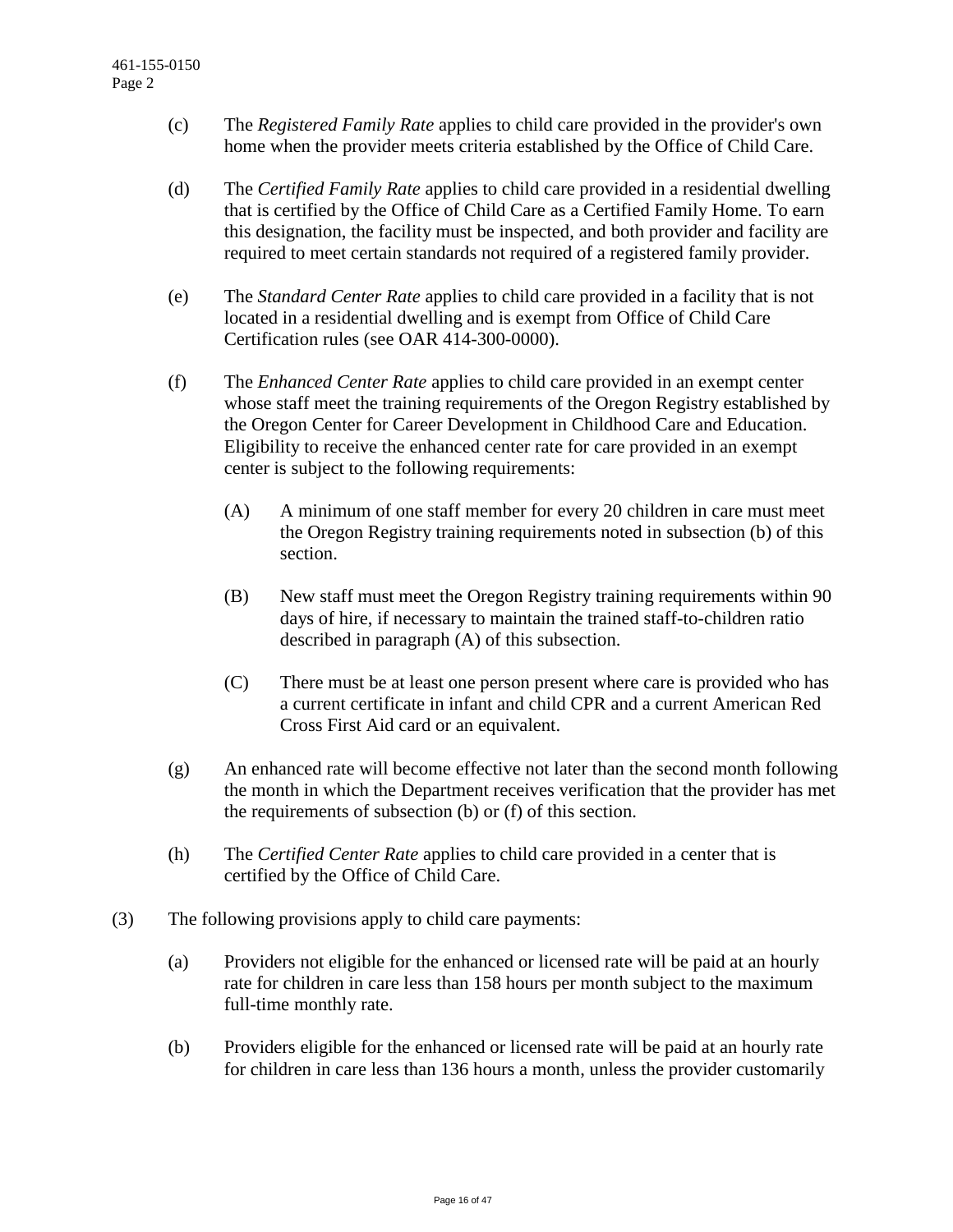bills all families at a part-time monthly rate subject to the maximum full-time monthly rate and is designated as the primary provider for the case.

- (c) At their request, providers eligible for the enhanced or licensed rate may be paid at the part-time monthly rate if they provide 63 or more hours of care in the month, customarily bill all families at a part-time monthly rate, and are designated as the primary provider for the case.
- (d) Unless required by the circumstances of the client or child, the Department will not pay for care at a part-time monthly or a monthly rate to more than one provider for the same child for the same month.
- (e) The Department will pay at the hourly rate for less than 63 hours of care in the month subject to the maximum full-time monthly rate.
- (f) The Department will pay for up to five days each month the child is absent if:
	- (A) The child was scheduled to be in care and the provider bills for the amount of time the child was scheduled to be in care; and
	- (B) It is the provider's policy to bill all families for absent days.
- (g) The Department will not pay for more than five consecutive days of scheduled care for which the child is absent.
- (h) Child care providers are eligible to receive an incentive payment upon achieving and maintaining a three star or higher rating with the Quality Rating Improvement System (QRIS) subject to all of the following provisions.
	- (A) The incentive payment is in addition to the Department maximum rate.
	- (B) A provider may receive an incentive payment for any ERDC child that the Department paid the provider for full-time care (136 hours or more).
	- (C) Providers who are contracted for child care services through the ERDC program are not eligible to receive incentive payments, with the exception of Early Head Start providers.
	- (D) Eligibility for the incentive payment is effective the month after the QRIS rating has been achieved.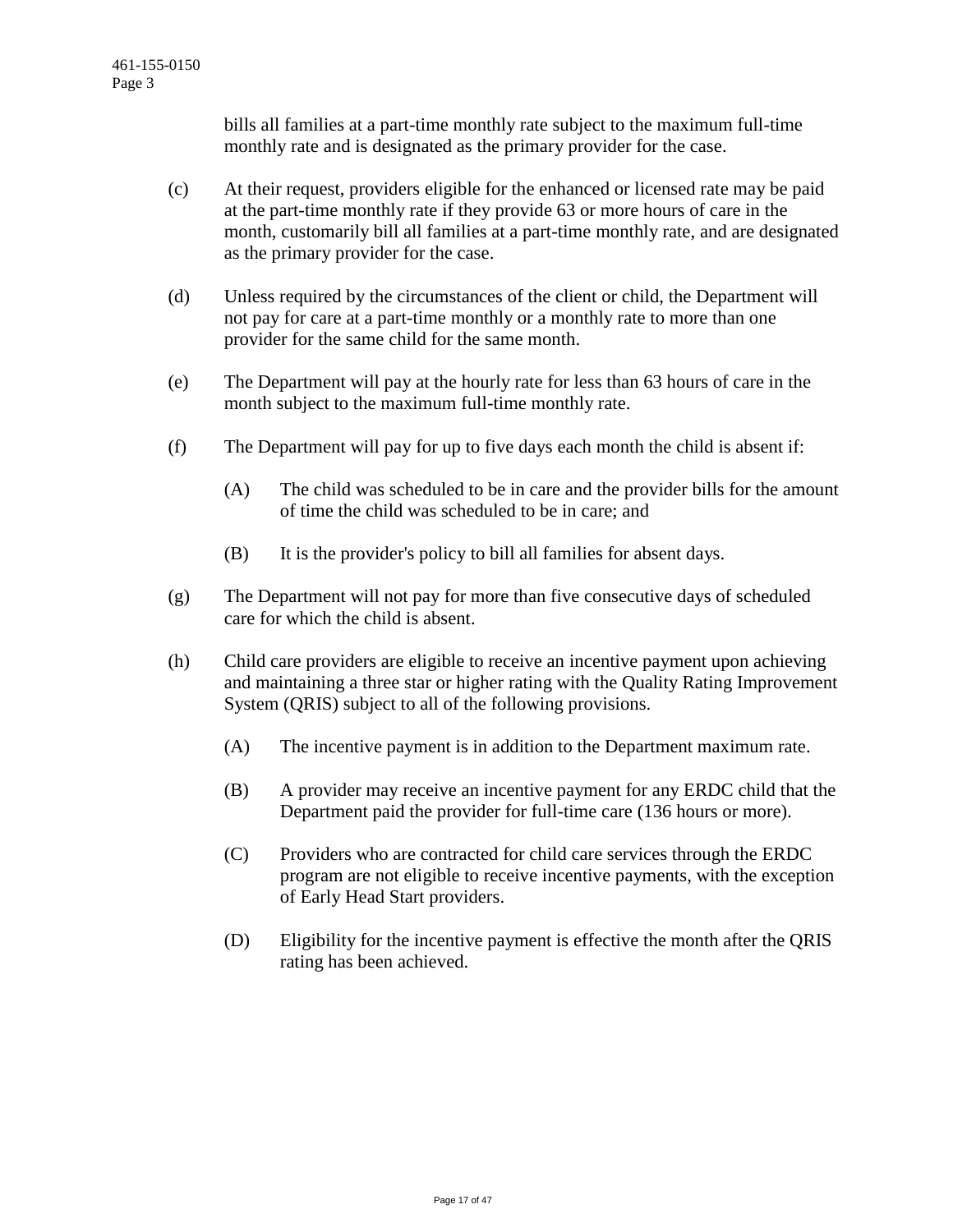(E) The incentive payment amount is based on the provider's star QRIS rating as follows:

| <b>Star Rating</b> | Amount |
|--------------------|--------|
|                    |        |
|                    |        |
|                    |        |

(4) The following are the child care rates based on the type of provider, the location of the provider (shown by zip code), the age of the child, and the type of billing used (hourly or monthly):

(a)

## Group Area A STANDARD RATE MAXIMUMS (Not Licensed)

|                      |           | <b>Standard Family Rate</b>                         | <b>Standard Center Rate</b> |           |  |
|----------------------|-----------|-----------------------------------------------------|-----------------------------|-----------|--|
|                      |           | 1-157 Hours 158-215 Hours 1-157 Hours 158-215 Hours |                             |           |  |
|                      | per month | per month                                           | per month                   | per month |  |
|                      | Hourly    | Monthly                                             | Hourly                      | Monthly   |  |
| Infant               | \$3.35    | \$620                                               | \$9.00                      | \$941     |  |
| Toddler              | \$3.30    | \$595                                               | \$5.25                      | \$928     |  |
| Preschool            | \$3.30    | \$558                                               | \$5.06                      | \$724     |  |
| School               | \$3.30    | \$558                                               | \$4.50                      | \$638     |  |
| <b>Special Needs</b> | \$3.35    | \$620                                               | \$9.00                      | \$941     |  |

## ENHANCED RATE MAXIMUMS (Not Licensed)

|               |                         | <b>Enhanced Family Rate</b> |                            | <b>Enhanced Center Rate</b> |                              |                            |  |
|---------------|-------------------------|-----------------------------|----------------------------|-----------------------------|------------------------------|----------------------------|--|
|               | 1-62 Hours<br>per month | 63-135 Hours<br>per month   | 136-215 Hours<br>per month | 1-62 Hours<br>per month     | 63-135<br>Hours per<br>month | 136-215 Hours<br>per month |  |
|               | Hourly                  | Part-time                   | Monthly                    | Hourly                      | Part-time                    | Monthly                    |  |
| Infant        | \$3.60                  | \$488                       | \$650                      | \$10.20                     | \$800                        | \$1,067                    |  |
| Toddler       | \$3.40                  | \$469                       | \$625                      | \$5.95                      | \$788                        | \$1,051                    |  |
| Preschool     | \$3.40                  | \$443                       | \$590                      | \$5.74                      | \$615                        | \$820                      |  |
| School        | \$3.34                  | \$443                       | \$590                      | \$5.10                      | \$542                        | \$723                      |  |
| Special Needs | \$3.60                  | \$488                       | \$650                      | \$10.20                     | \$800                        | \$1,067                    |  |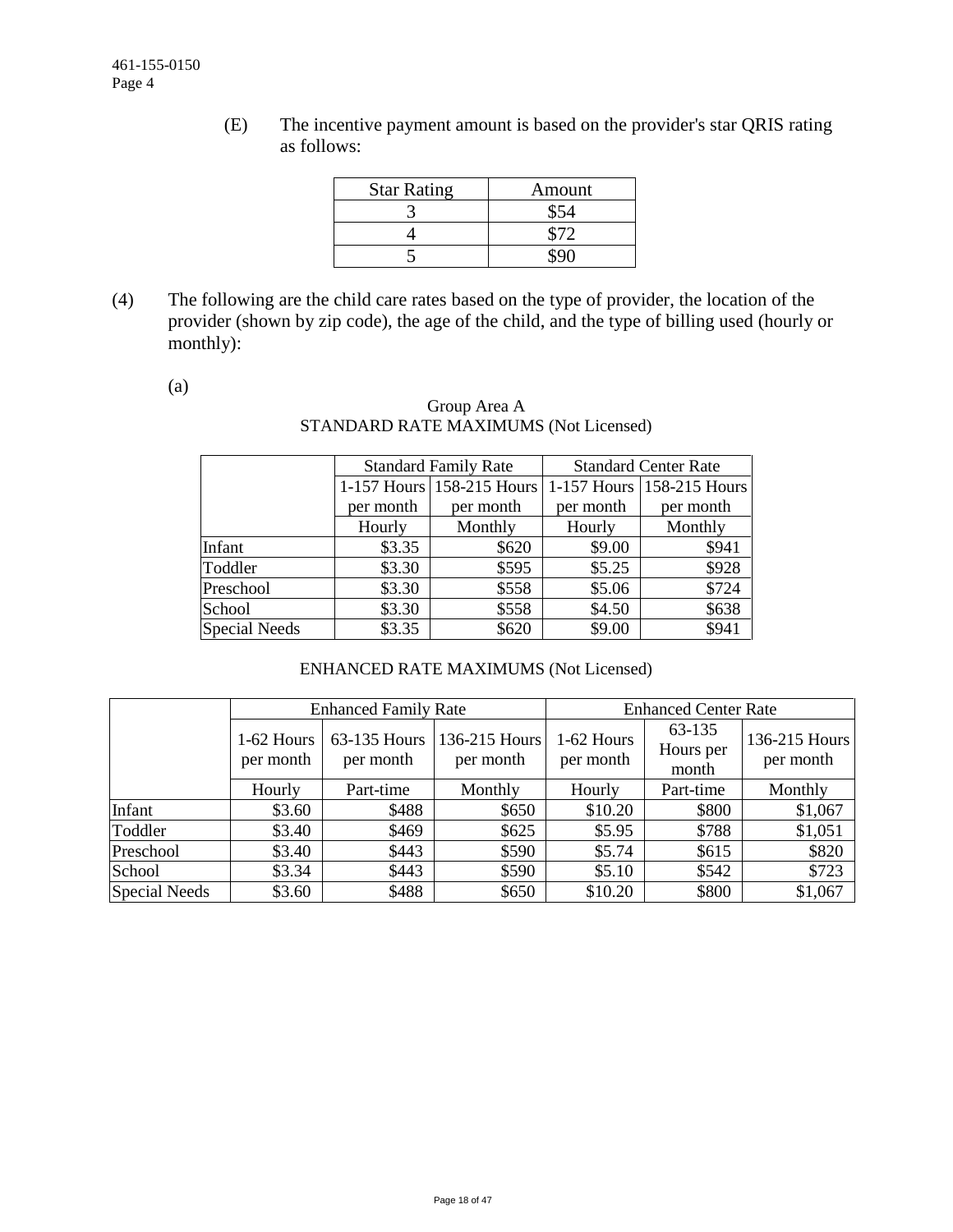|                      |              | <b>Registered Family Rate</b> |         |        | Certified Family Rate |         | <b>Certified Center Rate</b> |                                                             |           |
|----------------------|--------------|-------------------------------|---------|--------|-----------------------|---------|------------------------------|-------------------------------------------------------------|-----------|
|                      | $1-62$ Hours | 63-135                        | 136-215 | $1-62$ | 63-135                | 136-215 | $1-62$                       | 63-135                                                      | 136-215   |
|                      | per month    | Hours per                     |         |        |                       |         |                              | Hours per Hours per Hours per Hours per Hours per Hours per | Hours per |
|                      |              | month                         | month   | month  | month                 | month   | month                        | month                                                       | month     |
|                      | Hourly       | Part-time                     | Monthly | Hourly | Part-time             | Monthly | Hourly                       | Part-time                                                   | Monthly   |
| Infant               | \$4.00       | \$525                         | \$700   | \$6.00 | \$773                 | \$1,030 | \$12.00                      | \$941                                                       | \$1,255   |
| Toddler              | \$3.75       | \$499                         | \$665   | \$5.65 | \$765                 | \$1,020 | \$7.00                       | \$928                                                       | \$1,237   |
| Preschool            | \$3.50       | \$465                         | \$620   | \$5.05 | \$656                 | \$875   | \$6.75                       | \$724                                                       | \$965     |
| School               | \$3.50       | \$458                         | \$610   | \$4.60 | \$491                 | \$655   | \$6.00                       | \$638                                                       | \$850     |
| <b>Special Needs</b> | \$4.00       | \$525                         | \$700   | \$6.00 | \$773                 | \$1,030 | \$12.00                      | \$941                                                       | \$1,255   |

## LICENSED RATE MAXIMUMS

Zip Codes for Group Area A: Portland, Bend, Eugene, Corvallis, Springfield, Monmouth and Ashland areas

| 97003 | 97004 | 97005 | 97006 | 97007 | 97008 | 97009 | 97010 | 97013 | 97014 | 97015 | 97019 |
|-------|-------|-------|-------|-------|-------|-------|-------|-------|-------|-------|-------|
| 97022 | 97023 | 97024 | 97027 | 97028 | 97030 | 97031 | 97034 | 97035 | 97036 | 97041 | 97045 |
| 97051 | 97055 | 97056 | 97060 | 97062 | 97064 | 97068 | 97070 | 97080 | 97086 | 97089 | 97106 |
| 97109 | 97112 | 97113 | 97116 | 97119 | 97123 | 97124 | 97125 | 97132 | 97133 | 97135 | 97140 |
| 97149 | 97201 | 97202 | 97203 | 97204 | 97205 | 97206 | 97209 | 97210 | 97211 | 97212 | 97213 |
| 97214 | 97215 | 97216 | 97217 | 97218 | 97219 | 97220 | 97221 | 97222 | 97223 | 97224 | 97225 |
| 97227 | 97229 | 97230 | 97231 | 97232 | 97233 | 97236 | 97239 | 97242 | 97258 | 97266 | 97267 |
| 97268 | 97286 | 97292 | 97330 | 97331 | 97333 | 97339 | 97351 | 97361 | 97371 | 97376 | 97401 |
| 97402 | 97403 | 97404 | 97405 | 97408 | 97454 | 97455 | 97477 | 97478 | 97482 | 97520 | 97525 |
| 97701 | 97702 | 97703 | 97707 | 97708 | 97709 |       |       |       |       |       |       |

(b)

| Group Area B                          |
|---------------------------------------|
| STANDARD RATE MAXIMUMS (Not Licensed) |

|               |                             | <b>Standard Family Rate</b> | <b>Standard Center Rate</b> |                           |  |  |
|---------------|-----------------------------|-----------------------------|-----------------------------|---------------------------|--|--|
|               | 1-157 Hours   158-215 Hours |                             |                             | 1-157 Hours 158-215 Hours |  |  |
|               | per month                   | per month                   | per month                   | per month                 |  |  |
|               | Hourly                      | Monthly                     | Hourly                      | Monthly                   |  |  |
| Infant        | \$2.90                      | \$495                       | \$3.75                      | \$546                     |  |  |
| Toddler       | \$2.90                      | \$475                       | \$3.75                      | \$536                     |  |  |
| Preschool     | \$2.75                      | \$470                       | \$3.00                      | \$443                     |  |  |
| School        | \$2.75                      | \$457                       | \$3.30                      | \$428                     |  |  |
| Special Needs | \$2.90                      | \$495                       | \$3.75                      | \$546                     |  |  |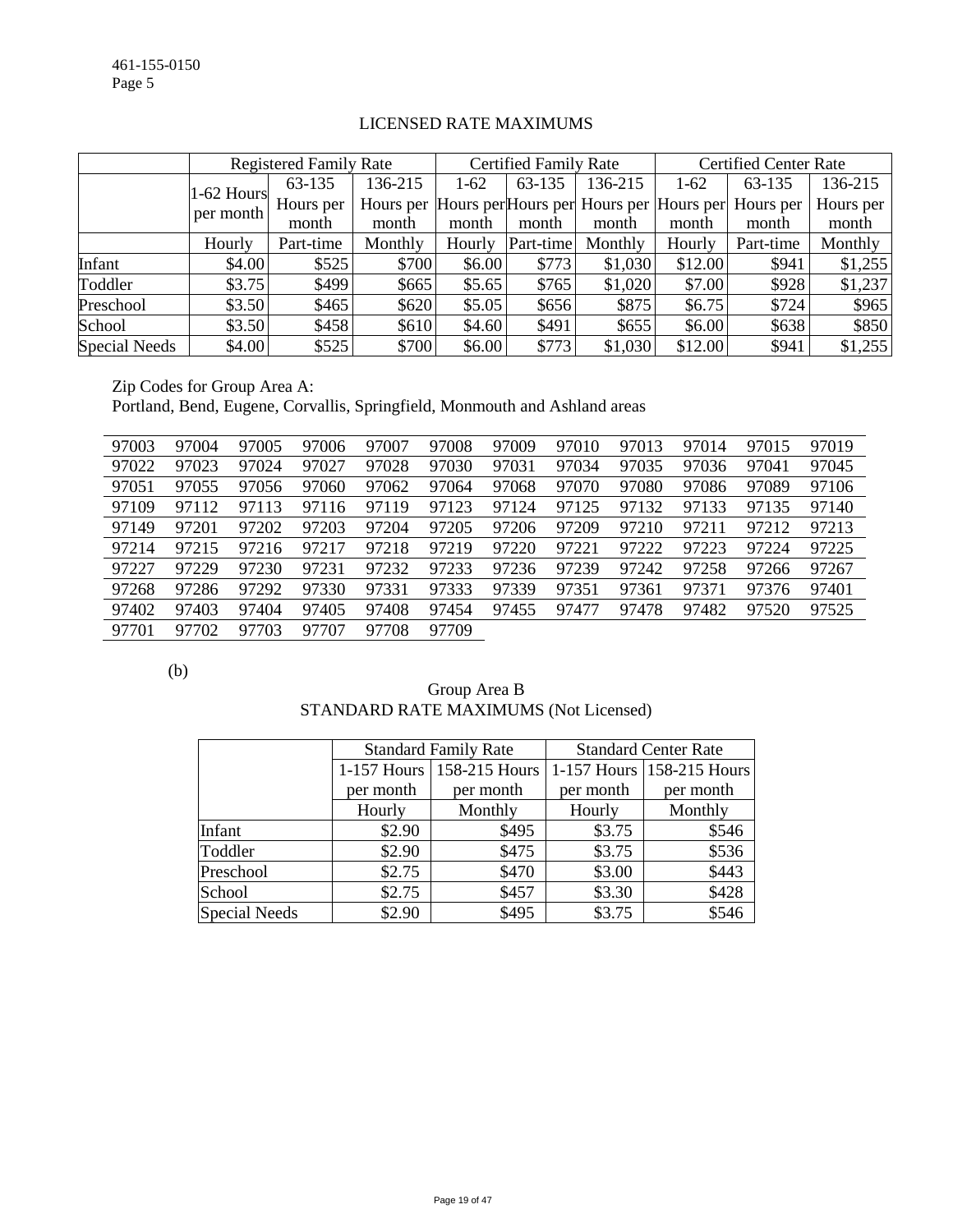|               |                                       | <b>Enhanced Family Rate</b> |           | <b>Enhanced Center Rate</b> |           |                                       |  |
|---------------|---------------------------------------|-----------------------------|-----------|-----------------------------|-----------|---------------------------------------|--|
|               | 1-62 Hours 63-135 Hours 136-215 Hours |                             |           |                             |           | 1-62 Hours 63-135 Hours 136-215 Hours |  |
|               | per month                             | per month                   | per month | per month                   | per month | per month                             |  |
|               | Hourly                                | Part-time                   | Monthly   | Hourly                      | Part-time | Monthly                               |  |
| Infant        | \$3.05                                | \$400                       | \$533     | \$4.25                      | \$464     | \$619                                 |  |
| Toddler       | \$3.05                                | \$381                       | \$508     | \$4.25                      | \$456     | \$608                                 |  |
| Preschool     | \$3.05                                | \$381                       | \$508     | \$3.40                      | \$377     | \$502                                 |  |
| School        | \$3.05                                | \$365                       | \$487     | \$3.74                      | \$364     | \$485                                 |  |
| Special Needs | \$3.05                                | \$400                       | \$533     | \$4.25                      | \$464     | \$619                                 |  |

### ENHANCED RATE MAXIMUMS (Not Licensed)

### LICENSED RATE MAXIMUMS

|                      | <b>Registered Family Rate</b> |                     |           |        | <b>Certified Family Rate</b> |           | <b>Certified Center Rate</b>                       |        |           |
|----------------------|-------------------------------|---------------------|-----------|--------|------------------------------|-----------|----------------------------------------------------|--------|-----------|
|                      | $1-62$                        | 63-135              | 136-215   | $1-62$ | 63-135                       | 136-215   |                                                    | 63-135 | 136-215   |
|                      |                               | Hours per Hours per | Hours per |        | Hours per Hours per          | Hours per | $ 1-62$ Hours $ $ Hours per $ \cdot $<br>per month |        | Hours per |
|                      | month                         | month               | month     | month  | month                        | month     |                                                    | month  | month     |
|                      | Hourly                        | Part-time           | Monthly   | Hourly | Part-time                    | Monthly   | Hourly                                             | Part-  | Monthly   |
|                      |                               |                     |           |        |                              |           |                                                    | time   |           |
| Infant               | \$3.25                        | \$416               | \$555     | \$3.60 | \$483                        | \$644     | \$5.00                                             | \$546  | \$728     |
| Toddler              | \$3.05                        | \$413               | \$550     | \$3.70 | \$469                        | \$625     | \$5.00                                             | \$536  | \$715     |
| Preschool            | \$3.05                        | \$398               | \$530     | \$3.70 | \$450                        | \$600     | \$4.00                                             | \$443  | \$590     |
| School               | \$3.05                        | \$383               | \$510     | \$3.75 | \$413                        | \$550     | \$4.40                                             | \$428  | \$570     |
| <b>Special Needs</b> | \$3.25                        | \$416               | \$555     | \$3.60 | \$483                        | \$644     | \$5.00                                             | \$546  | \$728     |

#### Zip Codes for Group Area B:

Salem, Medford, Roseburg, Brookings and areas outside the metropolitan areas in Eugene and Portland

| 97002 |       | 97011 | 97016 | 97017 | 97018 | 97038 | 97042 | 97044 | 97048 | 97049 | 97053 |
|-------|-------|-------|-------|-------|-------|-------|-------|-------|-------|-------|-------|
| 97058 | 97067 | 97071 | 97103 | 97107 | 97108 | 97110 | 97111 | 97114 | 97115 | 97117 | 97118 |
| 97121 | 97122 | 97127 | 97128 | 97131 | 97134 | 97138 | 97141 | 97143 | 97146 | 97148 | 97301 |
| 97302 | 97303 | 97304 | 97305 | 97306 | 97307 | 97309 | 97310 | 97317 | 97321 | 97322 | 97325 |
| 97326 | 97327 | 97328 | 97336 | 97338 | 97341 | 97343 | 97344 | 97348 | 97352 | 97353 | 97355 |
| 97357 | 97362 | 97365 | 97366 | 97367 | 97370 | 97372 | 97374 | 97377 | 97378 | 97380 | 97381 |
| 97383 | 97385 | 97386 | 97389 | 97391 | 97392 | 97394 | 97415 | 97420 | 97423 | 97424 | 97426 |
| 97431 | 97444 | 97446 | 97448 | 97452 | 97456 | 97457 | 97459 | 97465 | 97470 | 97471 | 97479 |
| 97487 | 97489 | 97501 | 97502 | 97503 | 97504 | 97524 | 97534 | 97535 | 97756 | 97759 | 97760 |
| 97801 | 97812 | 97813 |       |       |       |       |       |       |       |       |       |

(c)

## Group Area C STANDARD RATE MAXIMUMS (Not Licensed)

|        |                                 | <b>Standard Family Rate</b> | <b>Standard Center Rate</b> |           |  |
|--------|---------------------------------|-----------------------------|-----------------------------|-----------|--|
|        | 1-157 Hours per $158-215$ Hours |                             | 1-157                       | 158-215   |  |
|        | month                           | per month                   | Hours per                   | Hours per |  |
|        |                                 |                             | month                       | month     |  |
|        | Hourly                          | Monthly                     | Hourly                      | Monthly   |  |
| Infant | \$2.97                          | \$457                       | \$2.74                      | \$440     |  |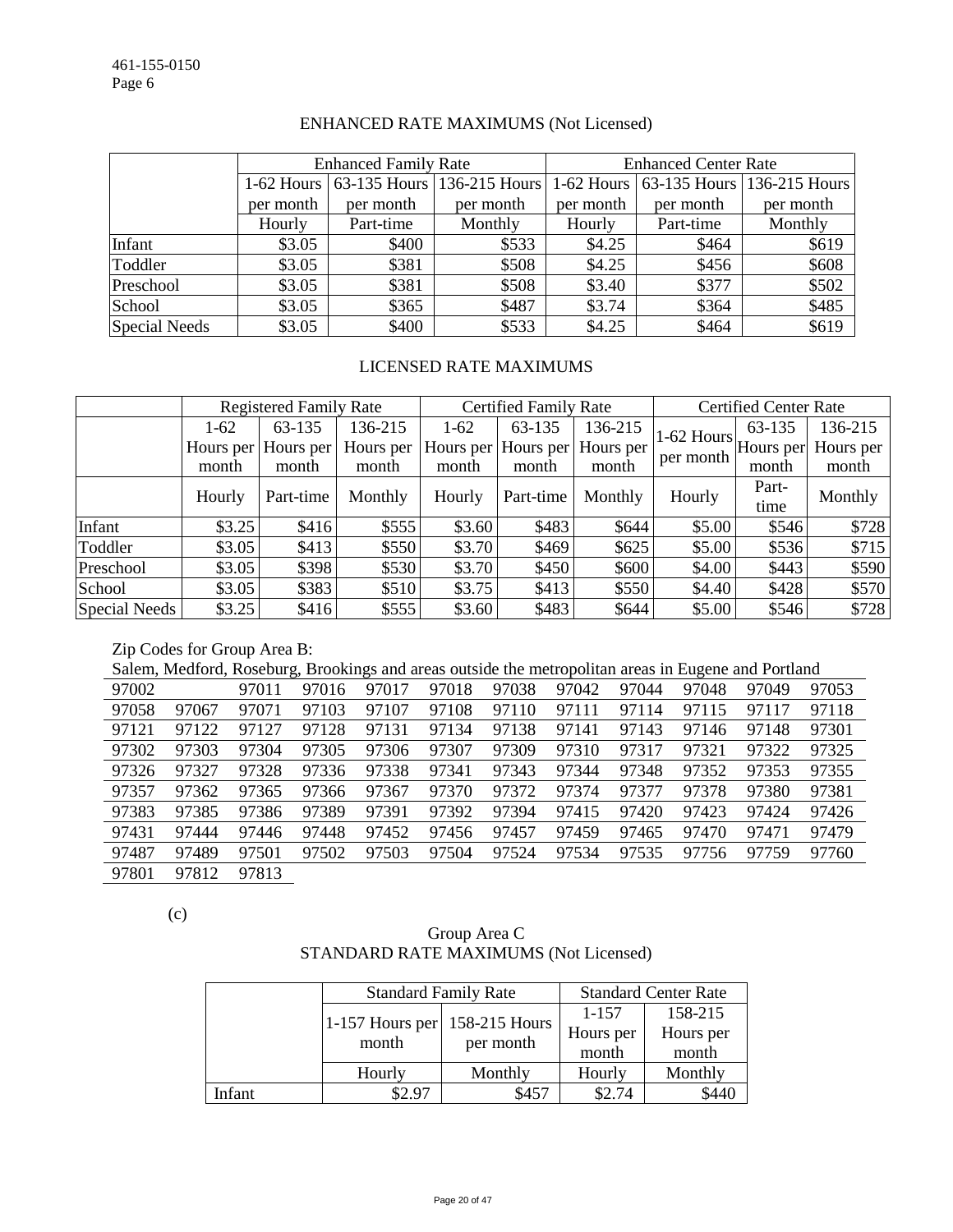| Toddler       | 32.79  | \$435 | \$2.91         | \$432 |
|---------------|--------|-------|----------------|-------|
| Preschool     | \$2.49 | \$422 | ぐつ つぐ<br>04.4J | \$340 |
| School        | \$2.49 | \$422 | \$2.52         |       |
| Special Needs | 0.97   | \$457 | \$2.74         | \$44  |

## ENHANCED RATE MAXIMUMS (Not Licensed)

|                      |              | <b>Enhanced Family Rate</b> |                            | <b>Enhanced Center Rate</b> |                        |               |  |
|----------------------|--------------|-----------------------------|----------------------------|-----------------------------|------------------------|---------------|--|
|                      | $1-62$ Hours |                             | 63-135 Hours 136-215 Hours | 1-62 Hours                  | $63-135$ Hours $\vert$ | 136-215 Hours |  |
|                      | per month    | per month                   | per month                  | per month                   | per month              | per month     |  |
|                      | Hourly       | Part-time                   | Monthly                    | Hourly                      | Part-time              | Monthly       |  |
| Infant               | \$3.02       | \$343                       | \$457                      | \$3.83                      | \$398                  | \$531         |  |
| Toddler              | \$2.84       | \$343                       | \$457                      | \$3.40                      | \$383                  | \$510         |  |
| Preschool            | \$2.54       | \$339                       | \$452                      | \$2.76                      | \$290                  | \$386         |  |
| School               | \$2.54       | \$323                       | \$431                      | \$2.85                      | \$316                  | \$421         |  |
| <b>Special Needs</b> | \$3.02       | \$343                       | \$457                      | \$3.83                      | \$398                  | \$531         |  |

## LICENSED RATE MAXIMUMS

|                      | <b>Registered Family Rate</b> |                              |                               | <b>Certified Family Rate</b> |                                 |                               | <b>Certified Center Rate</b> |                              |                               |
|----------------------|-------------------------------|------------------------------|-------------------------------|------------------------------|---------------------------------|-------------------------------|------------------------------|------------------------------|-------------------------------|
|                      | $1-62$<br>Hours per<br>month  | 63-135<br>Hours per<br>month | 136-215<br>Hours per<br>month | $1-62$<br>Hours per<br>month | 63-135<br>Hours<br>per<br>month | 136-215<br>Hours per<br>month | $1-62$<br>Hours per<br>month | 63-135<br>Hours per<br>month | 136-215<br>Hours per<br>month |
|                      | Hourly                        | Part-time                    | Monthly                       | Hourly                       | Part-<br>time                   | Monthly                       | Hourly                       | Part-time                    | Monthly                       |
| Infant               | \$3.00                        | \$360                        | \$480                         | \$4.00                       | \$413                           | \$550                         | \$4.50                       | \$469                        | \$625                         |
| Toddler              | \$3.00                        | \$360                        | \$480                         | \$3.50                       | \$428                           | \$570                         | \$4.00                       | \$450                        | \$600                         |
| Preschool            | \$3.00                        | \$356                        | \$475                         | \$3.50                       | \$375                           | \$500                         | \$3.25                       | \$340                        | \$453                         |
| School               | \$3.00                        | \$341                        | \$455                         | \$3.50                       | \$375                           | \$500                         | \$3.35                       | \$372                        | \$495                         |
| <b>Special Needs</b> | \$3.00                        | \$360                        | \$480                         | \$4.00                       | \$413                           | \$550                         | \$4.50                       | \$469                        | \$625                         |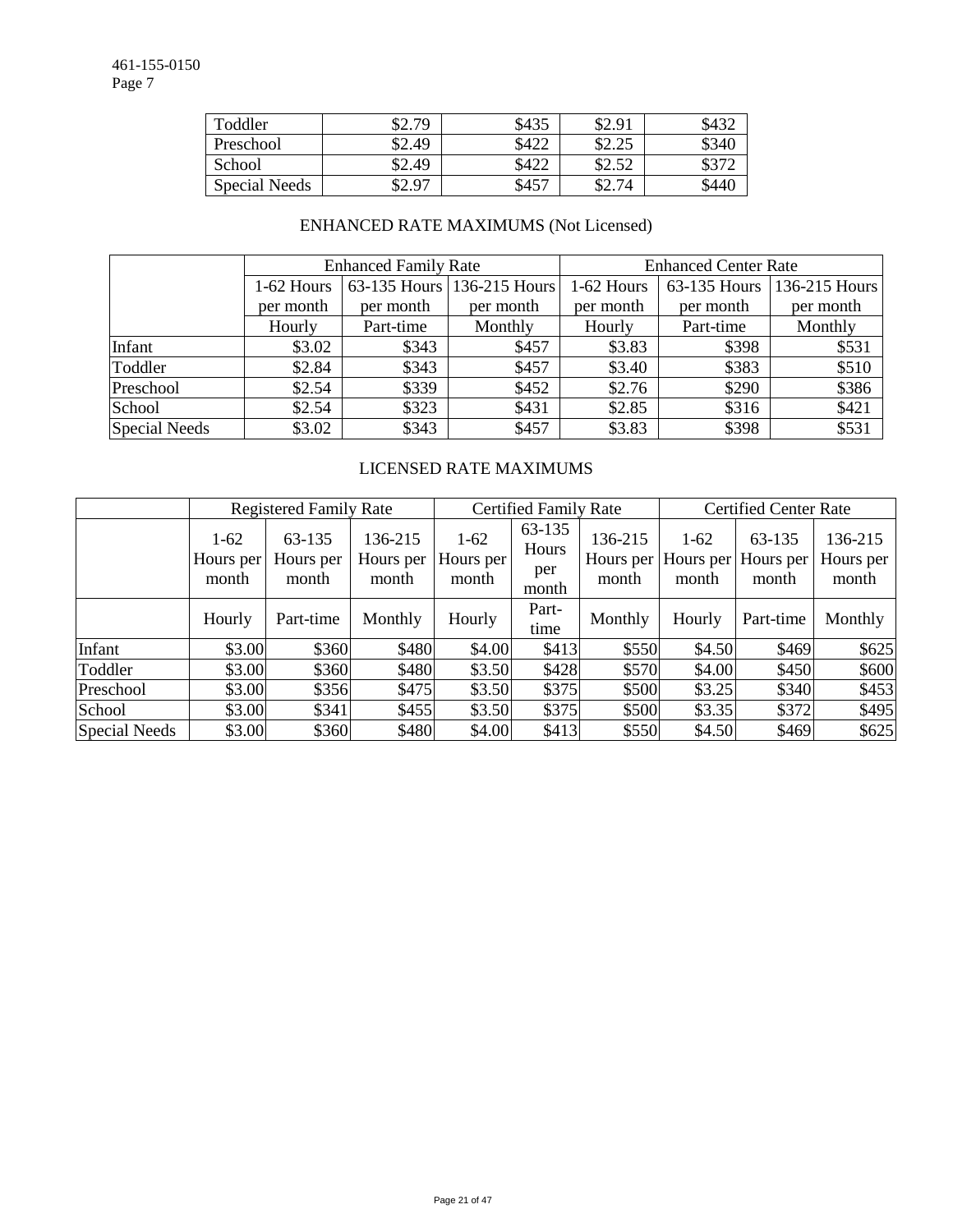| 97001 | 97020 | 97021 | 97026 | 97029 | 97032 | 97033 | 97037 | 97039 | 97040 | 97050 | 97054 | 97057 |
|-------|-------|-------|-------|-------|-------|-------|-------|-------|-------|-------|-------|-------|
| 97063 | 97065 | 97101 | 97102 | 97130 | 97136 | 97137 | 97144 | 97145 | 97147 | 97324 | 97329 | 97335 |
| 97342 | 97345 | 97346 | 97347 | 97350 | 97358 | 97359 | 97360 | 97364 | 97368 | 97369 | 97375 | 97384 |
| 97388 | 97390 | 97396 | 97406 | 97407 | 97409 | 97410 | 97411 | 97412 | 97413 | 97414 | 97416 | 97417 |
| 97419 | 97425 | 97427 | 97428 | 97429 | 97430 | 97432 | 97433 | 97434 | 97435 | 97436 | 97437 | 97438 |
| 97439 | 97441 | 97442 | 97443 | 97447 | 97449 | 97450 | 97451 | 97453 | 97458 | 97460 | 97461 | 97462 |
| 97463 | 97464 | 97466 | 97467 | 97468 | 97469 | 97472 | 97473 | 97476 | 97480 | 97481 | 97484 | 97486 |
| 97488 | 97490 | 97491 | 97492 | 97493 | 97494 | 97495 | 97496 | 97497 | 97498 | 97499 | 97522 | 97523 |
| 97526 | 97527 | 97530 | 97531 | 97532 | 97533 | 97536 | 97537 | 97538 | 97539 | 97540 | 97541 | 97543 |
| 97544 | 97601 | 97603 | 97604 | 97620 | 97621 | 97622 | 97623 | 97624 | 97625 | 97626 | 97627 | 97630 |
| 97632 | 97633 | 97634 | 97635 | 97636 | 97637 | 97638 | 97639 | 97640 | 97641 | 97710 | 97711 | 97712 |
| 97720 | 97721 | 97722 | 97730 | 97731 | 97732 | 97733 | 97734 | 97735 | 97736 | 97737 | 97738 | 97739 |
| 97740 | 97741 | 97742 | 97750 | 97751 | 97752 | 97753 | 97754 | 97758 | 97761 | 97810 | 97814 | 97817 |
| 97818 | 97819 | 97820 | 97821 | 97822 | 97823 | 97824 | 97825 | 97826 | 97827 | 97828 | 97830 | 97831 |
| 97833 | 97834 | 97835 | 97836 | 97837 | 97838 | 97839 | 97840 | 97841 | 97842 | 97843 | 97844 | 97845 |
| 97846 | 97848 | 97850 | 97856 | 97857 | 97859 | 97861 | 97862 | 97864 | 97865 | 97867 | 97868 | 97869 |
| 97870 | 97871 | 97872 | 97873 | 97874 | 97875 | 97876 | 97877 | 97880 | 97882 | 97883 | 97884 | 97885 |
| 97886 | 97901 | 97902 | 97903 | 97904 | 97905 | 97906 | 97907 | 97908 | 97909 | 97910 | 97911 | 97913 |
| 97914 | 97918 | 97919 | 97920 |       |       |       |       |       |       |       |       |       |

Zip Codes for Group Area C: Balance of State, Other State Zips

- (5) Except to the extent provided otherwise in section (12), (13), or (14) of this rule or for children in contracted child care (see OAR 461-135-0405 and 461-135-0407), this section establishes the ERDC eligibility standard and the client's copayment (copay).
	- (a) At initial certification, the ERDC eligibility standard is met for a *need group* (see OAR 461-110-0630) of eight or less if monthly *countable income* (see OAR 461- 001-0000) for the *need group* is less than 185 percent of the federal poverty level (FPL), as described in OAR 461-155-0180. The eligibility standard for a *need group* of eight applies to any *need group* larger than eight.
	- (b) During the *certification period* (see OAR 461-001-0000) and at recertification the ERDC eligibility standard is met for a *need group* of eight or less if monthly *countable income* for the *need group* during the 12 month period is less than 250 percent FPL or 85 percent state median income (SMI), whichever is higher, as described in OAR 461-155-0180. The eligibility standard for a *need group* of eight applies to any *need group* larger than eight.
	- (c) The minimum monthly ERDC copay is \$25.
	- (d) The filing group may not exceed the resource limit in OAR 461-160-0015.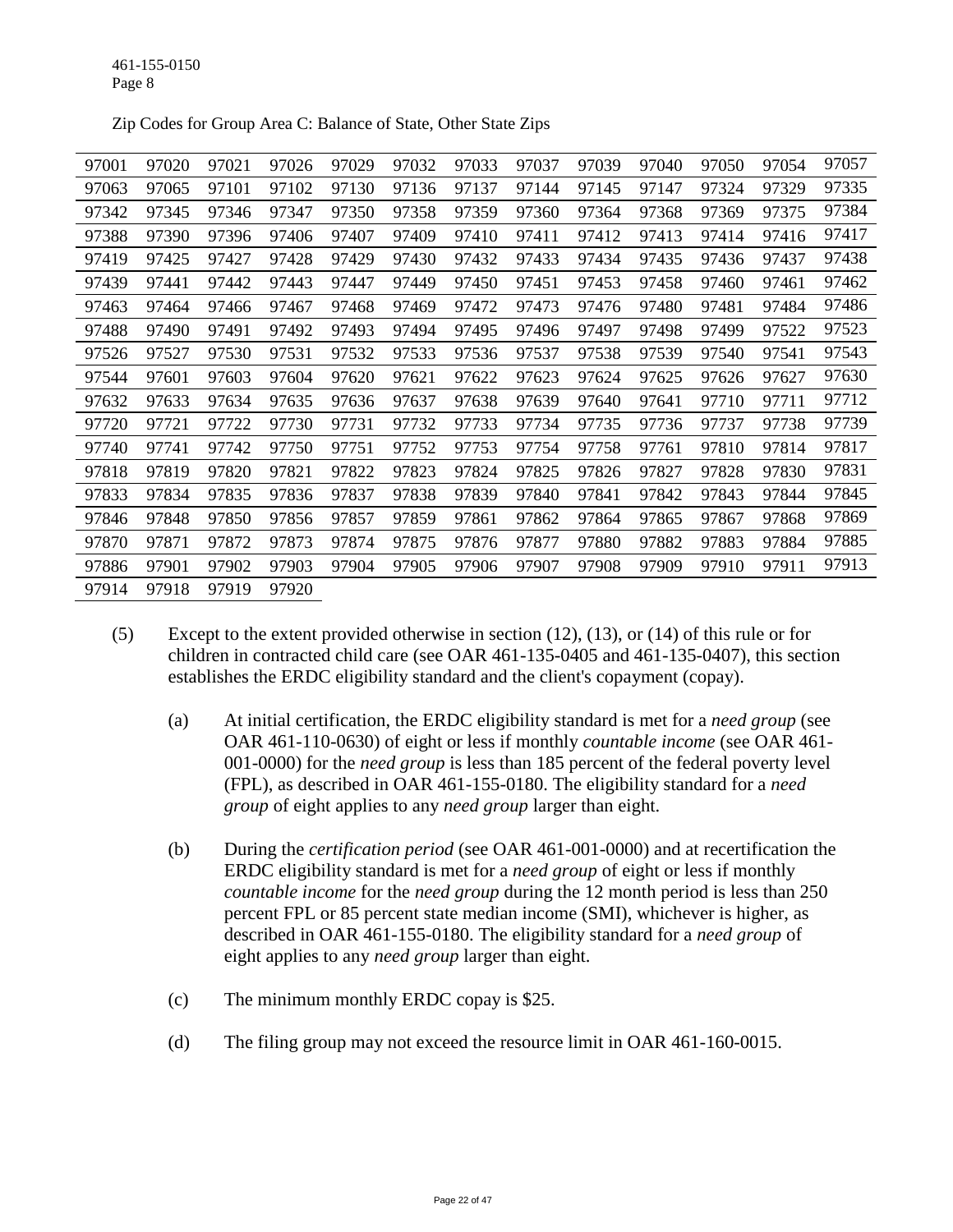- (e) For a filing group (see OAR 461-110-0310) whose *countable income* is at or below 50 percent of the 2007 FPL, the copay is \$25 or 1.5 percent of the filing group's monthly *countable income*, whichever is greater.
- (f) For a filing group whose *countable income* is over 50 percent of the 2007 FPL, the copay amount is determined with the following percentage of monthly income:
	- (A) Divide the filing group's *countable income* by the 2007 FPL, drop all digits beyond two decimal points, subtract 0.5, and multiply this difference by 0.12.
	- (B) Add .015 to the amount in paragraph (A) of this subsection. This sum is the percentage of monthly income used to determine the copay amount. Multiply this sum by the filing group's *countable income* and round to the nearest whole dollar.
- (g) The 2007 federal poverty level used to determine copay amounts under subsections (e) and (f) of this section is set at the following amounts:

| Number in | <b>Gross Monthly</b> | <b>Gross Yearly</b> |
|-----------|----------------------|---------------------|
| Family    | Income               | Income              |
| 2         | \$1,141              | \$13,690            |
| 3         | 1,431                | 17,170              |
|           | 1,721                | 20,650              |
|           | 2,011                | 24,130              |
| 6         | 2,301                | 27,610              |
|           | 2,591                | 31,090              |
| or more   | 2,881                | 34,570              |

- (6) Subject to the provisions in section (9) of this rule, the monthly limit for each child's child care payments is the lesser of the amount charged by the provider or providers and the following amounts:
	- (a) The monthly rate provided in section (4) of this rule.
	- (b) The product of the hours of care, limited by section (8) of this rule, multiplied by the hourly rate provided in section (4) of this rule.
- (7) The limit in any month for child care payments on behalf of a child whose caretaker is away from the child's home for more than 30 days because the caretaker is a member of a reserve or National Guard unit that is called up for active duty is the lesser of the following:
	- (a) The amount billed by the provider or providers.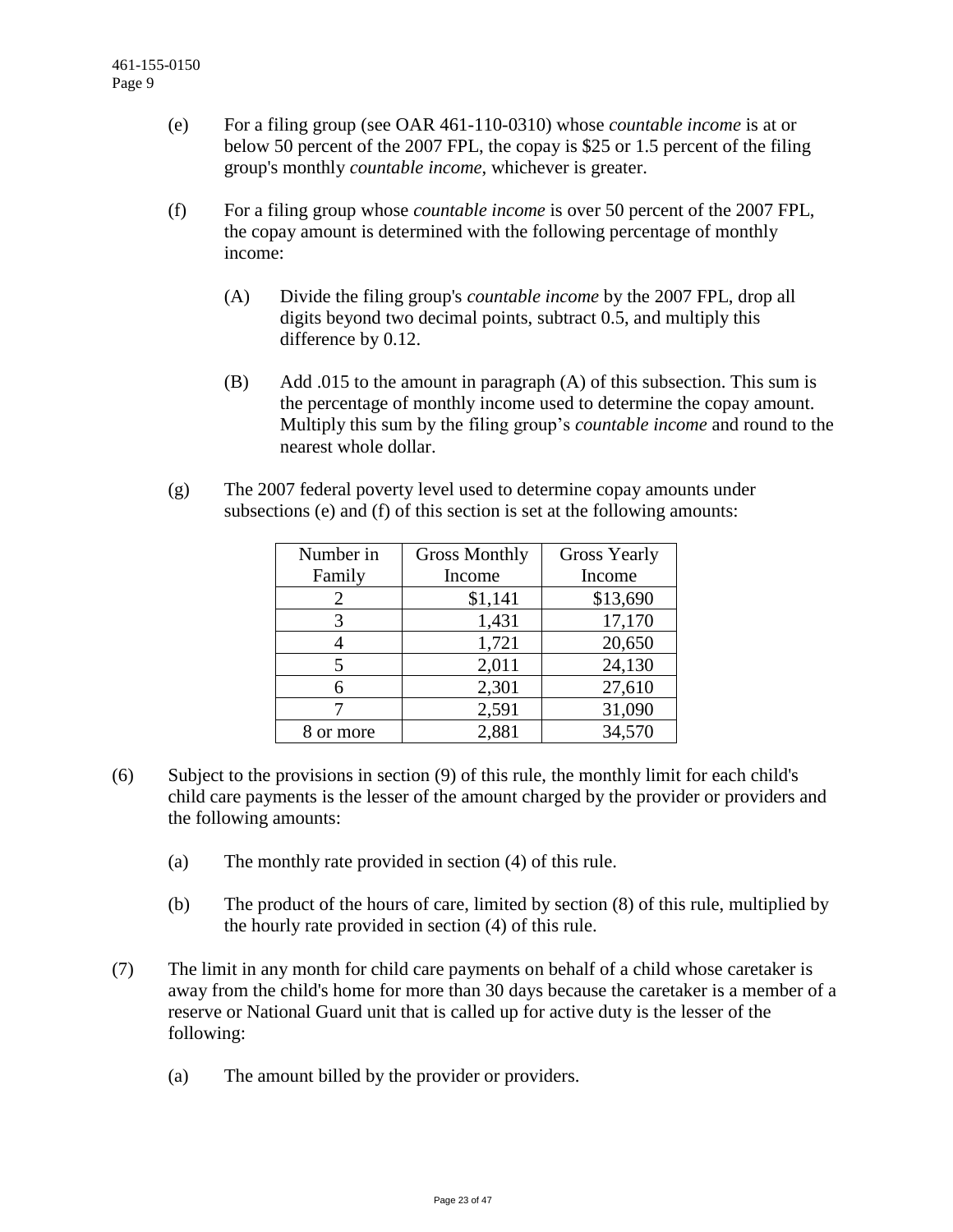- (b) The monthly rate established in this rule for 215 hours of care.
- (8) The number of payable billed hours of care for a child is limited as follows:
	- (a) In the ERDC and TANF programs, the total payable hours of care in a month may not exceed the amounts in paragraphs (A) or (B) of this subsection:
		- (A) 125 percent of the number of child care hours authorized:
			- (i) Under OAR 461-160-0040(2) and (5); or
			- (ii) To participate in activities included in a *case plan* (see OAR 461- 001-0025) including, for clients in the JOBS Plus program, the time the client searches for unsubsidized employment and for which the employer pays the client.
		- (B) The monthly rate established in section (4) of this rule multiplied by a factor of not more than 1.5, determined by dividing the number of hours billed by 215, when the client meets the criteria for extra hours under section (10) of this rule.
	- (b) In the ERDC program, for a client who earns less than the Oregon minimum wage, the total may not exceed 125 percent of the anticipated earnings divided by the state minimum wage not to exceed 172 hours (which is full time).
	- (c) In the TANF program, for a client who earns less than the Oregon minimum wage or is self-employed, the total may not exceed 125 percent of the anticipated earnings divided by the state minimum wage not to exceed 172 hours (which is full time). The limitation of this subsection is waived for the first three months of the client's employment.
	- (d) In the ERDC program, employed caretakers eligible under OAR 461-135-0400 may have education hours added to the authorized work hours. Education hours may not exceed authorized work hours and combined hours may not exceed 215 hours per month. Education hours are hours required to participate in coursework that leads to a certificate, degree, or job-related knowledge or skills attainment at an institution of higher education approved to receive federal financial aid.
- (9) The limit in any month for child care payments on behalf of a child whose caretaker has special circumstances, defined in section (10) of this rule, is the lesser of one of the following:
	- (a) The amount billed by the provider or providers; or
	- (b) The monthly rate established in section (4) of this rule multiplied by a factor, of not more than 1.5, determined by dividing the number of hours billed by 215.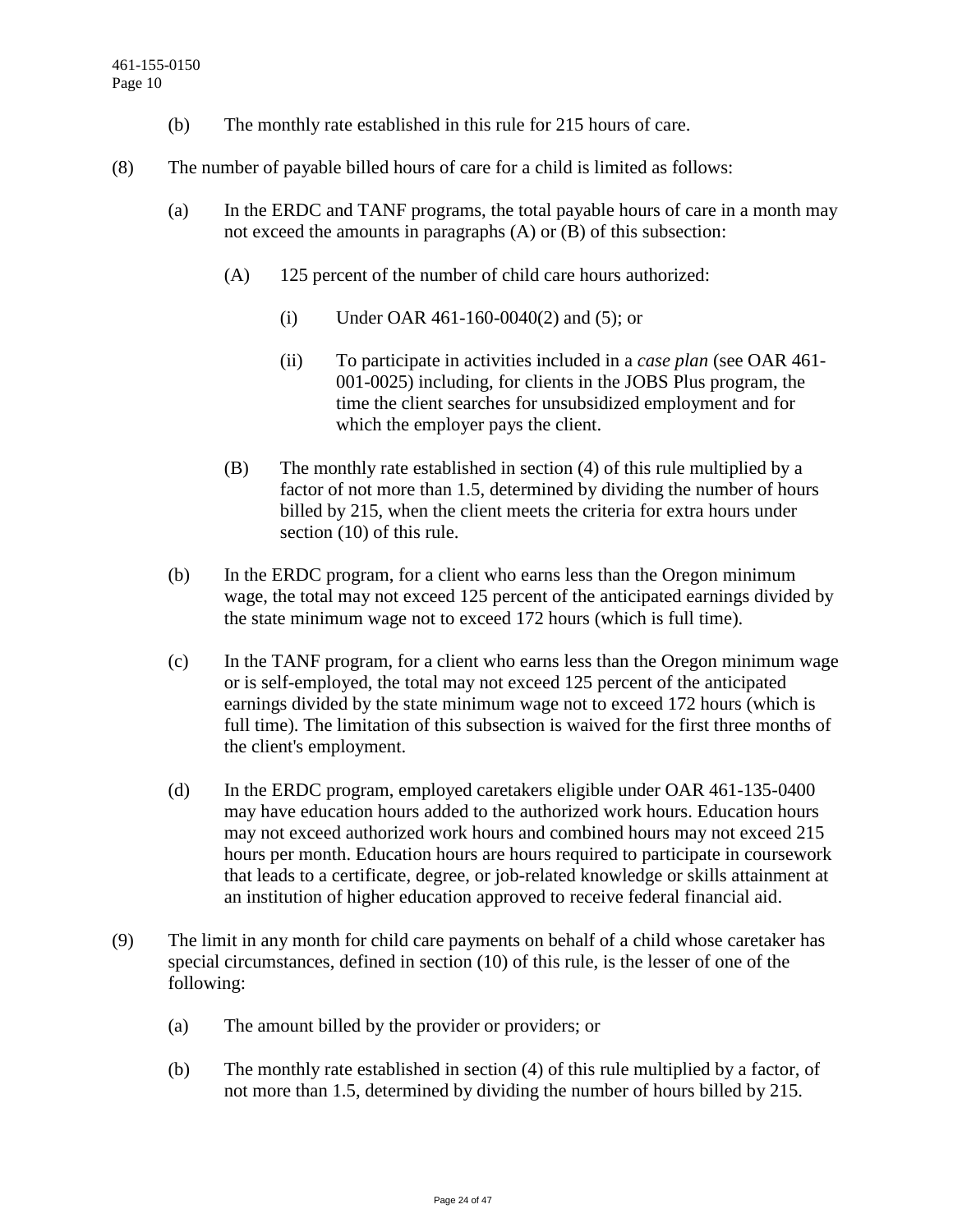- (10) The limit allowed by section (9) of this rule is authorized once the Department has determined the client has special circumstances. For the purposes of this section, a client has special circumstances when it is necessary for the client to obtain child care in excess of 215 hours in a month to perform the requirements of his or her employment or training required to keep current employment, not including self-employment. This is limited to the following situations:
	- (a) The commute time to and from work exceeds two hours per day.
	- (b) The caretaker works an overnight shift and care is necessary for both work hours and sleep hours.
	- (c) The caretaker works a split shift and it is not feasible to care for the child between shifts.
	- (d) The caretaker consistently works more than 40 hours per week.
- (11) The payment available for care of a child who meets the special needs criteria described in subsection (e) of section (1) of this rule is increased in accordance with OAR 461-155- 0151 if the requirements of both of the following subsections are met:
	- (a) The child requires significantly more direct supervision by the child care provider than normal for a child of the same age.
	- (b) The child is enrolled in a local school district Early Intervention or Early Childhood Special Education program or school-age Special Education Program. The enrollment required by this subsection is waived if determined inappropriate by a physician, nurse practitioner, licensed or certified psychologist, clinical social worker, or school district official.
- (12) Effective May 1, 2012:
	- (a) The minimum monthly ERDC copay is \$27.
	- (b) Except as stated in subsection (a) of this section, the Department adds 10 percent to the monthly client copay amount set under section (5) of this rule by multiplying the copay amount by 1.1 and rounding down to the nearest whole dollar.
- (13) Effective April 1, 2016, the ERDC copay is \$27 for no more than three months after closure of Pre-TANF, SFPSS, or TANF benefits when:
	- (a) The closure is because an individual in the *need group* had earned income that led to the TANF closure;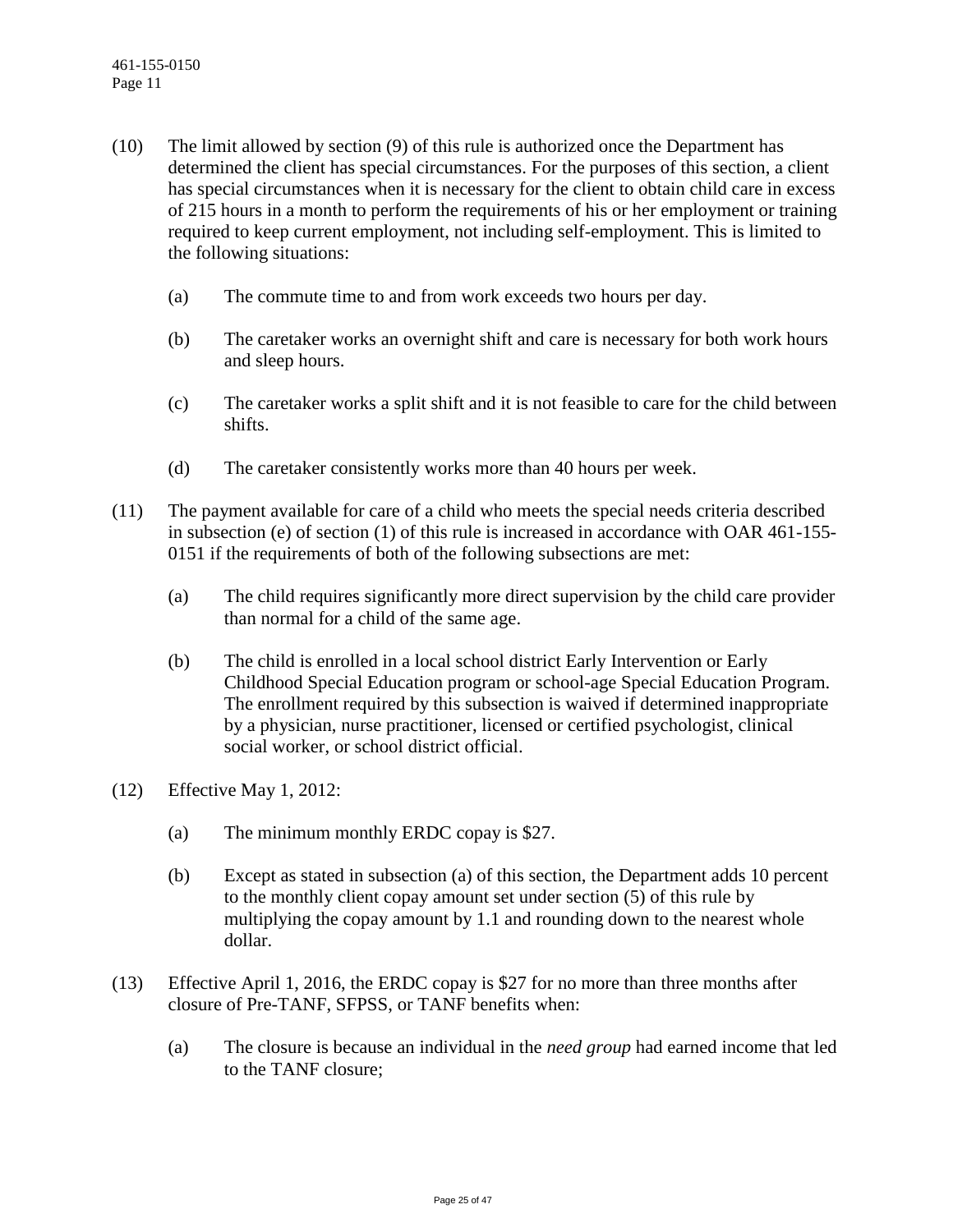- (b) An ERDC *date of request* (see OAR 461-115-0030) is established within 90 days of closure; and
- (c) The individual is eligible for ERDC at initial certification.
- (14) The ERDC copay will be reduced starting the month after the ERDC case has been electronically connected to a Department approved child care provider with a Quality Rating and Improvement System (QRIS) star rating of 3, 4, or 5. The copay will be reduced by the following amounts:
	- (a) A copay set at \$27 is waived, unless the copay is \$27 under section (13) of this rule in which case the copay is not waived under this section.
	- (b) Copay amounts of \$28 to \$200 are reduced by \$20.
	- (c) Copay amounts of \$201 or more are reduced by 10 percent rounding to the nearest dollar.

Stat. Auth.: ORS 329A.500, 409.050, 411.060, 411.070, 412.006, 412.049 Stats. Implemented: ORS 329A.500, 409.010, 409.610, 411.060, 411.070, 411.122, 411.141, 412.006, 412.049, 412.124, 418.485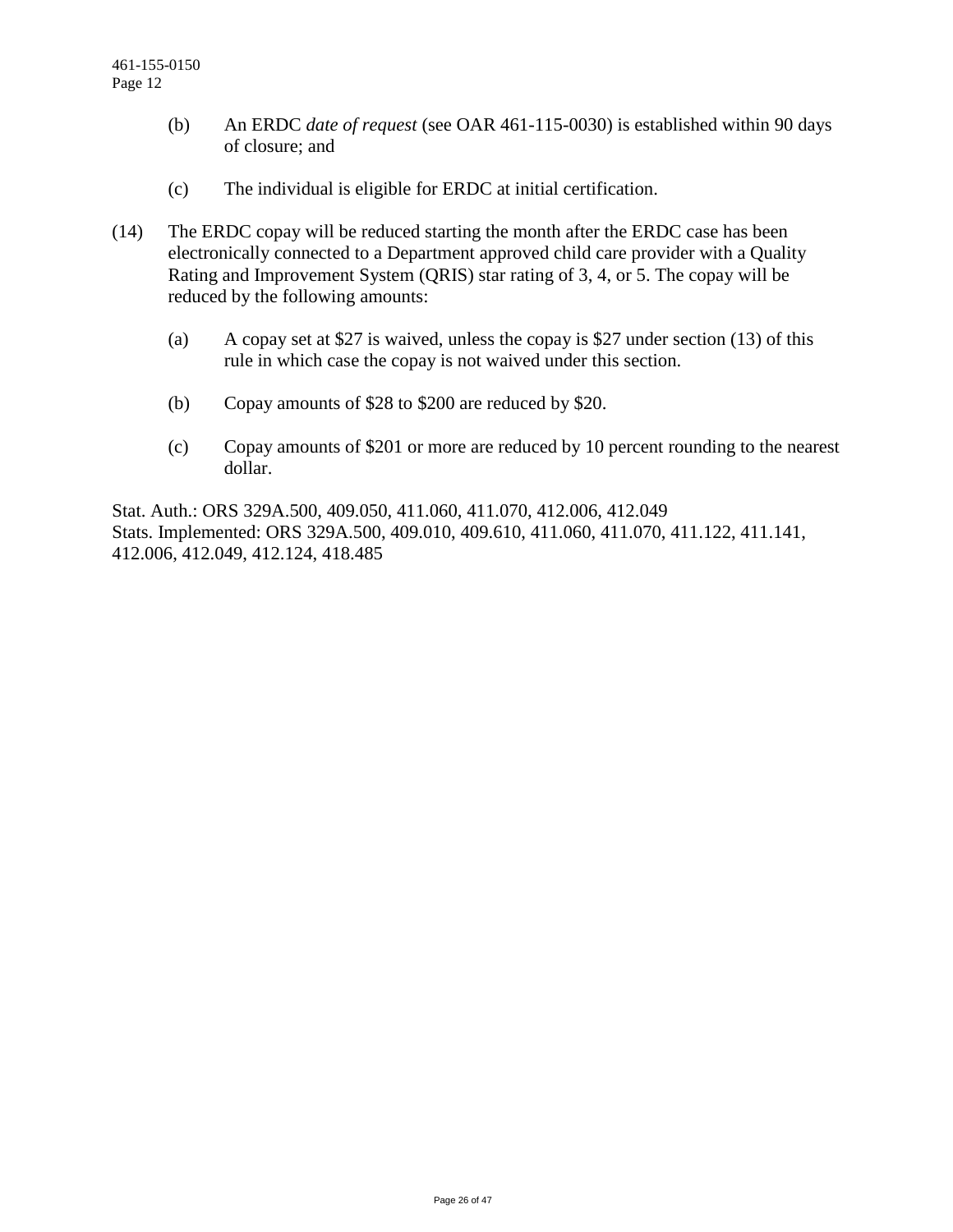### AMEND: 461-155-0180

### NOTICE FILED DATE: 07/16/2018

RULE SUMMARY: OAR 461-155-0180 about income standards affecting self-sufficiency programs is being amended to make annual cost-of-living adjustments to the income standards, allowing these programs to maintain support of lowincome individuals and families at current levels.

CHANGES TO RULE:

461-155-0180 Income Standards; Not OSIP, OSIPM, QMB ¶

(1) A Department program may cite this rule if the program uses a monthly income standard based on the federal poverty level or state median income. The standards in this rule are effective as of MarchOctober 1, 2018, except as provided otherwise.¶

(2) A monthly income standard set at 100 percent of the 20178 federal poverty level is set at the following amounts: [see attached table]¶

(3) A monthly income standard set at 130 percent of the 20178 federal poverty level is set at the following amounts: [see attached table]¶

(4) Effective March 1, 2018, a monthly income standard set at 185 percent of the 2018 federal poverty level is set at the following amounts: [see attached table]¶

(5) A monthly income standard set at 200 percent of the 20178 federal poverty level is set at the following amounts: [see attached table]¶

(6) A monthly income standard set at 250 percent of the 2018 federal poverty level is set at the following amounts: [see attached table]¶

(7) A monthly income standard set at 350 percent of the 2016 federal poverty level is set at the following amounts: [see attached table]¶

(8) A monthly income standard set at 85 percent of the 2018 state median income is set at the following amounts: [see attached table]

Statutory/Other Authority: ORS 329A.500, 409.050, 411.060, 411.070, 411.816, 412.049 Statutes/Other Implemented: ORS 329A.500, 409.010, 411.060, 411.070, 411.816, 412.014, 412.049

RULE ATTACHMENTS DO NOT SHOW CHANGES. PLEASE CONTACT AGENCY REGARDING CHANGES.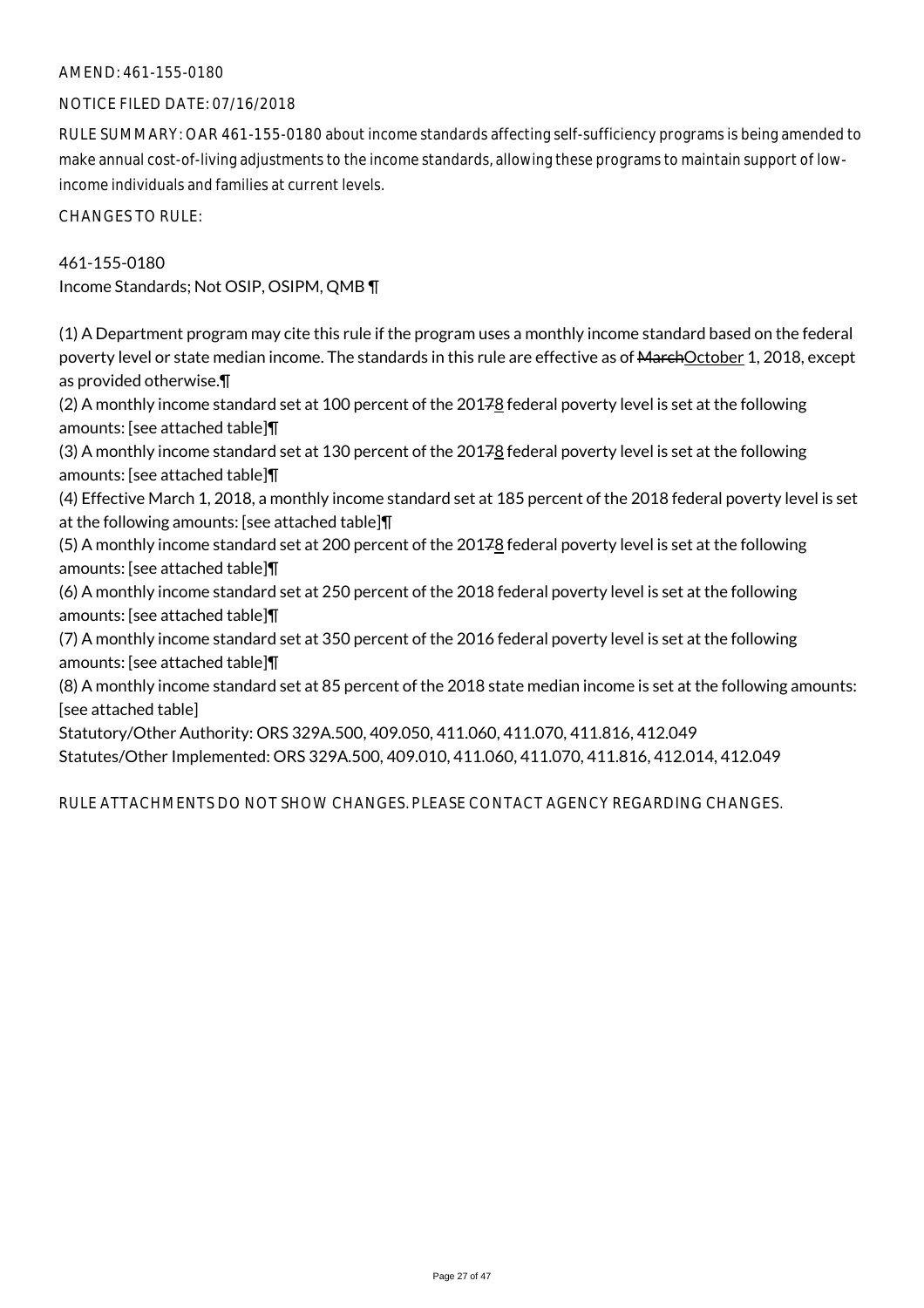## 461-155-0180 Eff. 10-1-18 Income Standards; Not OSIP, OSIPM, QMB

- (1) A Department program may cite this rule if the program uses a monthly income standard based on the federal poverty level or state median income. The standards in this rule are effective as of October 1, 2018, except as provided otherwise.
- (2) A monthly income standard set at 100 percent of the 2018 federal poverty level is set at the following amounts:

| Size of Group | Standard    |
|---------------|-------------|
|               | \$<br>1,012 |
| 2             | 1,372       |
| 3             | 1,732       |
| 4             | 2,092       |
| 5             | 2,452       |
| 6             | 2,812       |
| 7             | 3,172       |
| 8             | 3,532       |
| 9             | 3,892       |
| 10            | 4,252       |
| $+1$          | $+360$      |

(3) A monthly income standard set at 130 percent of the 2018 federal poverty level is set at the following amounts:

| Size of Group | Standard |
|---------------|----------|
|               | \$1,316  |
| 2             | 1,784    |
| 3             | 2,252    |
| 4             | 2,720    |
| 5             | 3,188    |
| 6             | 3,656    |
| 7             | 4,124    |
| 8             | 4,592    |
| 9             | 5,060    |
| 10            | 5,528    |
| $+1$          | 468      |

(4) Effective March 1, 2018, a monthly income standard set at 185 percent of the 2018 federal poverty level is set at the following amounts:

| Size of Group | Standard |
|---------------|----------|
|               | \$1,872  |
|               | 2,538    |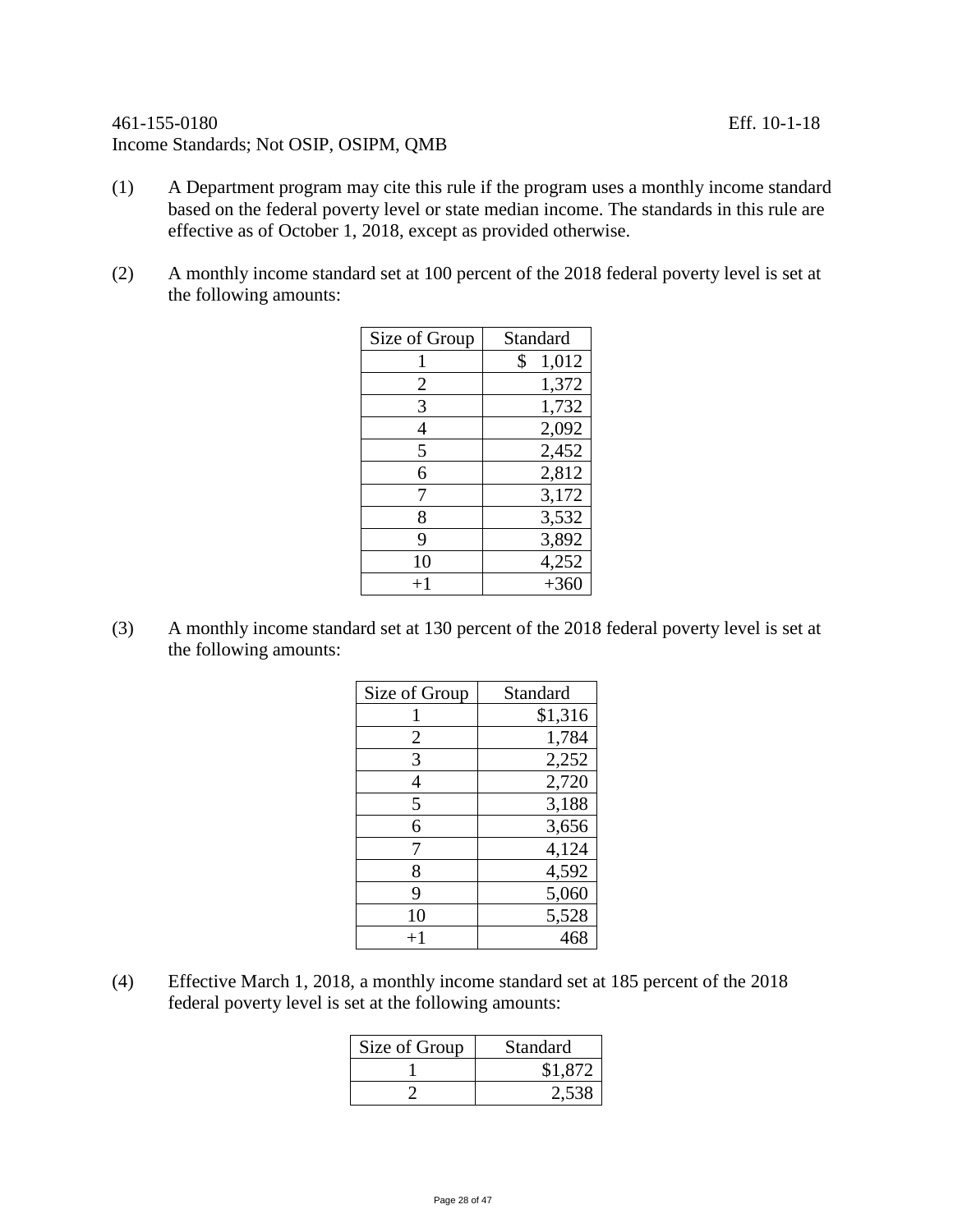| 3,204  |
|--------|
| 3,870  |
| 4,536  |
| 5,202  |
| 5,868  |
| 6,534  |
| 7,200  |
| 7,866  |
| $+666$ |
|        |

(5) A monthly income standard set at 200 percent of the 2018 federal poverty level is set at the following amounts:

| Size of Group | Standard |
|---------------|----------|
|               | \$2,024  |
| 2             | 2,744    |
| 3             | 3,464    |
| 4             | 4,184    |
| 5             | 4,904    |
| 6             | 5,624    |
|               | 6,344    |
| 8             | 7,064    |
|               | $+720$   |

(6) A monthly income standard set at 250 percent of the 2018 federal poverty level is set at the following amounts:

| Size of Group | Standard |
|---------------|----------|
| 2             | \$3,430  |
| 3             | 4,330    |
|               | 5,230    |
| 5             | 6,130    |
| 6             | 7,030    |
|               | 7,930    |
| Ջ             | 8,830    |

(7) A monthly income standard set at 350 percent of the 2016 federal poverty level is set at the following amounts:

| Size of Group | Standard |
|---------------|----------|
|               | \$3,465  |
|               | 4,673    |
|               | 5,880    |
|               | 7,088    |
|               |          |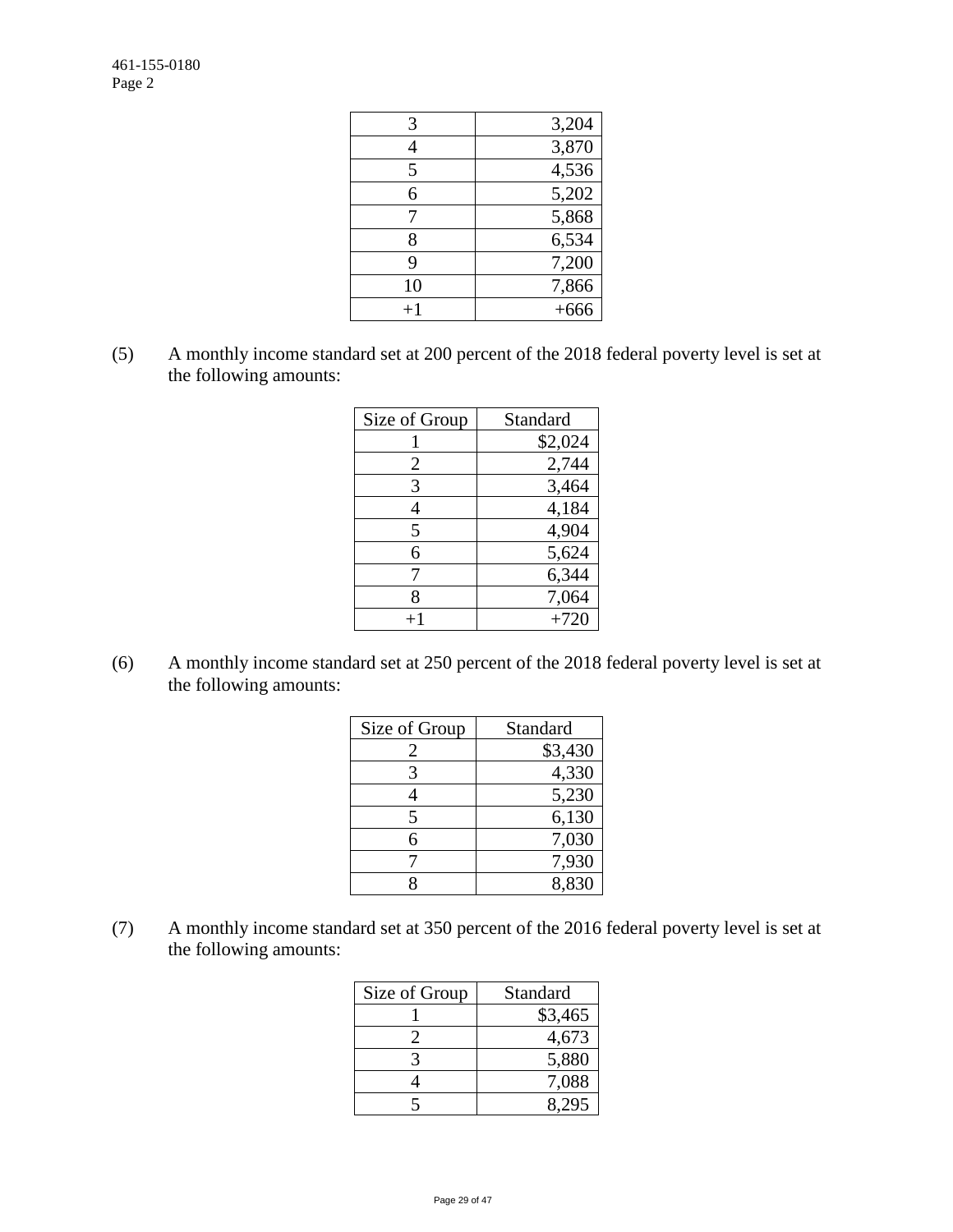| 6  | 9,503  |
|----|--------|
|    | 10,713 |
| 8  | 11,927 |
| Q  | 13,140 |
| 10 | 14,353 |
|    | 1,214  |

(8) A monthly income standard set at 85 percent of the 2018 state median income is set at the following amounts:

| Size of Group | Standard |
|---------------|----------|
| 2             | \$3,566  |
| 3             | 4,405    |
|               | 5,244    |
| 5             | 6,083    |
| б             | 6,922    |
|               | 7,079    |
|               | 7.236    |

Stat. Auth.: ORS 329A.500, 409.050, 411.060, 411.070, 411.816, 412.014, 412.049 Stats. Implemented: ORS 329A.500, 409.010, 411.060, 411.070, 411.816, 412.014, 412.049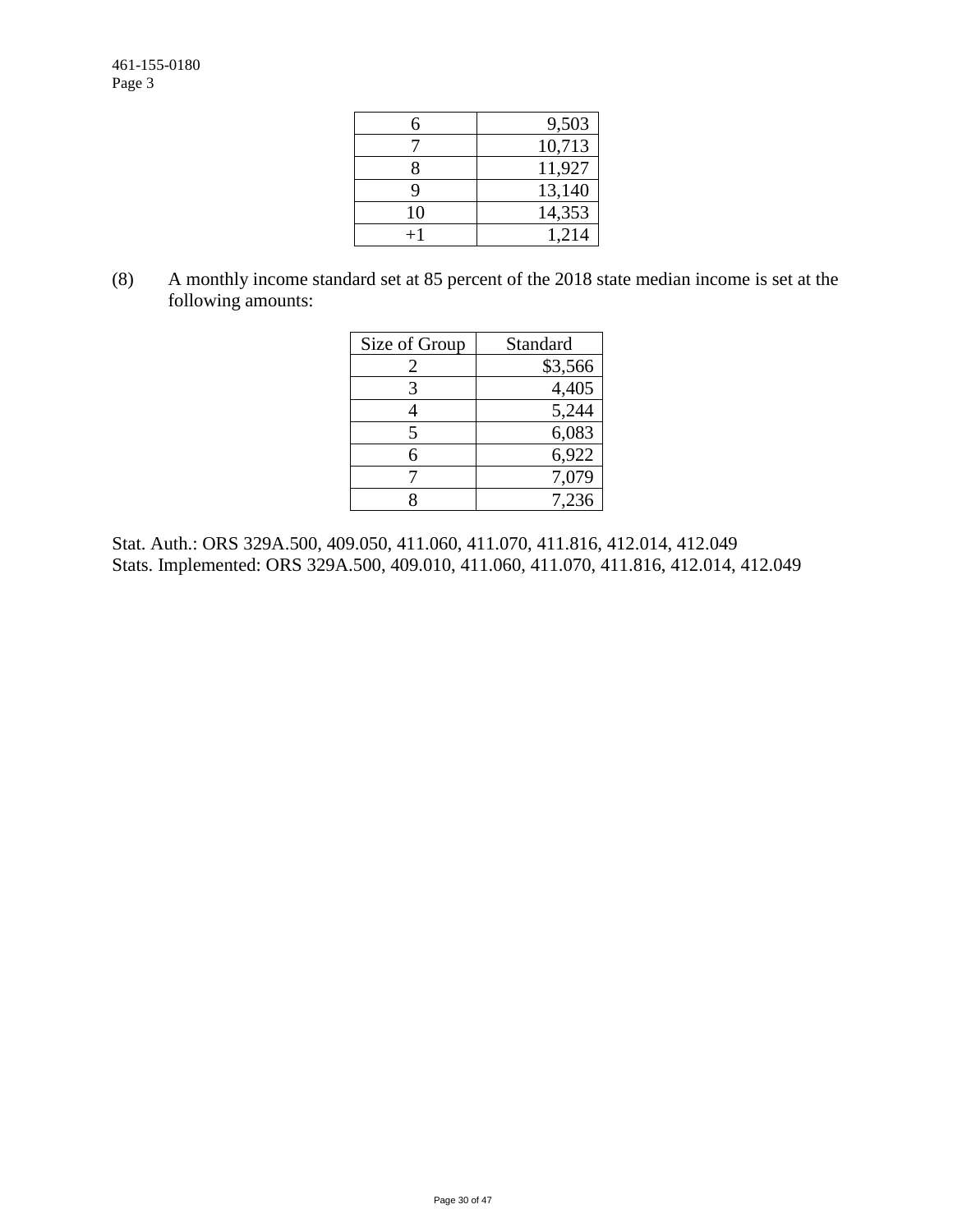### AMEND: 461-155-0190

### NOTICE FILED DATE: 07/16/2018

RULE SUMMARY: OAR 461-155-0190 about income and payment standards in the SNAP program is being amended to indicate that the payment standard is based on the number of individuals in the benefit group (rather than the need group). This amendment aligns the rule with current practices. This rule will also be amended to make annual cost-ofliving adjustments to the income limits and payment standards, staying current with federal policy.

CHANGES TO RULE:

461-155-0190 Income and Payment Standards; SNAP ¶

(1) The monthly SNAP Countable and Adjusted Income Limits are as follows: [see attached table]¶ (2) The SNAP Payment Standard (Thrifty Food Plan) is: [see attached table] Statutory/Other Authority: ORS 409.050, 411.060, 411.070, 411.816 Statutes/Other Implemented: ORS 411.070, 411.816, 411.825, 411.837, ORS 409.010, 409.050, 411.060, 7 CFR 273.1, 7 CFR 273.10

RULE ATTACHMENTS DO NOT SHOW CHANGES. PLEASE CONTACT AGENCY REGARDING CHANGES.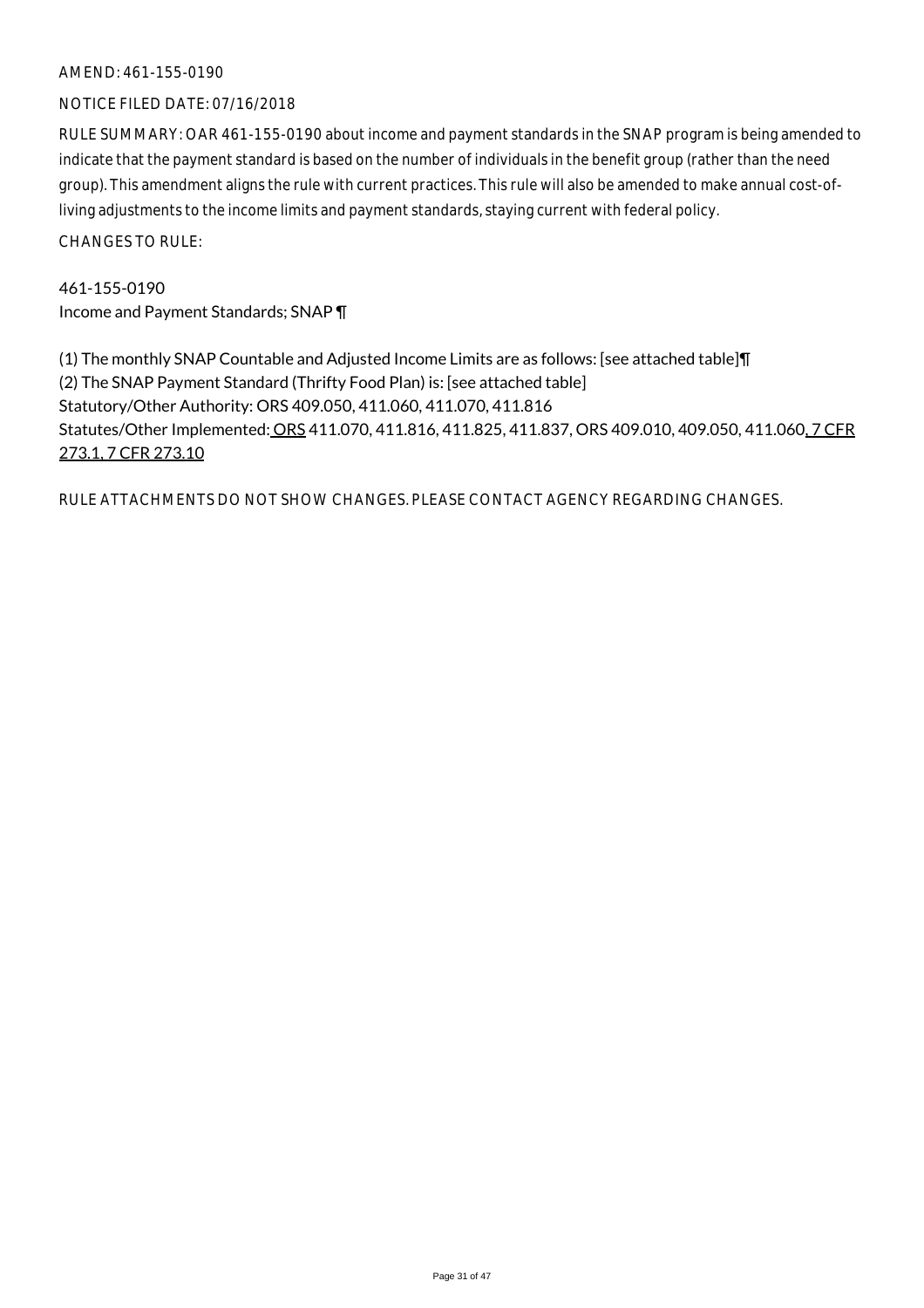## 461-155-0190 Eff. 10-1-18 Income and Payment Standards; SNAP

| Need Group Size            | Countable<br>Income Limit | Adjusted<br>Income Limit |
|----------------------------|---------------------------|--------------------------|
|                            | \$1,316                   | 1,012<br>\$              |
| $\overline{2}$             | 1,784                     | 1,372                    |
| 3                          | 2,252                     | 1,732                    |
|                            | 2,720                     | 2,092                    |
| 5                          | 3,188                     | 2,452                    |
| 6                          | 3,656                     | 2,812                    |
|                            | 4,124                     | 3,172                    |
| 8                          | 4,592                     | 3,532                    |
| Each additional individual | 468                       | 360                      |

(1) The monthly SNAP Countable and Adjusted Income Limits are as follows:

(2) The SNAP Payment Standard (Thrifty Food Plan) is:

| <b>SNAP Payment Standard (TFP)</b> |           |  |
|------------------------------------|-----------|--|
| No. in Benefit Group               | Monthly   |  |
|                                    | Amount    |  |
|                                    | \$<br>192 |  |
| 2                                  | 353       |  |
| 3                                  | 505       |  |
|                                    | 642       |  |
| 5                                  | 762       |  |
| 6                                  | 914       |  |
|                                    | 1,011     |  |
| 8                                  | 1,155     |  |
| Each additional individual         | 144       |  |

Statutory/Other Authority: ORS 409.050, 411.060, 411.070, 411.816 Statutes/Other Implemented: ORS 409.010, 409.050, 411.060, 411.070, 411.816, 411.825, 411.837, 7 CFR 273.1, 7 CFR 273.10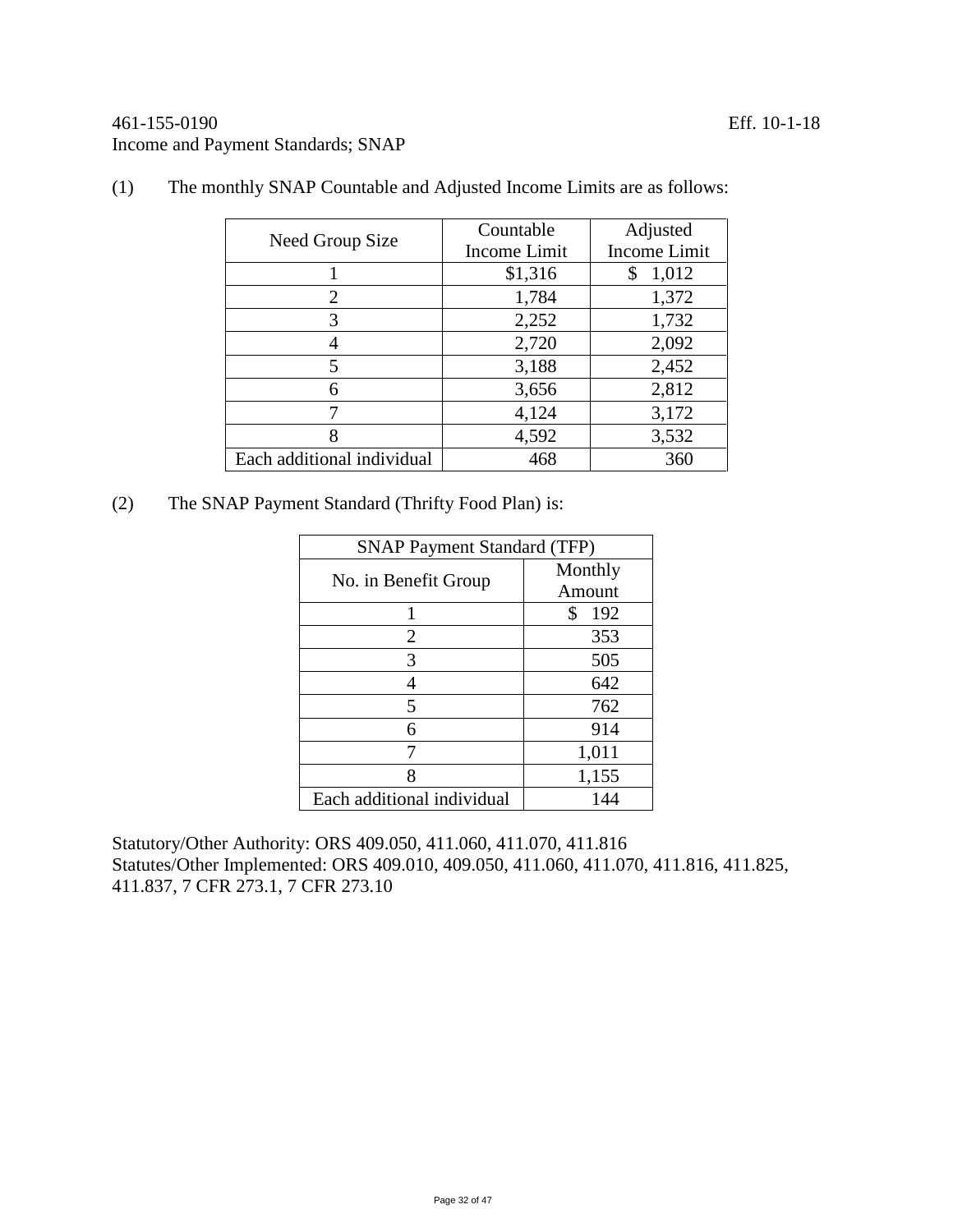## AMEND: 461-160-0420

## NOTICE FILED DATE: 07/16/2018

RULE SUMMARY: OAR 461-160-0420 about the shelter cost in the SNAP program used to set the shelter deduction from income is being amended to make annual adjustments, keeping benefits in line with client need.

CHANGES TO RULE:

461-160-0420 Shelter Cost; SNAP ¶

(1) This rule explains how to calculate the shelter cost. The shelter cost is used to determine the shelter deduction (see OAR 461-160-0430). The shelter cost is the sum of the filing group's cost of housing plus an allowance for utilities, if the individual incurs a utility cost. The shelter deduction is based on the shelter cost but is subject to a limitation described in OAR 461-160-0430.¶

(2) Cost of housing.¶

(a) The following comprise the cost of housing if they are incurred with respect to the filing group's current residence or the home described in section (5) of this rule:¶

(A) Regular, periodic charges for the shelter of the filing group (see OAR 461-110-0370), such as rent, mortgage payments, and condominium or association fees. Late fees charged because a mortgage or rent payment was made late are not deductible.¶

(B) Property taxes, state and local assessments, and property insurance on the structure.¶

(C) Costs for repairing a home substantially damaged or destroyed by a natural disaster (such as a fire or flood), if such costs are not reimbursed.¶

(D) If the filing group is homeless and living in a vehicle---vehicle payments and collision and comprehensive insurance premiums for the vehicle.¶

(b) If housing costs are billed on a weekly or biweekly basis, the monthly cost is the weekly cost multiplied by 4.3 or the biweekly cost multiplied by 2.15.¶

(c) The filing group has the following choices about housing costs:¶

(A) The group may choose to apply the cost in the month it is billed or becomes due.¶

(B) The group may choose to have periodic costs averaged.¶

(C) For expenses that are billed less often than monthly, the group may choose to have them averaged over the period they are intended to cover.¶

(3) Shared housing. If the filing group shares housing costs with an individual in the dwelling who is not in the filing group, only the housing costs incurred by the filing group are included in the calculation. If the portion paid by an individual outside the filing group cannot be ascertained, the cost is apportioned among the individuals contributing to the cost. The pro rata share of those not in the filing group is deducted from the total, and the balance is considered a housing cost of the filing group.¶

(4) Cost for utilities.¶

(a) A filing group has a cost for utilities if it incurs a cost for heating or cooling; cooking fuel; electricity; water and sewerage; well installation and maintenance; septic tank system installation and maintenance; garbage and trash collection; service for a telephone, such as basic service fee, wire maintenance, subscriber line charges, relay center surcharges, 911 service, and taxes; or initial installation fees charged by a utility provider.¶

(b) If the group incurs no cost for utilities in either its current home or in the home described in section (5) of this rule, then the shelter cost is calculated without an allowance for utilities.¶

(c) If a homeless filing group uses a vehicle for shelter, the cost of fuel for the vehicle is considered a utility cost.¶

(d) If a filing group incurs a cost for utilities, then the utility allowance is one of the following:¶

(A) Allowance with heating or cooling. A full standard utility allowance of \$45436 per month is used if the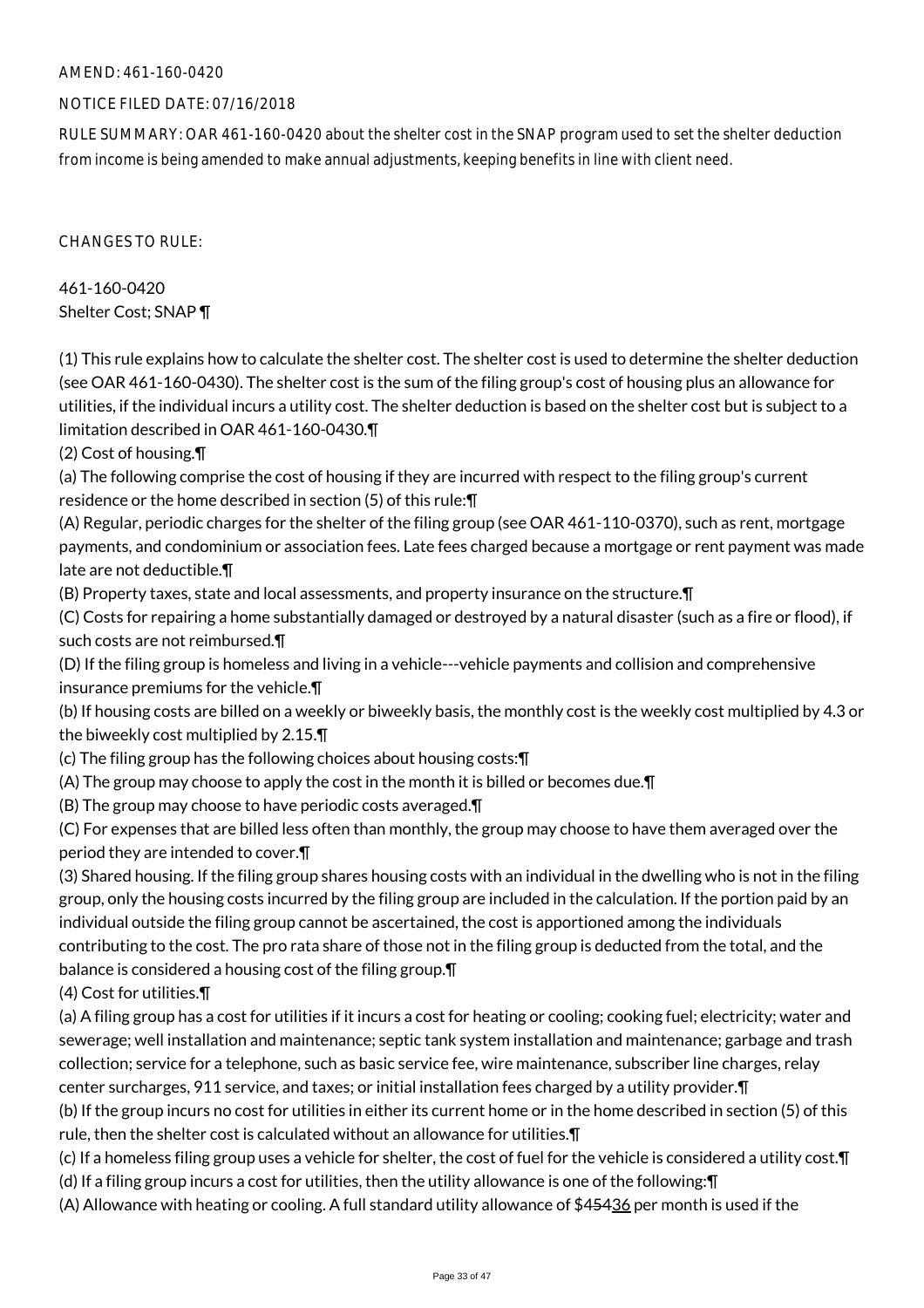household group (see OAR 461-110-0210) is billed for heating or cooling costs for its dwelling. Charges for any fuel and for electricity are considered heating costs if they are used for heating. A filing group who receives an energy assistance payment for the dwelling provided through the Low Income Energy Assistance Act of 1981 is eligible for the utility allowance established by this paragraph (A). This energy assistance payment must be greater than \$20 annually.¶

(B) Allowance without heating or cooling.¶

(i) A limited standard utility allowance of \$34428 per month is used if the filing group is not billed for heating or cooling costs but is billed for at least two other costs enumerated in subsection (4)(a) of this rule.¶

(ii) An individual standard utility allowance of  $$562$  per month is used if the filing group is not billed for heating or cooling costs but is billed for only one of the costs enumerated in subsection (4)(a) of this rule other than the service cost for a telephone, including the related taxes or fees.¶

(iii) A telephone standard utility allowance of  $$645$  per month is used if the filing group is billed only for telephone service, such as basic service fee, wire maintenance, subscriber line charges, relay center surcharges, 911 service, and taxes.¶

(5) Housing costs for a home not occupied by the filing group. Housing and utility costs with respect to a home not currently occupied may be considered in calculating the shelter cost if--¶

(a) The home is temporarily unoccupied because of employment or training away from home, illness, or

abandonment caused by casualty or natural disaster;¶

(b) The filing group intends to return to the home;¶

(c) No other, current occupant is claiming a deduction for shelter costs in the SNAP program; and¶

(d) The home is not leased during the household's absence.

Statutory/Other Authority: ORS 409.050, 411.060, 411.070, 411.816

Statutes/Other Implemented: ORS 409.010, 409.050, 411.060, 411.070, 411.816, 411.825, 411.837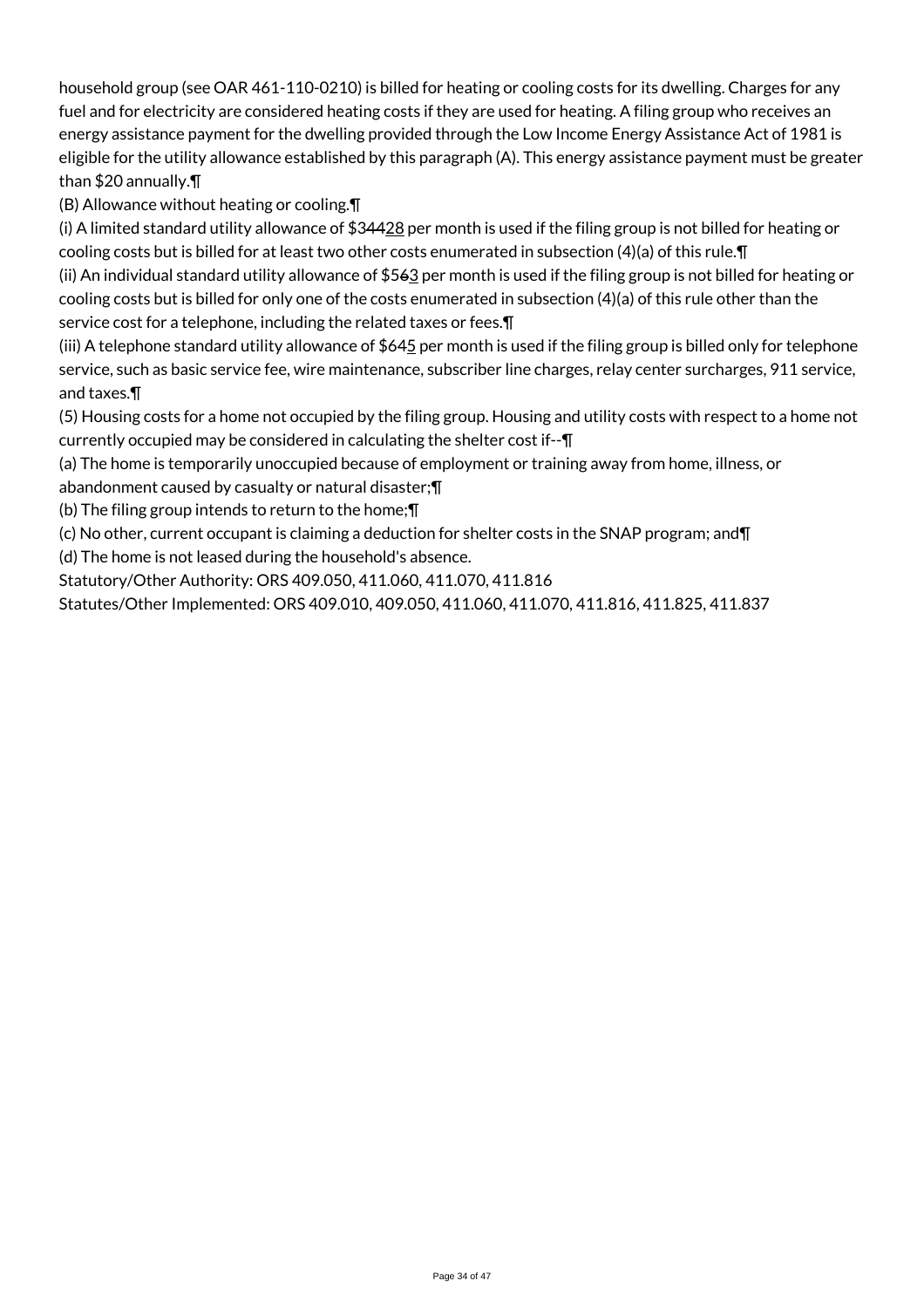## AMEND: 461-160-0430

## NOTICE FILED DATE: 07/16/2018

RULE SUMMARY: OAR 461-160-0430 about income deductions in the SNAP program is being amended to make annual adjustments to the income deductions, keeping benefits in line with client need.

CHANGES TO RULE:

461-160-0430 Income Deductions; SNAP ¶

In the SNAP program:¶

(1) Deductions from income are subtracted from countable (see OAR 461-001-0000) income (see OAR 461-140- 0010) in the following order to determine adjusted income (see OAR 461-001-0000) for the SNAP program:¶ (a) An earned income deduction of 20 percent of countable earned income. The 20 percent deduction is not taken from the wages funded by grant diversions such as Work Supplementation wages.¶

(b) A standard deduction of:¶

(A)  $$1694$  per month for a benefit group (see OAR 461-110-0750) of one, two, or three individuals. $\P$ 

(B) \$1704 per month for a benefit group of four individuals.¶

(C) \$199204 per month for a benefit group of five individuals.¶

(D) \$22834 per month for a benefit group of six or more individuals.¶

(c) A dependent care deduction for dependent care costs billed to a member of the filing group (see OAR 461-110- 0370) and not paid for through any other program of the Department. For the cost to be deductible under this section, the care must be necessary to enable a member of the filing group to-- $\P$ 

(A) Accept or continue employment;¶

(B) Seek employment, including a job search that meets the requirements of a case plan (see OAR 461-001-0020); or¶

(C) Attend vocational or educational training. A student receiving educational income is entitled to a deduction only for costs not excluded from educational income by OAR 461-145-0150.¶

(d) The medical deduction for elderly (see OAR 461-001-0015) individuals and individuals who have a disability (see OAR 461-001-0015) in the filing group. The deduction is calculated by determining the total of their deductible medical costs (see OAR 461-160-0415) and subtracting \$35. The Department uses the resulting amount to determine the allowable deduction as follows:¶

(A) For an amount less than \$0, no deduction is allowed.¶

(B) For an amount greater than \$0 but less than \$170.01, a deduction of \$170 is allowed.¶

(C) For an amount greater than \$170, a deduction of the amount determined under this subsection is allowed.¶ (e) A deduction for child support payments (including cash medical support) a member of the filing group makes under a legal obligation to a child (see OAR 461-001-0000) not a member of the filing group, including payments for the current month and for payments on arrearages. Child support is not deductible if collected by setoff through the Oregon Department of Revenue or by interception of a federal tax refund.¶

(f) A shelter deduction, calculated as follows:¶

(A) For SNAP filing group members required to pay room and board in a nonstandard living arrangement (see OAR 461-001-0000), the shelter deduction is:¶

(i) The cost of room and board, minus the payment standard for the benefit group; or¶

(ii) The actual room cost, if the individual can prove that the room cost exceeds the cost described in subparagraph (i) of this paragraph.¶

(B) For all other filing group members, the shelter deduction is calculated as follows:¶

(i) The standard deduction and the deductions of earned income, dependent care, court-ordered child support, and medical expenses are subtracted from countable income. Fifty percent of the remainder is subtracted from the shelter cost calculated in accordance with OAR 461-160-0420.¶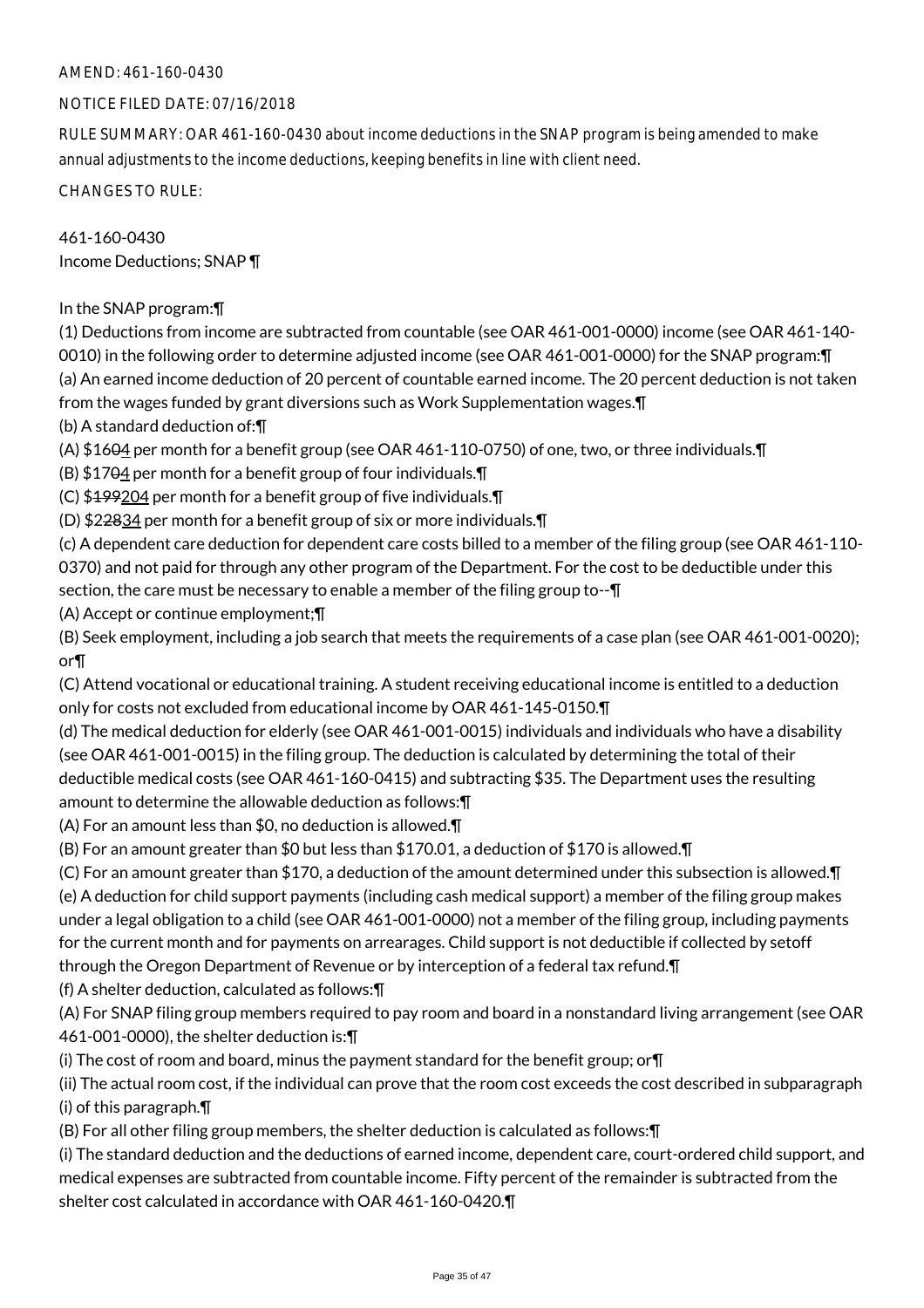(ii) The rounded balance is the deduction, except the deduction is limited if the filing group has no member who has a disability or is elderly. The limit is \$5352 per month.¶

(2) If a filing group member cannot verify a medical or court-ordered child-support expense or cannot verify any other expense when asked to do so, the unverified expense is not used to calculate the deduction. If the individual provides verification, the deduction is applied when calculating the next month's benefits. If verification is provided within the period authorized for processing applications (see OAR 461-115-0210), the benefits for the initial month (see OAR 461-001-0000) are recalculated using the deduction.

Statutory/Other Authority: ORS 409.050, 411.060, 411.070, 411.816, ORS 409.050

Statutes/Other Implemented: ORS 409.010, 409.050, 411.060, 411.070, 411.816, 411.825, 411.837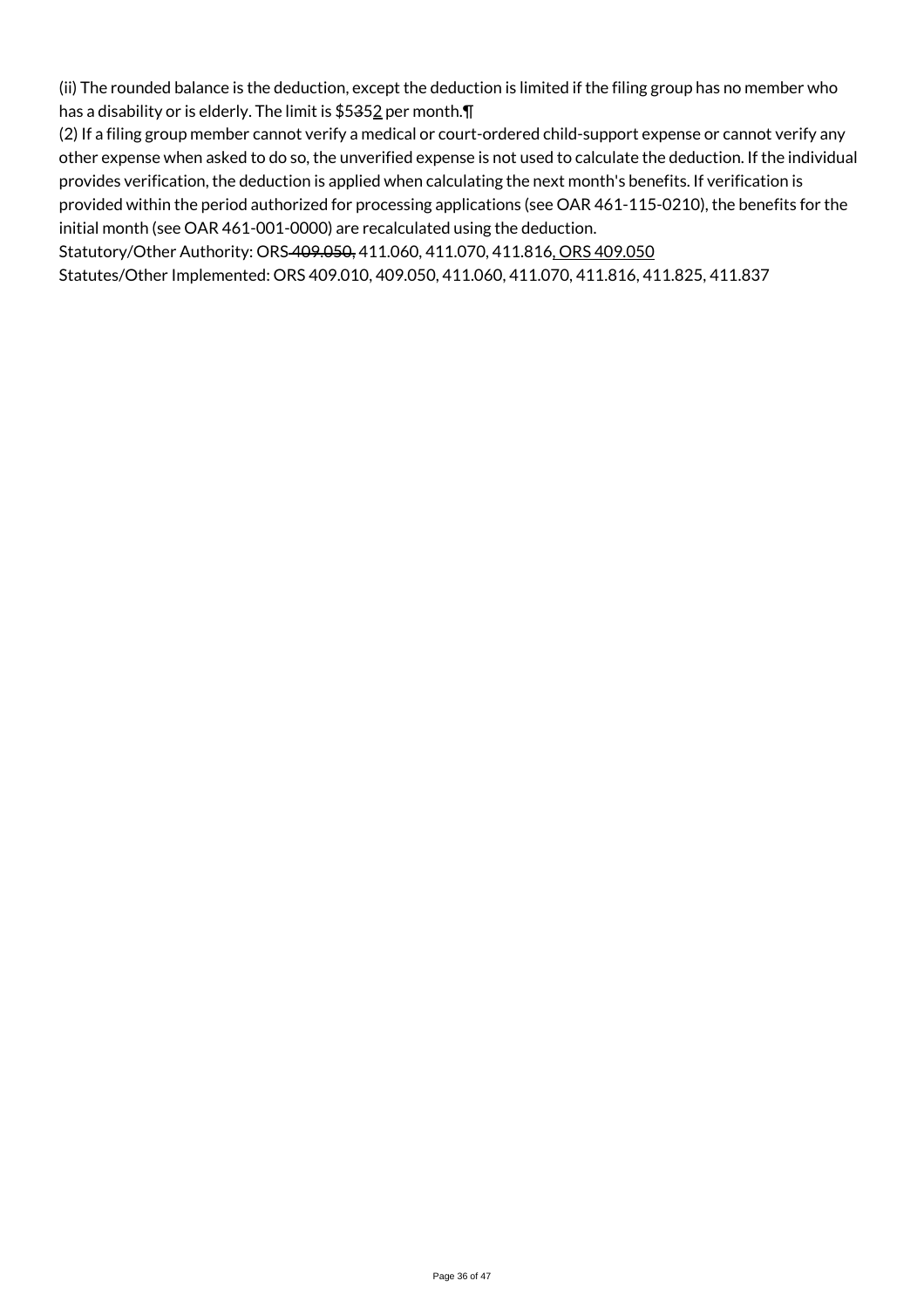#### AMEND: 461-190-0211

REPEAL: Temporary 461-190-0211 from SSP 26-2018

NOTICE FILED DATE: 07/16/2018

RULE SUMMARY: OAR 461-190-0211 about case plan activities and standards for support service payments is being amended to make permanent a temporary rule change initially adopted effective June 1, 2018 that allows support services for housing and utilities when an individual is participating in a JOBS activity, promoting self-sufficiency by preventing their homelessness or stabilizing their living situation.

CHANGES TO RULE:

## 461-190-0211

Case Plan Activities and Standards for Support Service Payments; JOBS, Post-TANF, Pre-TANF, REF, REP, SFPSS, TA-DVS, TANF ¶

In the JOBS, Post-TANF, Pre-TANF, REF, SFPSS, TA-DVS, and TANF programs, notwithstanding any other administrative rule in chapter 461 and subject to the limitations of state funding, the following special provisions apply:¶

(1) Participation in an activity (see OAR 461-001-0025) is available to the following individuals:¶

(a) An individual who is an adult parent, needy caretaker relative (see OAR 461-001-0000), or teen parent (see OAR 461-001-0000) receiving TANF who is not otherwise exempt (see OAR 461-130-0305) and in accordance with participation requirements in OAR 461-130-0310.¶

(b) An individual who is an applicant or recipient in the Pre-TANF, Post-TANF, or SFPSS program.¶

(c) Subject to local services and budget, an individual who is a JOBS volunteer (see OAR 461-130-0310).¶

(d) An individual who has gone over-income for the TANF program due to earnings and needs to increase activity hours to meet Post-TANF federally required participation rates (see OAR 461-001-0025).¶

(e) An individual who has become over-income for the TANF program due to earnings in an on-the-job training (see OAR 461-001-0000) activity is eligible to receive support services (see OAR 461-001-0025) for no more than three months, unless circumstances unique to the situation are identified and warrant the Department to approve a limited number of additional months. Eligibility for support services under this subsection is only permitted while the individual continues to participate in the on-the-job training activity.¶

(f) An individual who is receiving REF who is not otherwise exempt (see OAR 461-130-0305) and in accordance with participation requirements in OAR 461-130-0310.¶

(2) For eligible individuals, subject to the requirements and limitations in sections (1), (4), (5), (6), (7), (8), and (9) of this rule, the following activities are available, and include support services payments if needed:¶

(a) Job search (see OAR 461-001-0025).¶

(b) JOBS Plus (see OAR 461-001-0025 and OAR 461-101-0010) is limited to six months per individual, unless circumstances unique to the employment situation are identified and warrant the Department to approve a limited number of additional months.¶

(c) Work experience (see OAR 461-001-0025).¶

(d) Supported work (see OAR 461-001-0025).¶

(e) High School or GED Completion Attendance (see OAR 461-001-0025).¶

(f) Parents as Scholars (see OAR 461-001-0025).¶

(g) Limited family stability (see OAR 461-001-0000) activity.¶

(A) Drug and alcohol services (see OAR 461-001-0025).¶

(B) Mental health services (see OAR 461-001-0025).¶

(C) Attending medical appointments or services.¶

(D) Rehabilitation activities (see OAR 461-001-0025).¶

(E) Crisis Intervention (see OAR 461-001-0025).¶

(F) SSI application process.¶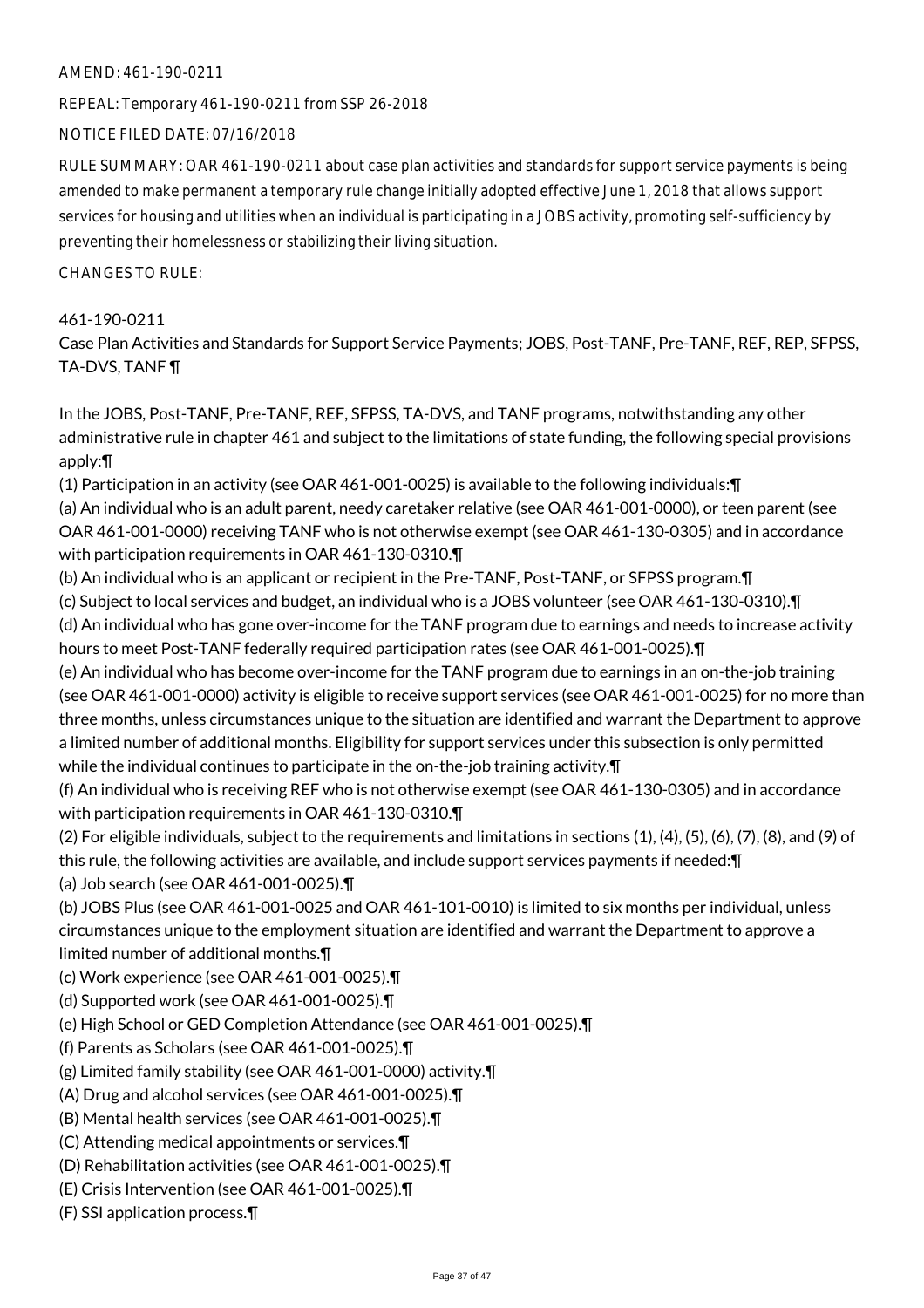(G) Domestic violence (see OAR 461-001-0000) intervention.¶

(H) Stabilized Living (see OAR 461-001-0025).¶

- (h) Vocational training (see OAR 461-001-0025).¶
- (i) Life skills (see OAR 461-001-0025).¶
- (j) On-the-job training.¶
- (k) Unsubsidized employment (work).¶
- (L) Adult Basic Education (see OAR 461-001-0025).¶
- (m) Job skills training (see OAR 461-001-0025).¶
- (n) Self-initiated training (see OAR 461-001-0025).¶
- (o) Program entry (see OAR 461-001-0025).¶
- (3) The following activities do not include support services payments:¶
- (a) Family Support & Connections.¶
- (b) Microenterprise (see OAR 461-001-0000).¶
- (c) Post-TANF.¶
- (4) In approving JOBS program or REP program support services payments, the Department must consider lower cost alternatives. This rule is not intended to supplant Department funding with other funding that is available in the community. The expectation of the Department is that Department staff and participants work collaboratively to seek resources that are reasonably available to the participant in order to participate in activities.¶
- (5) Payments for support services are only provided when:¶
- (a) Necessary to participate in activities in a signed case plan;¶
- (b) Authorized in advance; and¶
- (c) All other provisions of this rule are met.¶
- (6) Payments for support services for JOBS participants are subject to the following limitations:¶
- (a) Child Care. Payments for child care may be authorized, as limited by OAR 461-160-0040, if necessary to enable individuals to participate in an approved JOBS program activity specified in the individual's case plan, including an individual approved by the district to complete a family stability activity. If authorized, payment for child care is:¶
- (A) The lesser of the actual rate charged by the care provider and the rate established in OAR 461-155-0150. The Department rate for children in care less than 158 hours in a month is limited by OAR 461-155-0150.¶ (B) The minimum hours necessary, including meal and commute time, for the individual to participate in an approved JOBS program activity.¶
- (b) Transportation. The Department may provide payments for an individual for transportation costs incurred in travel to and from an approved JOBS program activity or an individual approved by the district to complete a family stability activity. Payment is made only for the cost of public transportation, the cost of fuel, or for minimal vehicle repairs. Payments are subject to the following considerations:¶
- (A) Payment for public transportation is a priority over payment for a privately owned vehicle.¶
- (B) Payment for fuel costs for a privately-owned vehicle is provided if the participant or individual providing the transportation reports having a valid driver's license and vehicle insurance and either of the following is true:¶ (i) No public transportation is available or the participant is unable to use public transportation because of a
- verifiable medical condition or disability for which no accommodation is available.¶
- (ii) Public transportation is available but is more costly than the cost of fuel.¶
- (C) Payment for vehicle repairs may be authorized at the discretion of the district if the following are true:¶ (i) No reasonable public transportation is available; and¶
- (ii) The costs to repair the participant's vehicle is reasonable in relation to the value of the vehicle and the minimum necessary.¶
- (c) Housing and Utilities. PSubject to local services and budget, the Department may provide payments for housing and utilities are not allowedan individual regarding housing and utilities expenses. Payments are subject to the following:¶
- (A) The individual is engaged in a JOBS plan.¶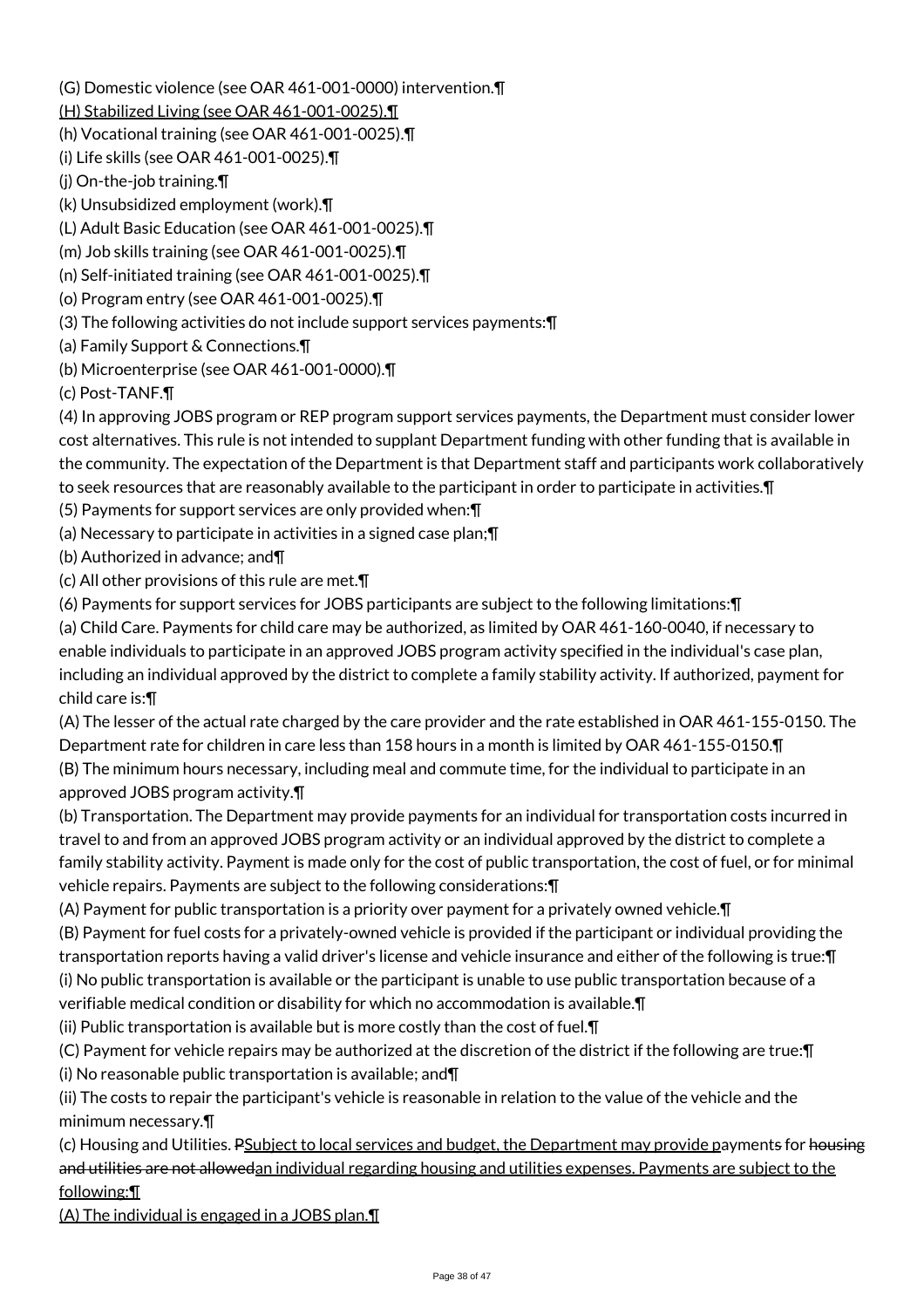(B) Except as provided in paragraph (D) of this subsection, each payment type (such as rent, mortgage, utility bill, storage fees) is limited to two months per benefit group (see OAR 461-110-0750).¶

(C) Except as provided in paragraph (D) of this subsection, this payment is limited to \$3,000 per benefit group for each three-month period.¶

(D) With prior manager approval upon verification that an individual has greater needs to stabilize a living situation or prevent homelessness, the Department may approve payments that exceed the limits in paragraphs

(B) and (C) of this subsection.¶

(d) Other Payments. When the need is identified by the district and no other sources are available, the

Department may provide other payments needed --¶

(A) To look for work.¶

(B) To accept a job offer.¶

(C) To attain a high school diploma or GED.¶

(D) For books and supplies to complete a district-approved vocational training.¶

(E) Other payments with manager approval that are not otherwise restricted by rule.¶

(e) None of the following payments are allowed:¶

(A) Non-essential items.¶

(B) Television, cable, and Internet.¶

(C) Fines, reinstatement fees, restitution, legal fees, civil fees, court costs, or other costs associated with a penalty.¶

(D) Purchase of a car, recreational vehicle, or motor home.¶

(E) Support services for JOBS Exempt (see OAR 461-130-0310) individuals.¶

(F) Pet-related costs.¶

(G) ERDC co-payments.¶

(7) JOBS support services, including child care, are not allowed for a participant seeking employment in or engaged in an illegal activity (see OAR 461-120-0215).¶

(8) Payments for support services for REP participants are subject to the following limitations:¶

(a) Transportation. The Department may provide payments for an individual for transportation costs incurred in travel to and from an approved REP program activity or to complete a family stability activity. Payment is made only for the cost of public transportation, the cost of fuel, or for minimal vehicle repairs. Payments are subject to the following considerations:¶

(A) Payment for public transportation is a priority over payment for a privately-owned vehicle.¶

(B) Payment for fuel costs for a privately-owned vehicle is provided if the participant or individual providing the transportation reports having a valid driver's license and vehicle insurance and either of the following is true:¶ (i) No public transportation is available or the participant is unable to use public transportation because of a

verifiable medical condition or disability for which no accommodation is available.¶

(ii) Public transportation is available but is more costly than the cost of fuel.¶

(b) Other Payments. When the need is identified by the district and no other sources are available, the

Department may provide other payments needed -¶

(A) To accept a job offer.¶

(B) For books and supplies to complete a district-approved vocational training.¶

(c) All other payments are not allowed.¶

(9) The Department may require an individual to provide verification of a need for, or costs associated with,

support services prior to approval and issuance of payment if verification is reasonably available.¶

(10) The Department may reduce, close, or deny in whole or in part a request for a support services payment in the following circumstances:¶

(a) The individual is disqualified for failing to comply with a case plan, unless the payment in question is necessary

for the individual to demonstrate cooperation with the individual's case plan.¶

(b) The purpose for the payment is not related to the individual's case plan.¶

(c) The individual disagrees with a support services payment offered or made by the Department as outlined in the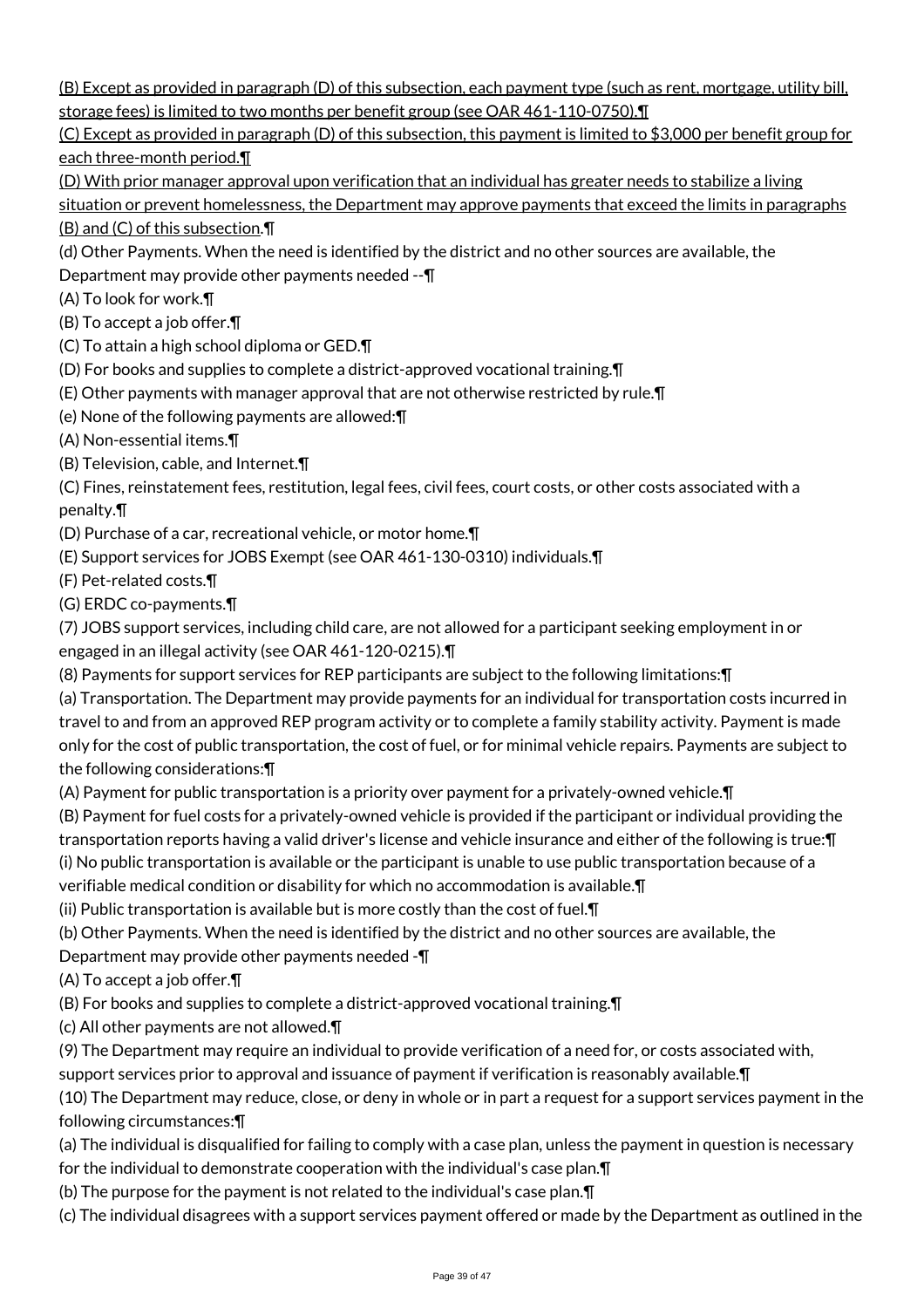individual's case plan.¶

(11) In the REP program, JOBS Plus and Parents as Scholars are not available.

Statutory/Other Authority: ORS 409.050, 411.060, 411.070, 411.121, 412.006, 412.009, 412.014, 412.049, 412.124

Statutes/Other Implemented: ORS 412.016, 412.049, 412.084, 412.124, ORS 291.003, 409.010, 409.040, 411.060, 411.070, 411.121, 412.001, 412.002, 412.006, 412.009, 412.011, 412.014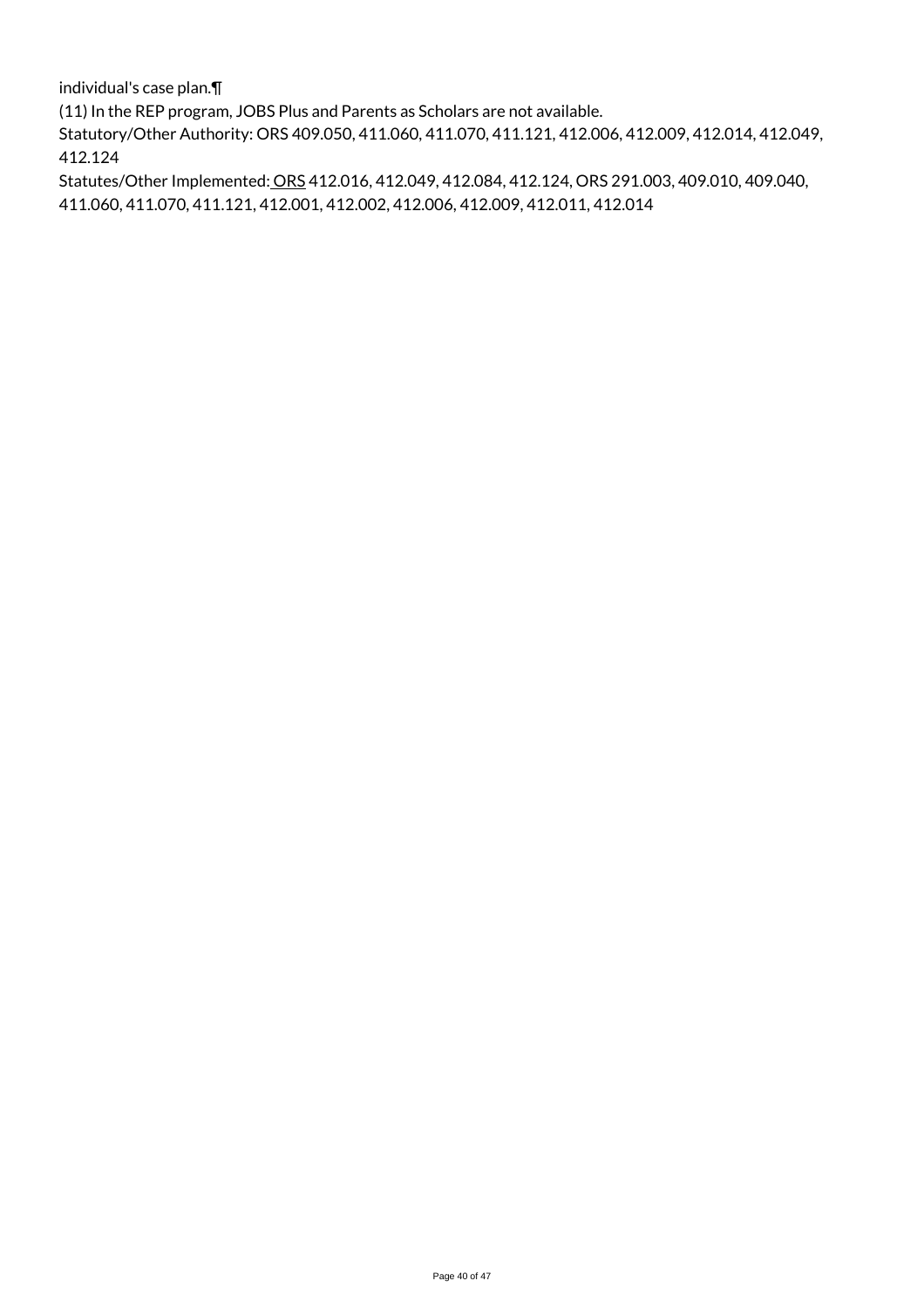### NOTICE FILED DATE: 07/16/2018

RULE SUMMARY: OAR 461-193-0031 about eligibility requirements for the Refugee Case Services Project (RCSP) is being repealed as part of removing policies specific to the Refugee Case Services Project (RCSP). RCSP is ending, and the Department will be doing eligibility for newly arrived refugees in the Tri-County area for the Refugee (REF) and TANF programs, which is a better fit with Integrated Eligibility.

CHANGES TO RULE:

#### 461-193-0031

Eligibility Requirements; Refugee Case Services Project (RCSP) ¶

(1) The Refugee Case Services Project (RCSP) is a contractual partnership between the Department and Refugee Resettlement Agencies to provide management of cash assistance to eligible individuals who reside in Multnomah, Clackamas, or Washington County.¶

(2) An individual must participate in the Refugee Case Services Project if the individual meets all of the following:¶

(a) Meets all REF or TANF program eligibility (see OAR 461-001-0000) requirements.¶

(b) Meets the alien status requirements under OAR 461-120-0125(5).¶

(c) Resides in Clackamas, Multnomah, or Washington County.¶

(d) Has resided in the U.S. for eight months or less from the time their eligible immigration status was granted

(with each month in the U.S. counted as a whole month and no prorating of any month); and¶

(A) Their filing date is prior to February 1, 2018; or¶

(B) The individual was enrolled in RCSP prior to February 1, 2018.¶

(3) Be under 65 years of age.

Statutory/Other Authority: ORS 409.050, 411.060, 411.070, 411.116, 412.006, 412.049, 411.121

Statutes/Other Implemented: ORS 409.010, 409.050, 411.060, 411.070, 411.116, 412.006, 412.049, 411.121, 45 CFR 400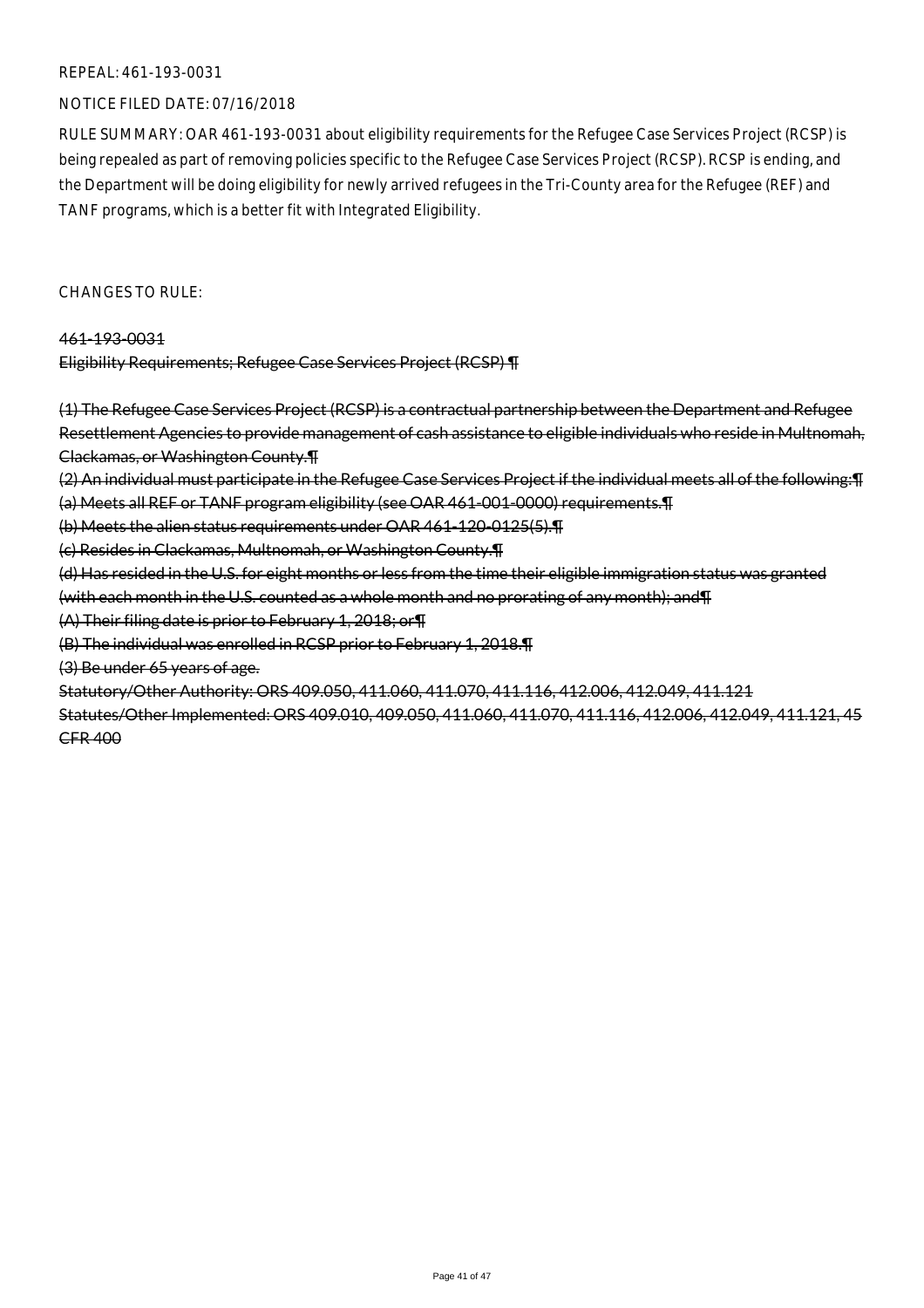#### NOTICE FILED DATE: 07/16/2018

RULE SUMMARY: OAR 461-193-0042 about employment services for the Refugee Case Services Project (RCSP) is being repealed as part of removing policies specific to RCSP, which is ending. The Department will be doing eligibility for newly arrived refugees in the Tri-County area for the Refugee (REF) and TANF programs, which is a better fit with Integrated Eligibility.

CHANGES TO RULE:

## 461-193-0042

Employment Services; Refugee Case Services Project (RCSP) ¶

In the RCSP program, each participant must participate in the employment program provided in accordance with JOBS and REP program requirements. Statutory/Other Authority: 411.060, ORS 409.050 Statutes/Other Implemented: 411.060, ORS 409.010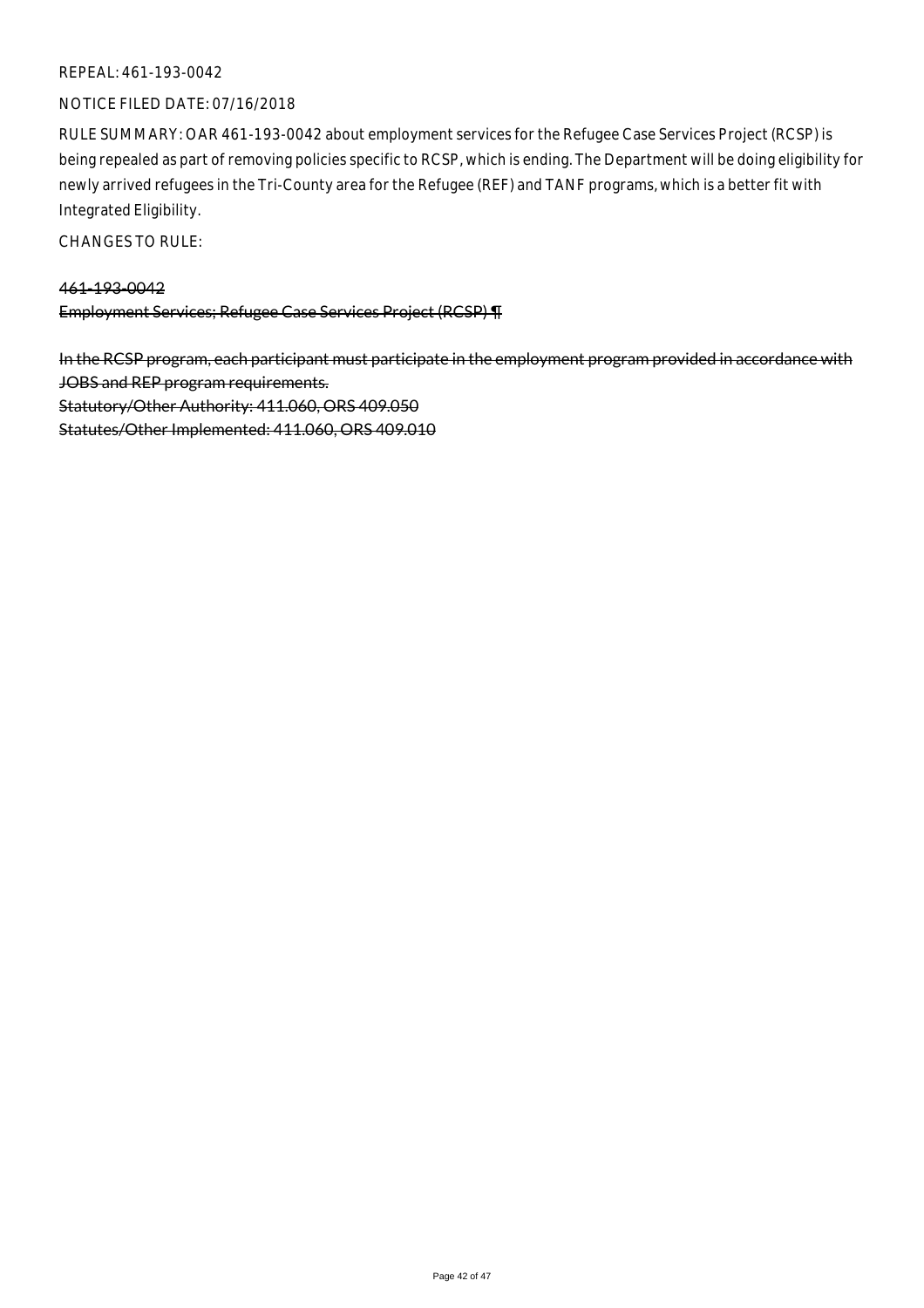### NOTICE FILED DATE: 07/16/2018

RULE SUMMARY: OAR 461-193-0246 about employment incentives for the Refugee Case Services Project (RCSP) is being repealed to as part of removing policies specific to RCSP, which is ending and because the employment incentive was not federal approved. The Department will be doing eligibility for newly arrived refugees in the Tri-County area for the Refugee (REF) and TANF programs, which is a better fit with Integrated Eligibility.

CHANGES TO RULE:

#### 461-193-0246

Employment Incentive; RCSP ¶

#### In the Refugee Case Service Project (RCSP) program:¶

(1) A TANF participant is eligible for an employment incentive only while active in the RCSP JOBS program.¶ (2) To be eligible for an employment incentive, a TANF participant must meet the requirements of all of the following subsections:¶

(a) The TANF participant must retain full-time employment for 90 days. Eligibility for the incentive starts on the 90th day of employment.¶

(b) The TANF participant must be employed in two part-time jobs concurrently, totaling at least 35 hours per week. Eligibility for the incentive starts on the 90th day of the job which makes the work week total to 35 hours per week or more.¶

(3) A TANF participant may receive only one 90-day employment incentive.¶

(4) For purposes of this rule, the "employment incentive" is a \$25.00 gift card, purchased by the RCSP JOBS contractor, to a department store that is mutually determined by the contractor and the Department. Statutory/Other Authority: ORS 409.050, 411.060

Statutes/Other Implemented: ORS 409.010, 411.060, 411.070, 411.116, 412.006, 412.049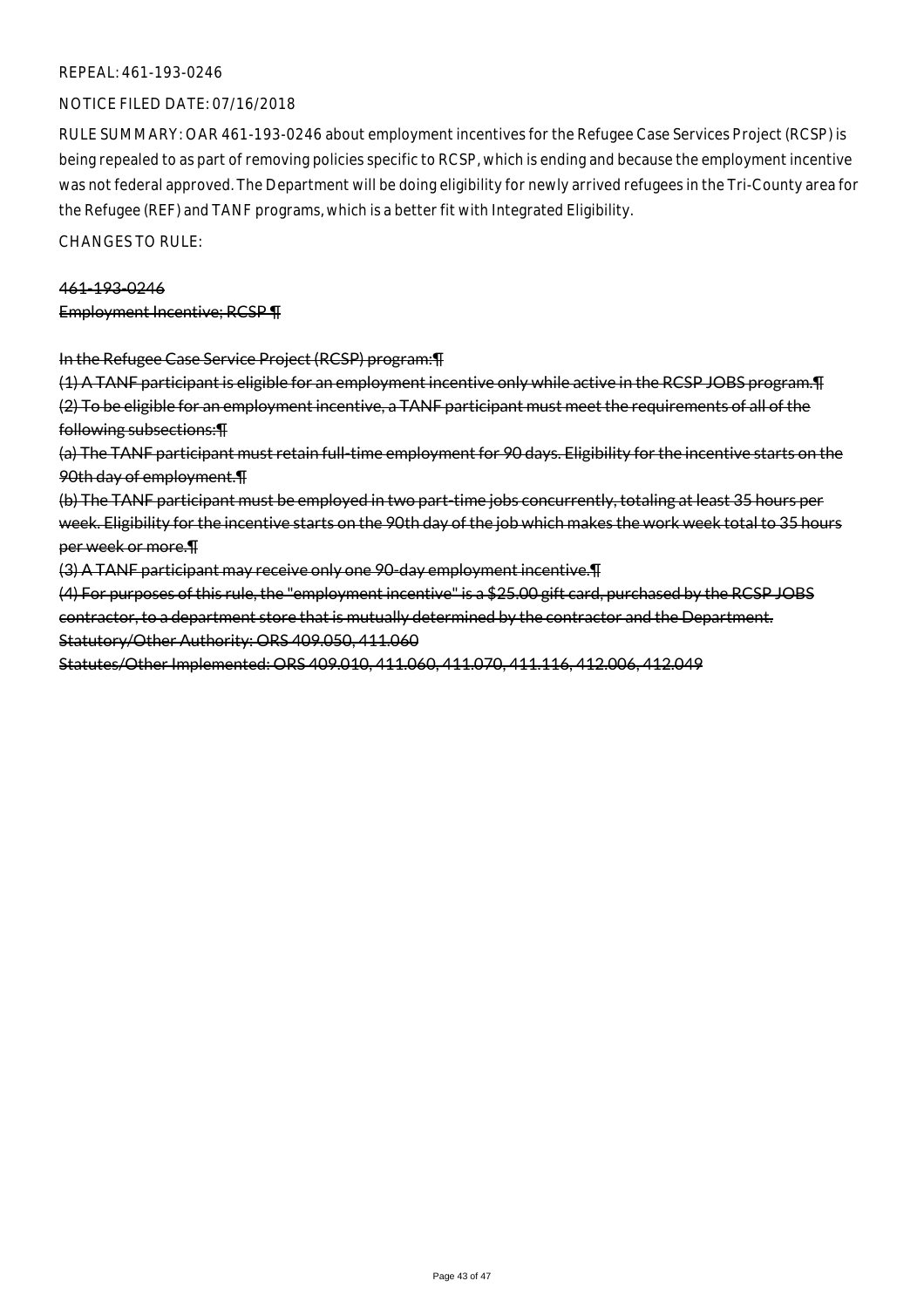### NOTICE FILED DATE: 07/16/2018

RULE SUMMARY: OAR 461-193-0320 about effective dates for cash assistance in the Refugee Case Services Project is being repealed as part of removing policies specific to RCSP, which is ending. This amendment will result in prorated benefits instead of a full-month of benefits in the first month of eligibility. The Department will be doing eligibility for newly arrived refugees in the Tri-County area for the Refugee (REF) and TANF programs, which is a better fit with Integrated Eligibility. With no public-private partnership in place, federal requirements no longer allow providing a full month of benefits instead of proration in the first month.

CHANGES TO RULE:

#### 461-193-0320

#### Effective Dates for Cash Assistance; Refugee Case Service Project ¶

In the Refugee Case Service Project (RCSP):¶

(1) Except as provided otherwise in this rule, eligibility for cash assistance is effective as provided for REF and TANF clients in OAR 461-180-0070.¶

(2) When all of the following subsections are met, the effective date for cash assistance is the first day of the month in which the date of application falls:¶

(a) The individual is eligible to receive REF assistance.¶

(b) The individual's entry to the United States - ¶

(A) And application date fall within the same month; or¶

(B) Was in another state while in transit to Oregon for resettlement, and the application date falls in the second month of arrival in the United States.¶

(c) The individual has not received refugee cash assistance in any other state.

Statutory/Other Authority: ORS 409.050, 411.060, 411.070, 411.116, 412.006, 412.049

Statutes/Other Implemented: ORS 409.010, 411.060, 411.070, 411.116, 412.006, 412.049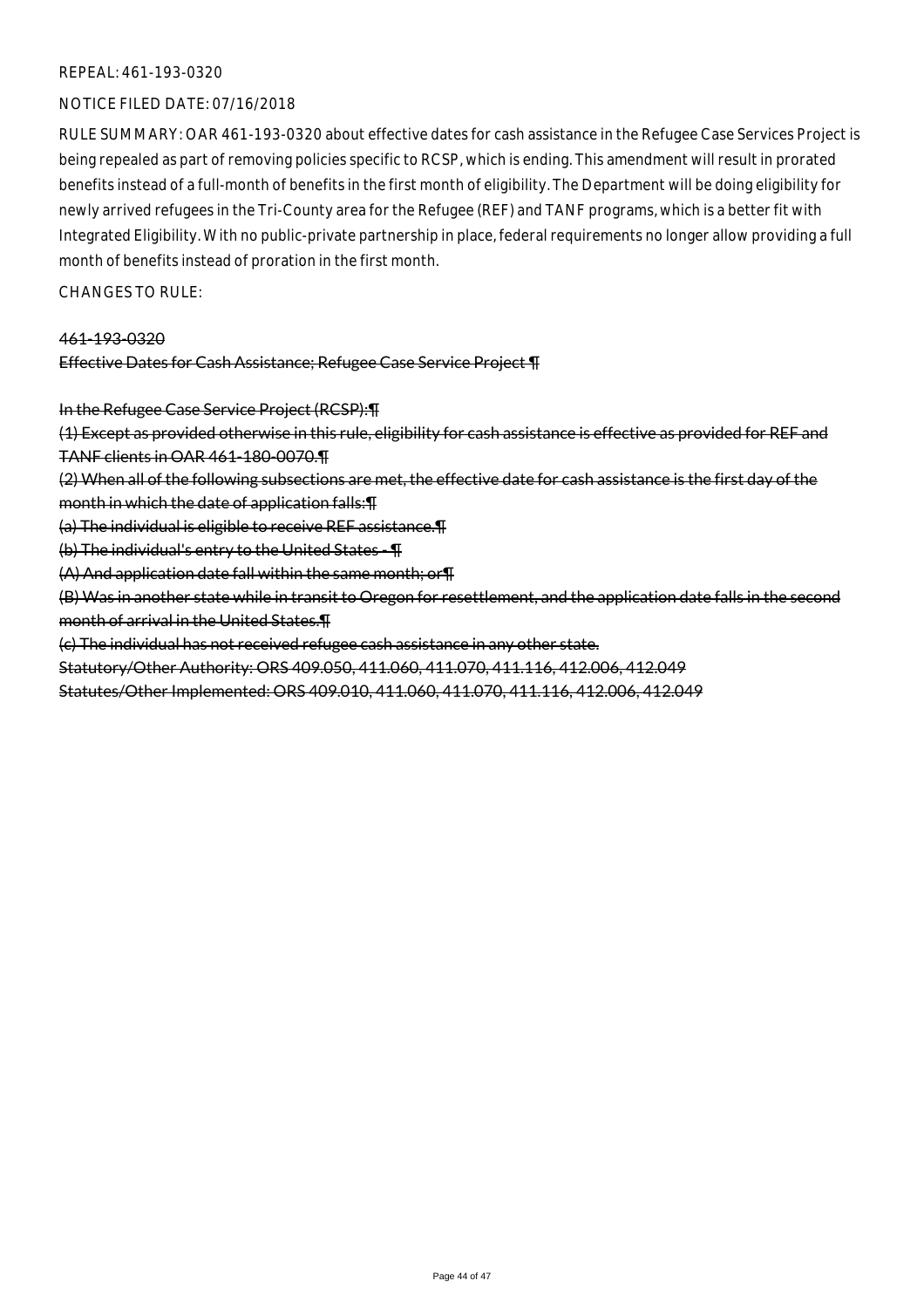### NOTICE FILED DATE: 07/16/2018

RULE SUMMARY: OAR 461-193-0470 about eligibility decisions in the Refugee Case Services Project (RCSP) is being repealed as part of removing policies specific to RCSP, which is ending. The Department will be doing eligibility for newly arrived refugees in the Tri-County area for the Refugee (REF) and TANF programs, which is a better fit with Integrated Eligibility.

CHANGES TO RULE:

#### 461-193-0470

Eligibility Decision; Refugee Case Services Project (RCSP)

In the RCSP program:¶

(1) The RCSP program worker determines whether the applicant meets initial eligibility for the RCSP program.¶ (2) The final determination of eligibility is made by the Department's State Refugee Coordinator or designee. Statutory/Other Authority: ORS 411.060

Statutes/Other Implemented: ORS 411.060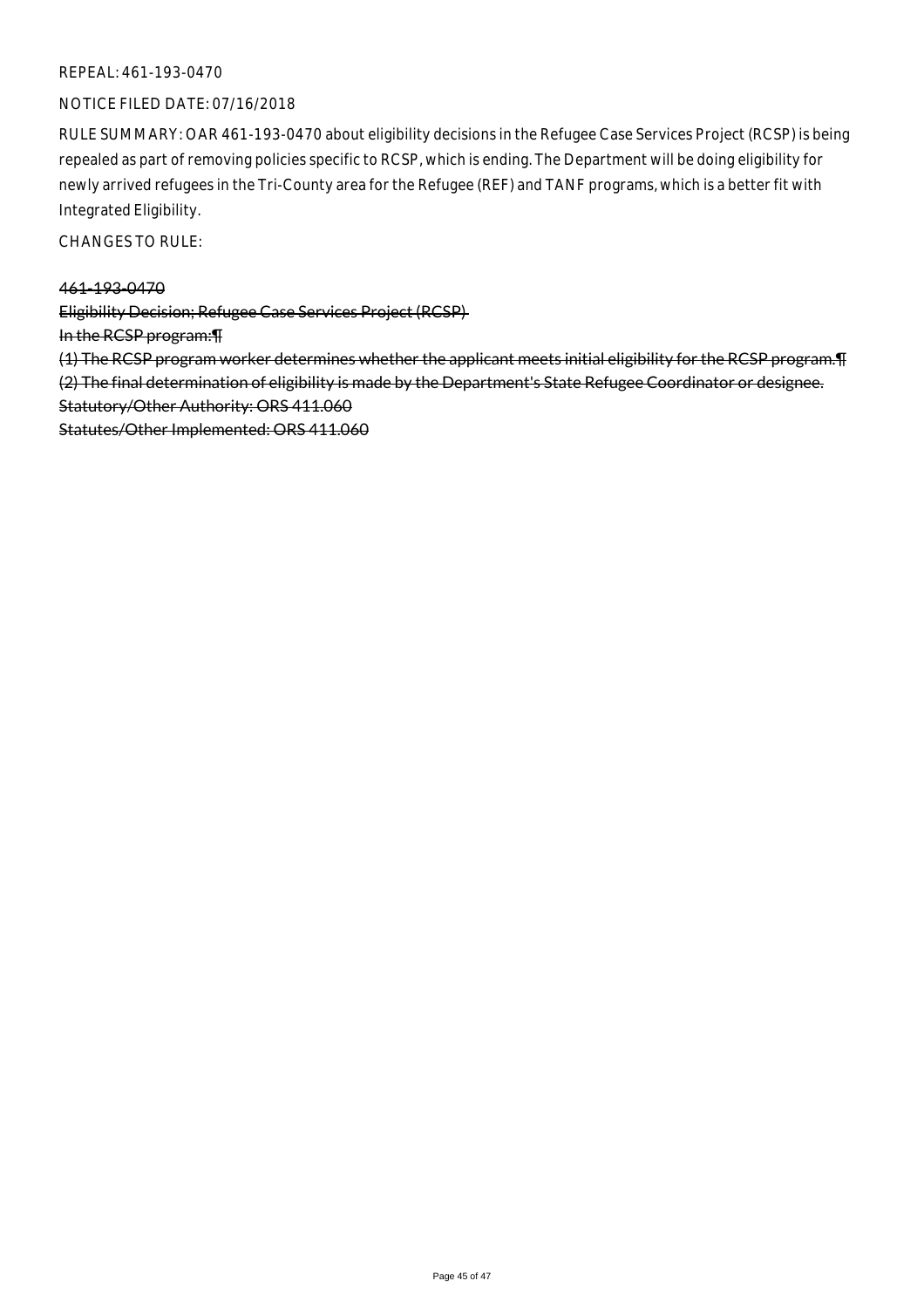### NOTICE FILED DATE: 07/16/2018

RULE SUMMARY: OAR 461-193-0670 about payment controls in the Refugee Case Services Project (RCSP) is being repealed as part of removing policies specific to RCSP, which is ending. The Department will be doing eligibility for newly arrived refugees in the Tri-County area for the Refugee (REF) and TANF programs, which is a better fit with Integrated Eligibility.

CHANGES TO RULE:

#### 461-193-0670

Payment Controls; Refugee Case Services Project (RCSP)

In the RCSP program, a cash assistance benefit payment must be authorized by the RCSP program provider, approved by a supervisor, and documented on a Department approved project form. The final determination of eligibility is made as described in OAR 461-193-0470.

Statutory/Other Authority: ORS 411.060

Statutes/Other Implemented: ORS 411.060